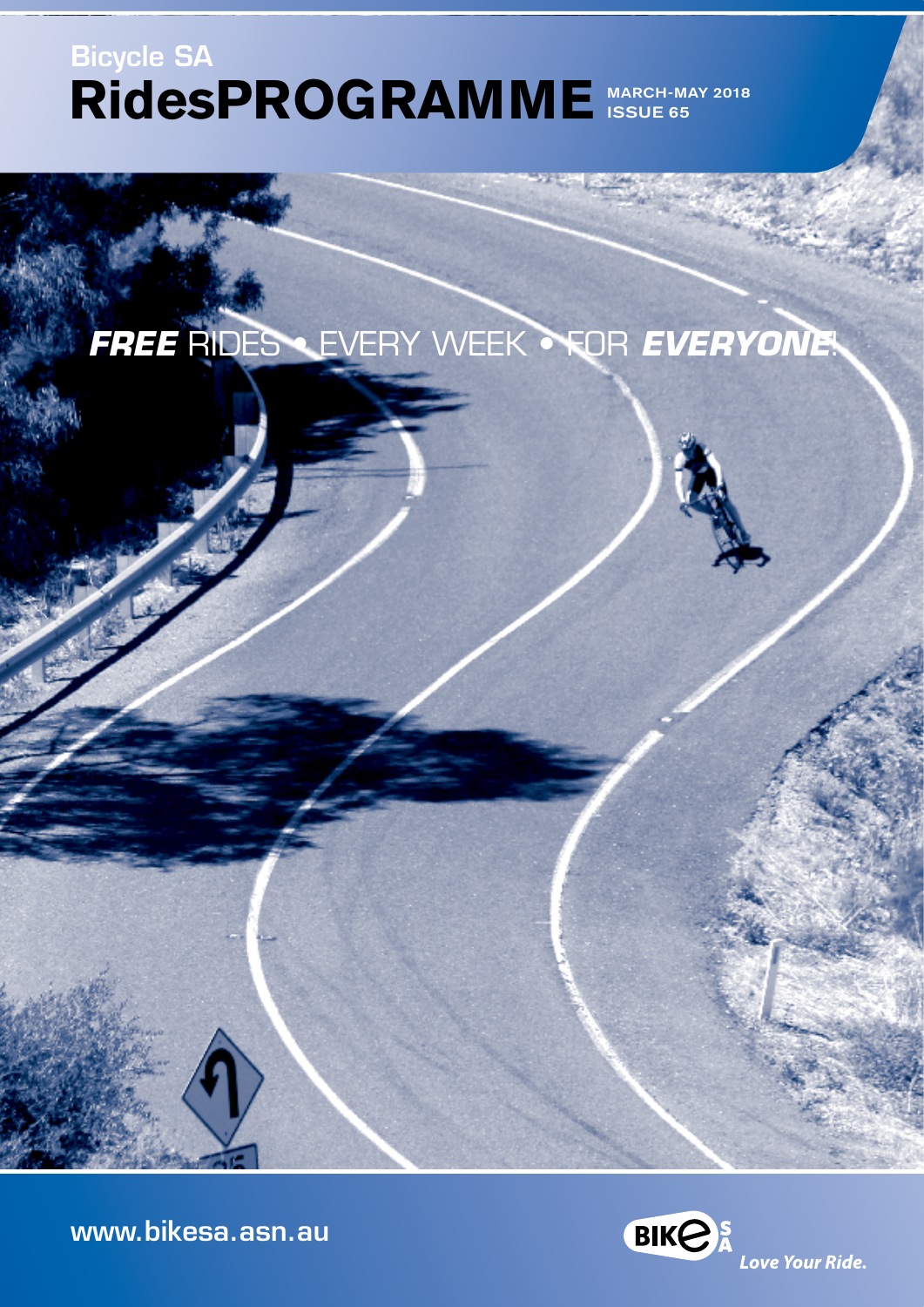March-May 2018



**Mishmash** Michele 0438 010 220 **Night Espresso** Rob 8299 0230

**Northside Cycling Group** Gary 8255 1979 **Pedalling Parents** Warwick 8344 8996 **Peninsula Pedallers** Raelene 8682 3196 **Poseurs d'Adelaide** Peter 0407 182 376 **Ride with Keith** Rebecca 8232 7277 **Riverland Riders** Ruth 0427 752 815 **Saturday Express** Patsy 8379 6477 **Saturday Sojourn** Chris 0414 802 919

**Southern Flinders Rough Riders**

Richard 0417 341 462 **The Little Red Grape**  Nicola 0414 365 477 **Tuesday Traverse** Rick 0417 816 372 **Tuesday Treadlers** Tony 8388 4730 **Wednesday Wheelers** Steve 8271 1140

Love Your Ride.

#### *Information*

The rides are free of charge (unless indicated otherwise) and available to the general public. For a punctual start, please arrive 15 minutes prior to the scheduled starting time. Riders are encouraged to join Bicycle SA after three rides. Only Bicycle SA members are eligible to lead and coordinate rides. The ride leaders can be contacted for additional rides information. Each ride has been coded for your convenience and it is suggested that you choose the ride to suit your ability. Children under 16 shall be accompanied by a responsible adult. The *Rides Programme* is subject to change without notice.

#### *On Road Ride Codes*

- 1 Up to 15km/h  $\overline{A}$  Flat<br>2 15 to 18km/h  $\overline{B}$  A fe 2 15 to 18km/h **B** A few hills 3 18 to 20 km/h **C** Hilly and steep<br>4 20 to 23 km/h **D** Challenging Challenging
- 
- 5 23 to 26km/h
- $6$  26+km/h

#### *Mountain Bike Ride Codes*

**Class 1 (MTB Beginner)** Limited off road experience. Obstacle free. Smooth fire tracks. Ride time 45 minutes. 10% gradient. Class 2 (MTB Intermediate) Fire Roads, 20–30km. Numerous obstacles, various rock jumps, drop offs, technical tracks. Class 3 (MTB Experience) Experienced riders, 30+km. Frequent single tracks, steep slopes, sand, drop offs, log jumps.

#### *What to Take on a Ride*

| Puncture kit          | Pump            | Water       |
|-----------------------|-----------------|-------------|
| Rain jacket           | Money           | Sun glasses |
| Spare tube            | Sun screen      |             |
| <b>Identification</b> | Lights at night |             |

#### *Hot Weather Policy*

Cancel non-fee paying rides, as listed in the *Rides Programme*, if the official forecast temperature on the day is 35°C or greater. Early morning and evening rides shall occur at the ride leaders and/or coordinators discretion. The hot weather policy does not apply to fee-paying events, which are managed within their own risk management protocols.

#### *Ride Group Coordinators*

**30/30 Beach Streak** Daniel 0433 391 674 **All Women's Bike Rides** Lanie 0406 452 117 **Better Harts**  Sharon 8723 0805 sharonholmes@ozemail.com.au **Border BUG** Marcus 0407 978 763 **Cobwebs** cobwebsadelaide@yahoo.com.au **'Cycle Salisbury'** Elaine 0422 393 997 **GAD-BUG (Goolwa and District Bicycle User Group)** Gavin 0468 909 397 Peter 0418 820 921 **Gallery Glides** Warwick 8344 8996 **Gawler Wheelers** Paul 0431 866 586 **Getonyabike** Michele 0438 010 220 **Hills Ride** Rob 0428 990 059 **Kangaroo Island BUG** Manfred 8553 0383

#### **Mannum Peddle Wheelers**

Louise 0466 789 234

www.facebook.com/groups/mannumpedalwheelers or mannumpedalwheelers@groups.facebook.com

#### *Advertisements*

Bicycle SA takes no responsibility for any advertised ride/event/activity appearing in this programme that it has not organised.

# BECOME A BICYCLE SA MEMBER

**Bicycle SA was established in 1982. Since that time the organisation has grown and is now recognised as South Australia's peak body for cyclists. Bicycle SA is a non government, not–for–profit volunteer based organisation, staffed by a group of dedicated professionals.**

#### *10 great reasons to join*

- 1. Comprehensive personal accident insurance
- 2. Comprehensive public liability insurance
- 3. Discounted entry fee to all Bicycle SA events
- 4. Discounted registration fee to all Bicycle SA coaching and bike maintenance courses
- 5. Access to cycling information including our members only quarterly *Cycle! Magazine* and *Rides Programme*
- 6. Up to 10% discounts from supporting bicycle and outdoor stores – see contact list of stores
- 7. WIN great prizes at Bicycle SA's recreational events
- 8. Assistance and friendly advice on all aspects of cycling
- 9. Reduced subscription rates for Bicycling Australia
- 10. Free first interview and 10% discount from Andersons Solicitors on any legal matter.

*Become a Bicycle SA Member* There has never been a better time to become a member of Bicycle SA. Membership now includes personal accident cover worldwide excluding USA and Canada, 24 hours a day, 7 days a week!\*

Bicycle SA offers more than just third party cover. Membership also includes protection for you AND your income. With public liability insurance, medical cover, rehabilitation and income protection, this is one of the best membership packages in Australia. Individual membership from \$80 with household and concession rates available.

#### *Contact us to join now.*

**II**

\* Conditions apply. Visit www.bikesa.asn.au for full details.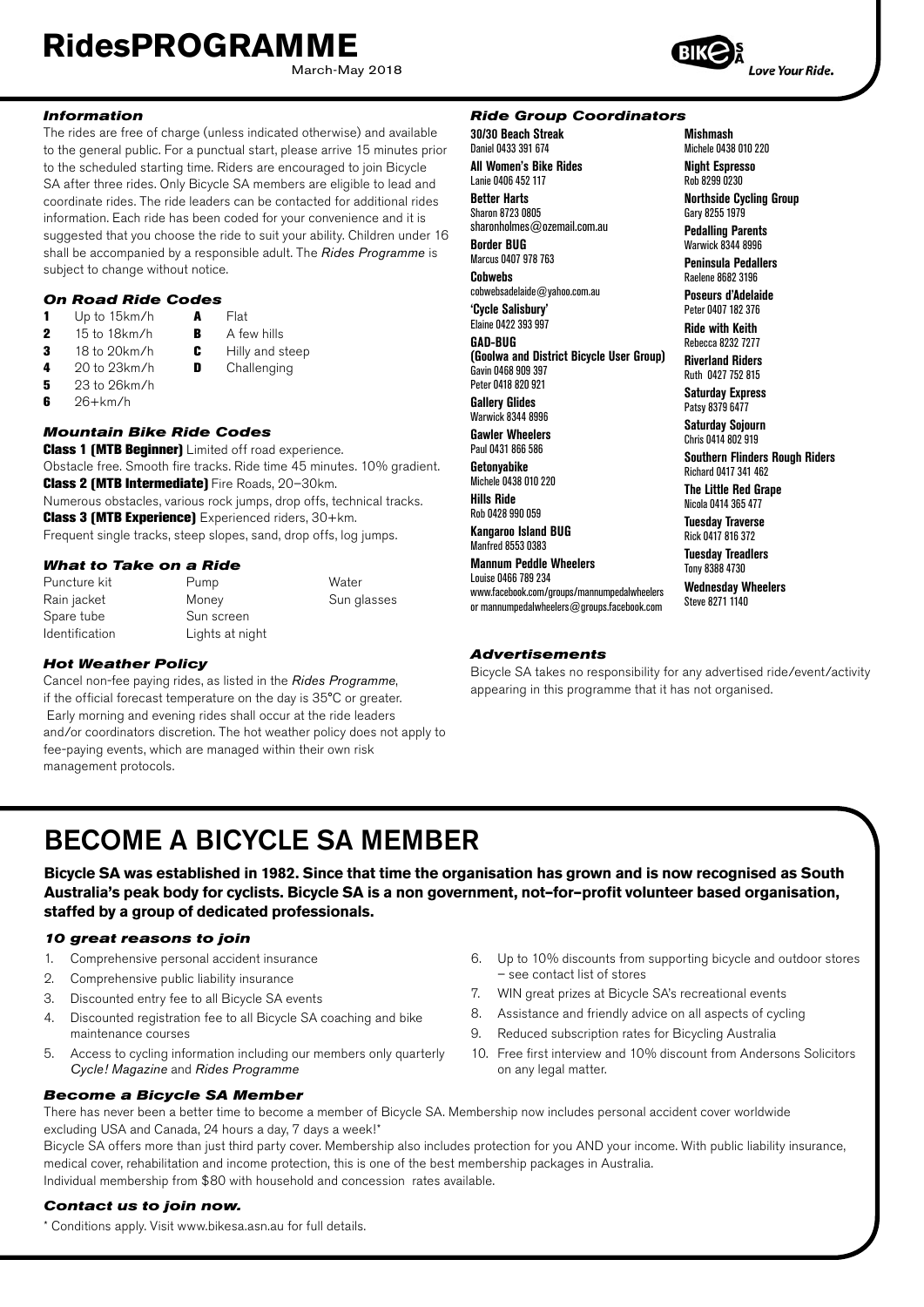# WELCOME

Each year, over 2,000 organised rides are delivered as part of Bicycle SA's free *Rides Programme*.

From Willunga to Gawler and Mt Gambier to the Eyre Peninsula all rides are delivered by our experienced rides leaders. Our *Rides Programme* is the most comprehensive in Australia – with an experience for everyone–and best of all they are FREE.

These rides are ideal for those who are getting back on the bike after a few years off or those taking it up for the first time. Each of the rides are coded with a degree of difficulty so you know exactly what to expect. But if you're not quite sure, you can call any of our rides leaders and have a chat with them.

The *Rides Programme* is also available on our website,

#### *www.bikesa.asn.au*

All are welcome, so get involved and go for a ride.

### THU 1 MAR

#### Riverland Riders

9:00 AM, Town Clock, Renmark Ave, Renmark. Flat and easy, riding at the pace of the slowest rider. 60 km 5A Dennis 0427 971 523

#### 30/30 Beach Streak

6:00 PM, Henley Square, Henley Beach. Start at 6:15 pm. Join the 30kph average for 30km or the 35kph average for 30km graduates (40kph often). Refreshments at the Adelaide Sailing Club, West Beach, afterwards.

30 km 6A Daniel 0433 391 674

#### Border BUG

6:00 PM, Apex Park, Woolshed Street, Bordertown. Social ride on quiet roads. Ride returns to start point for a chat after. Lights required.

30 km 6A Marcus 0407 978 763

### FRI 2 MAR

#### GAD-BUG (Goolwa & District Bicycle User Group)

8:30 AM, Goolwa Wharf area, under Hindmarsh Island Bridge, Goolwa. Road bike ride of approximately 50 km with a break for coffee. From time to time location/terrain may change in favour of an off-road mountain bike ride. Please contact Ride Coordinator to confirm. 50 km 3B Peter 0418 820 921

### SAT 3 MAR

#### ADVERTISEMENT Audax

### **South Eastern 123**

**Saturday 3 March 2018** Start times as below – Glenelg South 100km – start – 12.00 PM 150km – start – 9:30 AM 200km – start – 7.00 AM 300km – start – 3.00 AM Unsupported All loops leave Adelaide via Windy Point and Clarendon, and return via Aldgate Valley Drive. Varied start times to enable all distances

to ride together and meet up after to enjoy pizza and a drink. Note this year we have organised a full

moon specially. **Entry fee applies**

**Graham Stucley 0418 993 344 gstucley@gmail.com**

#### Mannum Peddle Wheelers

7:00 AM, Arnold Park (car park by the Mannum Ferry), Mannum. A regular social group ride. Cross the ferry, ride along the scenic river road to the Younghusband Store. Return to Mannum after coffee and a chat at Younghusband Store. Bring money for coffee. Visitors and new riders are welcome. Visit us on face book. www.facebook.com/groups/mannumpedalwheelers or mannumpeddlewheelers.weebly.com<br>35 km 2B-3B Louise or Wally 0466 789 234 or 0428 592 282

#### Gawler Wheelers

7:30 AM, 41 High St Gawler, southern car park (next to Gawler Council Administration Building). Gawler Wheelers is a social road cycling group, meeting at 41 High St Gawler. Rides are held every Saturday morning. Ride and safety briefing at 7.15 am, roll out at 7.30 am. Ride distances range from 50km to 100km. Three options per week: Short (5A and 6A), Intermediate (5B and 6B) and challenging (5D and 6D). Ladies Only Ride – First Sunday of each month. Ride and safety briefing at 7.45 am, roll out at 8.00am. Gravel rides – when posted. Last Sunday of the month. Riders must have bike fitness (age 16+ only) Refreshments and coffee at the Exchange Hotel. Join us for a chat. All welcome. For ride options and the latest news visit www.facebook.com/groups/210163156066987

[www.adelaidecyclists.com](http://www.adelaidecyclists.com) 50-100 km

Paul 0431 866 586 Geraint 0418 843 491

#### Riverland Riders

7:30 AM, Town Clock, Renmark Ave, Renmark. Distance varies depending on how far the group want to ride. 35-60 km 6B Steve 0409 696 876

#### **Cobwebs**

8:00 AM, Buffalo Tall Ship, Wigley Reserve, Adelphi Tce, Glenelg. Group road ride to Outer Harbour and return. Generally 70 to 100+ riders with 6 plus sub-groups. Coffee afterwards at the Watermark Hotel. cobwebsadelaide@yahoo.com.au 54 km 6A

**Mishmash Cycling**<br>8:00 AM, Birdwood Foodland (car park at rear of supermarket) Birdwood. Social roadie ride meets at 7.45 am for 8.00 am start. Two distance/speed groups. Different route every week. Riders look after each other so no-one gets left behind. Regroup at every intersection. Slowest rider dictates overall speed. 40 km leisurely ride, 60 km faster ride. Weather dependent. Follow us on Facebook for ride updates. Coffee afterwards at Pomegranate Cottage. **3B** and 5C Michele 0438 010 220

#### Peninsula Pedallers

8:00 AM, Arteyrea Hall, Mortlock Terrace, Port Lincoln. Coffee afterwards. 40 km 4B Mary 8683 0915

#### The Little Red Grape

8:00 AM, Lennon St Car Park, Clare. MTB ride 50 km Class 2-3 Nicola 0414 365 477

### Intermediate Bike Maintenance

**Course #2 (Drive Train and Bearings Overview) 9:00 AM – 1:00pm PM Saturday 3 March Bicycle SA Office,** 

#### **53 Carrington St, Adelaide**

In this second component of the 4 hour Intermediate Bike Maintenance Course you will learn how to assess the wear in a bicycle train system including the chain, cassette and chain rings; check a bicycle bearing system including headset, bottom bracket and wheel hubs; and adjust the headset.

#### **Please note:**

**It is essential that the Intermediate Maintenance Course #1 'Gears and Brakes' (27 February 2018) has been completed before undertaking this course.**

#### **Fee applies**

**Early bookings essential (maximum 10 registrants per course) Bicycle office 8168 9999 office@bikesa.asn.au [www.bikesa.asn.au](http://www.bikesa.asn.au)**

#### Para Districts Pedallers 'Cycle Salisbury'

9:00 AM, Beefeaters Hall car park, Pittwater Crescent, next to Linear Park Trail, Windsor Gardens. Ride along the Linear Park Trail to the end of the Trail at Athelstone and return. Some climbs. 20 km 1A Jim 0401 984 767

#### All Women's Bike Rides

9:30 AM, Cycle On' 2/19 Albyn Tce, Strathalbyn. An all women's social bike ride with coffee afterwards. Various start locations Contact Lanie for details. 20 km 2B Lanie 0406 452 117

#### Saturday Express

1:00 PM, Conyngham St, (Dog Park) Glenside. Option of two rides – one to Crafers and one to Brownhill Creek. Café stop for afternoon tea. 40 km **3C** Patsy 0439 332 533

### *BICYCLE SA*

**Phone + 61 8 8168 9999** 

**www.bikesa.asn.au office@bikesa.asn.au**

**53 Carrington St Adelaide 5000**

**Office open 9am-5pm Monday-Sunday Emergency Phone** 

**0409 950 884**

#### Saturday Sojourn

1:00 PM, Brighton Jetty, Jetty Rd, Brighton. Enjoy a leisurely ride through the south western and seaside suburbs. An easy paced sociable ride. BYO or buy refreshments.

25 km 2A Joan 0412 181 643

#### Southern Flinders Rough Riders 2:00 PM, Over the Edge Shop, Melrose. 20 km Richard 0417 341 462

# SUN 4 MAR

#### **The Little Red Grane**

7:45 AM, The Little Red Grape Also meet 8.00 am Clare Oval, Main Rd, Clare. 75 km 4B Nicola 0414 365 477

#### Poseurs d'Adelaide

8:00 AM, Corner Portrush & Greenhill Rds. (in front of the Burnside Town Hall). Bitumen road ride, 4C to 5B, generally in the hills or quieter Adelaide roads. We don't take ourselves too seriously and aim for a good bakery or cafe towards the end. 60-80 km 5B Peter 0407 182 376

#### GAD-BUG (Goolwa & District Bicycle User Group)

8:30 AM, Goolwa Wharf area, under Hindmarsh Island Bridge, Goolwa. Uses Encounter Bikeway, Beacon 19, Hindmarsh Island and Laffins Point. Route chosen each week based on group's ability, weather, etc. Usually two groups, fast and slow. Rides vary from 1A to 3B. Riders choose when to turn back. Usually coffee afterwards. Ride starts ½ hour earlier when BOM Victor Harbor forecast  $>= 32^{\circ}C$ 

30 km 1B Gavin 0468 909 397

#### Border BUG

9:00 AM, Caltex Service Station, Bordertown. Social ride on quiet roads. Riders choose their turnaround point. Coffee afterwards. 40 km 6B Marcus 0407 978 763

#### Hills Ride

9:00 AM, Freeling. West end of main street adjacent to the pub. MTB or Hybrid advised. Coffee stop en route. Mainly dirt roads.

50 km 2C Steve 0401 603 596

### Peninsula Pedallers

9:00 AM, Arteyrea Hall, Mortlock Terrace, Port Lincoln. Coffee afterwards. 40 km 4B Mary 8683 0915

#### Kangaroo Island BUG

10:00 AM, Start location and ride details to be advised. 25-35 km 1B Manfred 8553 0383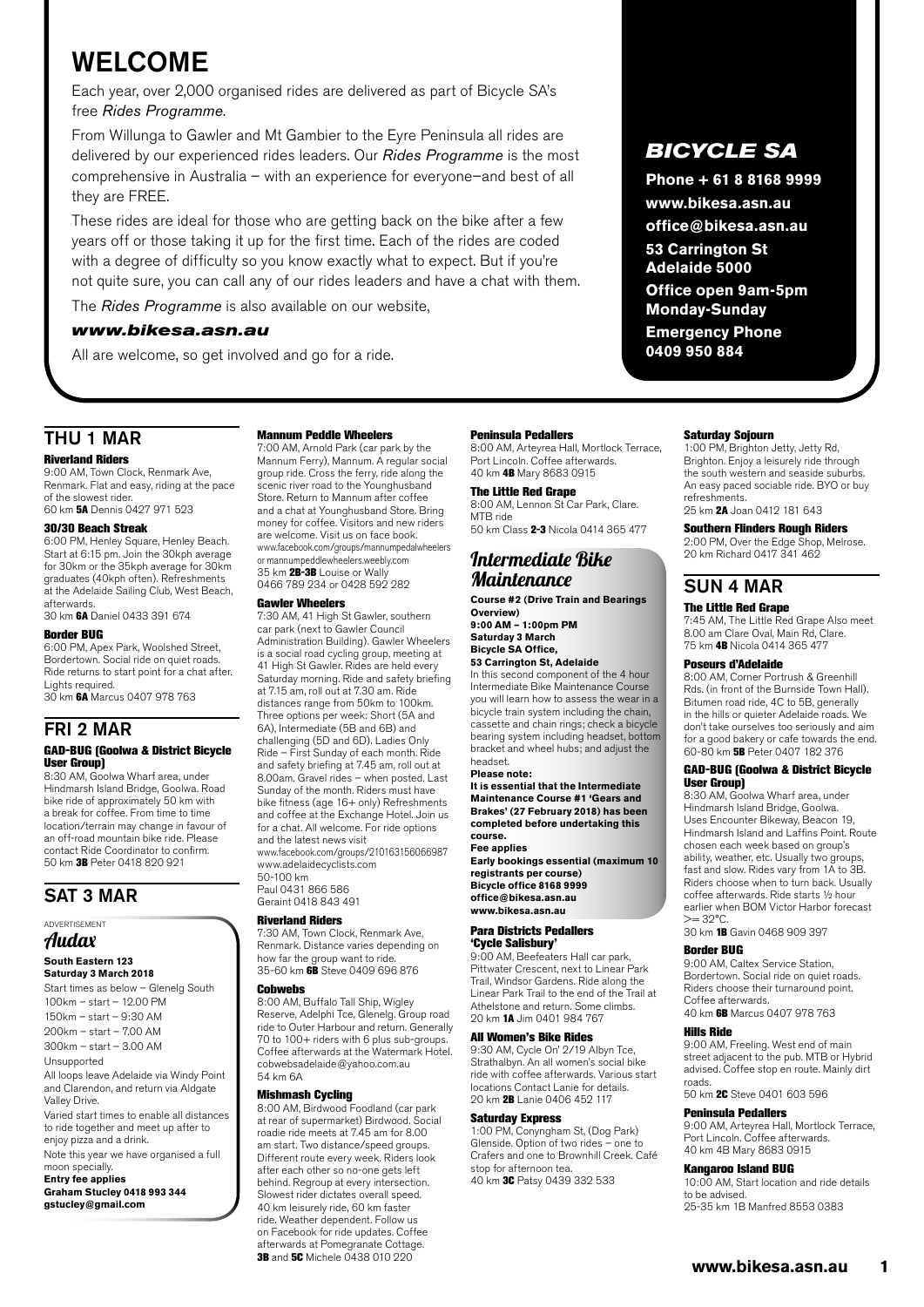March-May 2018

## MON 5 MAR

**Northside Cycling Group**<br>9:30 AM, Elizabeth Star Cycles, 5 Barfield Crescent, Elizabeth. Ride with 2 options, from 3A to 5A with a coffee stop en route. 30 km 5A Gary 8255 1979

### TUE 6 MAR

#### Getonyabike

9:00 AM, Charleston Tennis Courts, Charleston. GETONYABIKE is a group aimed at encouraging people of all ages and stages of fitness to get back on their bikes. You don't need to wear lycra, be skinny, fit or young. It does not matter whether you have an old bike that has been in your shed for 40 years or a new bike that you have not gotten around to riding. If your bike wont fit in your car, take the front wheel off. We will help you put it back on. We will ride on the Amy Gillett Bikeway. After the ride we will head to Store 28 (next to the Charleston Hotel) for coffee. Please come along and give it a try. Whether you ride 1km or 10km, you will have a nice ride with friendly people. Ride is weather dependent. Follow us on Facebook.

0-38 km 1A Michele 0438 010 220

#### Peninsula Pedallers

9:30 AM, Arteyrea Hall, Mortlock Terrace, Port Lincoln. Beginners ride, with the group riding at the pace of the slowest rider. Bring money for coffee afterwards. We will meet at a convenient location for the riders on the day!<br>30 km **1A** Raelene 8682 3196

#### Tuesday Treadlers

9:30 AM, Balhannah Oval, Balhannah. Road bike ride, with a mid-way stop for coffee and back by lunchtime. Two options, a longer, more challenging route or a shorter less demanding route, but all meet up for coffee. Usually a different start location on the first Tuesday of each month. Ride Coordinator to confirm. 50-70 km **4B** or 5C Tony 8388 4730 or 0407 884 730

#### Tuesday Traverse

10:00 AM, Hallett Cove Railway Station, Hallett Cove. Southern ride to Port Noarlunga area. Lunch. Then back to Hallett Cove. BYO lunch. Coffee at Hallett Cove.

#### 40 km 2C Allan 0414 392 179

#### Border BUG

6:00 PM, Apex Park, Woolshed Street Bordertown. Social ride on quiet roads. Ride returns to start point for a chat after. Lights required.

30 km 6A Marcus 0407 978 763

#### Night Espresso

7:00 PM, Hurtle Square Adelaide. An easier ride option for those wishing to join the Espresso 'night riders' Good lights essential. Coffee afterwards at a café 40 km 4A Rob 8299 0230

#### Night Espresso

7:00 PM, Hurtle Square Adelaide. The rides vary from 6A, 5B, 4C usually with a slightly easier option. Good lights essential. Coffee afterwards at a café. 40 km Rob 8299 0230

### WED 7 MAR

#### Mannum Peddle Wheelers

7:00 AM, Mid-Murray Council Chambers, car park, 49 Adelaide Rd, Mannum. Enjoy a mid-week ride starting from the historic township of Mannum, exploring the surrounding countryside and stopping for coffee during or after the ride. Route and coffee stop depending on who is riding. Visitors and new riders are most welcome. Visit us on face book. www.facebook. com/groups/mannumpedalwheelers or mannumpeddlewheelers.weebly.com 30-80 km 3B Louise or Wally 0466 789 234 or 0428 592 282

#### GAD-BUG (Goolwa & District Bicycle User Group)

8:30 AM, Goolwa Wharf area, under Hindmarsh Island Bridge, Goolwa. Generally two ride options along Encounter Bikeway. Either 30km easy for coffee at Middleton/Port Elliot or 45km to Victor Harbor. Options from 1B to 3B. Ride starts ½ hour earlier when BOM Victor Harbor forecast >= 32°C. 30 km 1B Gavin 0468 909 397

#### Ride with Keith

9:00 AM, Bicycle Express, 124 Halifax St, Adelaide. Join Adelaide television and radio personality Keith Conlon for this relaxed pace, 90 minute ride along the bike paths and back streets of Adelaide. Departing from Bicycle Express on Halifax St at 9.00 am and returning for coffee by 10.30am, this ride is informative and fun, and open to all riders of any age and ability. Pace is steady and the rides are flat, often taking in the Linear Park and parklands of Adelaide.

20-25 km 3A Rebecca 8232 7277

#### Northside Cycling Group

9:30 AM, Elizabeth Star Cycles, 5 Barfield Crescent, Elizabeth. Ride with 2 options, from 3A to 5A with a coffee stop en route. 30 km 5A Gary 8255 1979

#### Wednesday Wheelers

10:00 AM, 20 Lipizzaner Dve, Hindmarsh Valley. All bitumen. BBQ lunch at the end of the ride.

50 km 3C Christine 8388 6703

#### THU 8 MAR Riverland Riders

9:00 AM, Town Clock, Renmark Ave, Renmark. Flat and easy, riding at the pace of the slowest rider. 60 km 5A Dennis 0427 971 523

#### 30/30 Beach Streak

6:00 PM, Henley Square, Henley Beach. Start at 6:15 pm. Join the 30kph average for 30km or the 35kph average for 30km graduates (40kph often). Refreshments at the Adelaide Sailing Club, West Beach, afterwards. 30 km 6A Daniel 0433 391 674

Border BUG 6:00 PM, Apex Park, Woolshed Street, Bordertown. Social ride on quiet roads. Ride returns to start point for a chat after. Lights required.

30 km 6A Marcus 0407 978 763

### FRI 9 MAR GAD-BUG (Goolwa & District Bicycle

#### User Group) 8:30 AM, Goolwa Wharf area, under

Hindmarsh Island Bridge, Goolwa. Road bike ride of approximately 50 km with a break for coffee. From time to time location/terrain may change in favour of an off-road mountain bike ride. Please contact Ride Coordinator to confirm. 50 km 3B Peter 0418 820 921

### SAT 10 MAR

#### Mannum Peddle Wheelers

7:00 AM, Arnold Park (car park by the Mannum Ferry), Mannum. A regular social group ride. Cross the ferry, ride along the scenic river road to the Younghusband Store. Return to Mannum after coffee and a chat at Younghusband Store. Bring money for coffee. Visitors and new riders are welcome. Visit us on face book. Visit us on face book.

www.facebook.com/groups/mannumpedalwheelers or mannumpeddlewheelers.weebly.com 35 km 2B-3B Louise or Wally 0466 789 234 or 0428 592 282

#### Gawler Wheelers

7:30 AM, 41 High St Gawler, southern car park (next to Gawler Council Administration Building). Gawler Wheelers is a social road cycling group, meeting at 41 High St Gawler. Rides are held every Saturday morning. Ride and safety briefing at 7.15 am, roll out at 7.30 am. Ride distances range from 50km to 100km. Three options per week: Short (5A and 6A), Intermediate (5B and 6B) and challenging (5D and 6D). Ladies Only Ride – First Sunday of each month. Ride and safety briefing at 7.45 am, roll out at 8.00am. Gravel rides – when posted. Last Sunday of the month. Riders must have bike fitness (age 16+ only) Refreshments and coffee at the Exchange Hotel. Join us for a chat. All welcome. For ride options and the latest news visit www.facebook.com/groups/210163156066987

www.adelaidecycl[ists.com](http://www.adelaidecyclists.com) 50-100 km

Paul 0431 866 586 Geraint 0418 843 491

#### Riverland Riders

7:30 AM, Town Clock, Renmark Ave, Renmark. Distance varies depending on how far the group want to ride. 35-60 km  $\overset{\sim}{\mathbf{6B}}$  Steve 0409 696 876

#### **Cobwebs**

8:00 AM, Buffalo Tall Ship, Wigley Reserve, Adelphi Tce, Glenelg. Group road ride to Outer Harbour and return. Generally 70 to 100+ riders with 6 plus sub-groups. Coffee afterwards at the Watermark Hotel. cobwebsadelaide@yahoo.com.au  $54 \text{ km}$  6A

#### Mishmash Cycling

8:00 AM, Birdwood Foodland (car park at rear of supermarket) Birdwood. Social roadie ride meets at 7.45 am for 8.00 am start. Two distance/speed groups. Different route every week. Riders look after each other so no-one gets left behind. Regroup at every intersection. Slowest rider dictates overall speed. 40 km leisurely ride, 60 km faster ride. Weather dependent. Follow us on Facebook for ride updates. Coffee afterwards at Pomegranate Cottage. **3B** and 5C Michele 0438 010 220

#### Peninsula Pedallers

8:00 AM, Arteyrea Hall, Mortlock Terrace, Port Lincoln. Coffee afterwards. 40 km 4B Mary 8683 0915

#### The Little Red Grape

8:00 AM, Lennon St Car Park, Clare. MTB ride 50 km Class 2-3 Nicola 0414 365 477

Dry Creek Trailers 'Cycle Salisbury'

#### 9:00 AM, Car park of BMX Club/Skate Park, corner Bridge Rd and South Tce, Pooraka. Easy ride on good gravel trail, no traffic and great scenery. Coffee at Valley View shops. MTB bikes please.

15 km MTB Class 1 Bryce 0432 732 540

## Salisbury Off-Road Riders

'Cycle Salisbury' 9:00 AM, Former Café car park, Cnr Waterloo Corner Rd & Salisbury Hwy, Salisbury. Mainly off road ride along local Salisbury tracks and trails stopping along the way for coffee/refreshments. Mountain/hybrid bikes preferred. 30 km 2B to 4B Mark 0491 034 167

#### All Women's Bike Rides

9:30 AM, Cycle On' 2/19 Albyn Tce, Strathalbyn. An all Women's Bike Ride aimed to help build confidence for ladies of all ages. Suitable for the beginner or women wanting to get back into cycling on a casual and social level. Buy coffee afterwards. 15 km 2B Lanie 0406 452 117

#### Saturday Express

1:00 PM, Adam St, (near Brewery) Hindmarsh. Café stop for afternoon tea. 40 km 3B David 0413 489 927

#### Saturday Sojourn

1:00 PM, Seaford Railway Station, Griffiths Drive, Seaford. Ride through the outer metro suburbs and along the seaside cliffs. Some small hills. An easy paced sociable ride. BYO or buy refreshments. 25 km 2B Chris 0414 802 919

#### Southern Flinders Rough Riders

2:00 PM, Over the Edge Shop, Melrose. 20 km Richard 0417 341 462

### SUN 11 MAR The Little Red Grape

7:45 AM, The Little Red Grape Also meet 8.00 am Clare Oval, Main Rd, Clare. 75 km 4B Nicola 0414 365 477

#### Poseurs d'Adelaide

8:00 AM, Corner Portrush & Greenhill Rds. (in front of the Burnside Town Hall). Bitumen road ride, 4C to 5B, generally in the hills or quieter Adelaide roads. We don't take ourselves too seriously and aim for a good bakery or cafe towards the end. 60-80 km 5B Peter 0407 182 376

#### GAD-BUG (Goolwa & District Bicycle User Group)

8:30 AM, Goolwa Wharf area, under Hindmarsh Island Bridge, Goolwa. Uses Encounter Bikeway, Beacon 19, Hindmarsh Island and Laffins Point. Route chosen each week based on group's ability, weather, etc. Usually two groups, fast and slow. Rides vary from 1A to 3B. Riders choose when to turn back. Usually coffee afterwards. Ride starts ½ hour earlier when BOM Victor Harbor forecast  $>= 32^{\circ}C$ 

30 km 1B Gavin 0468 909 397

#### Border BUG

9:00 AM, Caltex Service Station, Bordertown. Social ride on quiet roads. Riders choose their turnaround point. Coffee afterwards. 40 km 6B Marcus 0407 978 763

#### Hills Ride

9:00 AM, McLaren Vale. Field Street car park behind Coles supermarket. MTB or Hybrid advised. Coffee stop en route. Mainly dirt roads. 50 km **2C** Bruce 0417 895 249

#### Peninsula Pedallers

9:00 AM, Arteyrea Hall, Mortlock Terrace, Port Lincoln. Coffee afterwards. 40 km 4B Mary 8683 0915



**Love Your Ride.**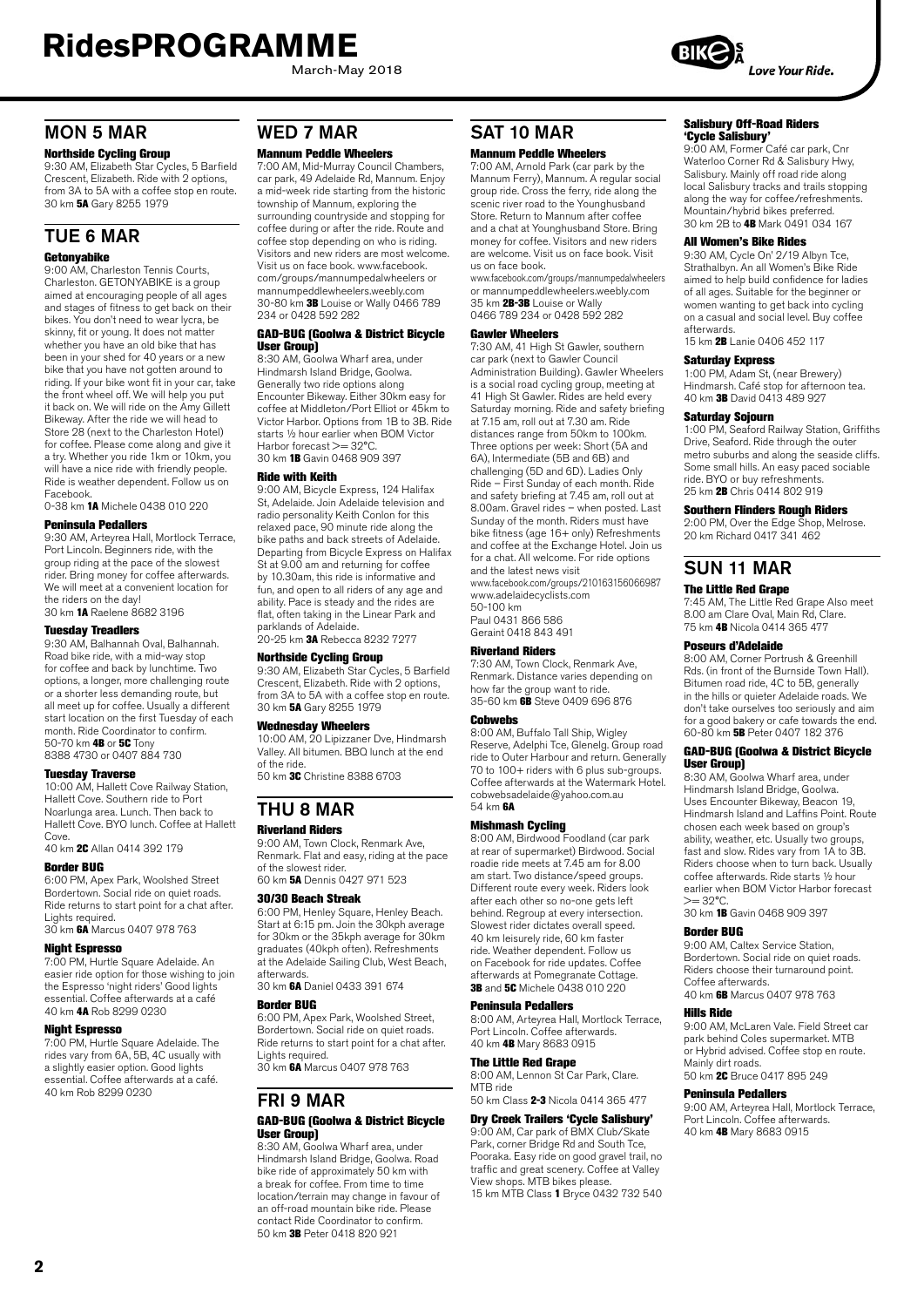### MON 12 MAR

#### Northside Cycling Group

9:30 AM, Elizabeth Star Cycles, 5 Barfield Crescent, Elizabeth. Ride with 2 options, from 3A to 5A with a coffee stop en route. 30 km 5A Gary 8255 1979

#### Saturday Express

9:45 AM, Echunga Hotel, 1 Angus Rd, Echunga. Adelaide Cup Weekend MTB Ride. Echunga to Meadows and return (Bike must have suitable off road tyres). Lunch after the ride at the Echunga Hotel. Patsy 0439 332 533

## TUE 13 MAR

#### Getonyabike

9:00 AM, Charleston Tennis Courts, Charleston. GETONYABIKE is a group aimed at encouraging people of all ages and stages of fitness to get back on their bikes. You don't need to wear lycra, be skinny, fit or young. It does not matter whether you have an old bike that has been in your shed for 40 years or a new bike that you have not gotten around to riding. If your bike wont fit in your car, take the front wheel off. We will help you put it back on. We will ride on the Amy Gillett Bikeway. After the ride we will head to Store 28 (next to the Charleston Hotel) for coffee. Please come along and give it a try. Whether you ride 1km or 10km, you will have a nice ride with friendly people. Ride is weather dependent. Follow us on Facebook. 0-38 km 1A Michele 0438 010 220

#### Peninsula Pedallers

9:30 AM, Arteyrea Hall, Mortlock Terrace, Port Lincoln. Beginners ride, with the group riding at the pace of the slowest rider. Bring money for coffee afterwards. We will meet at a convenient location for the riders on the day! 30 km 1A Raelene 8682 3196

#### Tuesday Treadlers

9:30 AM, Balhannah Oval, Balhannah. Road bike ride, with a mid-way stop for coffee and back by lunchtime. Two options, a longer, more challenging route or a shorter less demanding route, but all meet up for coffee. Usually a different start location on the first Tuesday of each month. Ride Coordinator to confirm. 50-70 km **4B** or 5C Tony 8388 4730 or 0407 884 730

#### Tuesday Traverse

10:00 AM, Torrens Weir, War Memorial Drive, North Adelaide. Flat ride in local suburbs. BYO lunch. Coffee at Bonython Park Kiosk. r ank Klosk.<br>40 km **2B** Rick 0417 816 379

#### Border BUG

6:00 PM, Apex Park, Woolshed Street Bordertown. Social ride on quiet roads. Ride returns to start point for a chat after. Lights required.

30 km 6A Marcus 0407 978 763

#### Night Espresso

7:00 PM, Hurtle Square Adelaide. The rides vary from 6A, 5B, 4C usually with a slightly easier option. Good lights essential. Coffee afterwards at a café. 40 km Rob 8299 0230

### WED 14 MAR

#### Mannum Peddle Wheelers

7:00 AM, Mid-Murray Council Chambers, car park, 49 Adelaide Rd, Mannum. Enjoy a mid-week ride starting from the historic township of Mannum, exploring the surrounding countryside and stopping for coffee during or after the ride. Route and coffee stop depending on who is riding. Visitors and new riders are most welcome. Visit us on face book. www.facebook. com/groups/mannumpedalwheelers or mannumpeddlewheelers.weebly.com mannumpcuurewriecicre.wee<br>30-80 km 3B Louise or Wally 0466 789 234 or 0428 592 282

#### GAD-BUG (Goolwa & District Bicycle User Group)

8:30 AM, Goolwa Wharf area, under Hindmarsh Island Bridge, Goolwa. Generally two ride options along Encounter Bikeway. Either 30km easy for coffee at Middleton/Port Elliot or 45km to Victor Harbor. Options from 1B to 3B. Ride starts ½ hour earlier when BOM Victor Harbor forecast >= 32°C 30 km 1B Gavin 0468 909 397

#### Para Pedallers – 'Cycle Salisbury'

8:30 AM, Salisbury Waterwheel Museum car park, Commercial Rd, Salisbury. Easy ride along local trails and/or local roads, as decided by the group on the day. Coffee afterwards.

20-30 km 1A to 3A Elaine 0422 393 997 Ride with Keith

9:00 AM, Bicycle Express, 124 Halifax St, Adelaide. Join Adelaide television and radio personality Keith Conlon for this relaxed pace, 90 minute ride along the bike paths and back streets of Adelaide. Departing from Bicycle Express on Halifax St at 9.00 am and returning for coffee by 10.30am, this ride is informative and fun, and open to all riders of any age and ability. Pace is steady and the rides are flat, often taking in the Linear Park and parklands of Adelaide.

20-25 km 3A Rebecca 8232 7277

#### Northside Cycling Group

9:30 AM, Elizabeth Star Cycles, 5 Barfield Crescent, Elizabeth. Ride with 2 options, from 3A to 5A with a coffee stop en route. 30 km 5A Gary 8255 1979

#### Wednesday Wheelers

10:00 AM, Hallett Cove Railway Station, Hallett Cove. All bitumen. BYO lunch or buy.

50 km **3C** Allan 0414 392 179

#### THU 15 MAR Riverland Riders

#### 9:00 AM, Town Clock, Renmark Ave.

Renmark. Flat and easy, riding at the pace of the slowest rider. 60 km 5A Dennis 0427 971 523

#### 30/30 Beach Streak

6:00 PM, Henley Square, Henley Beach. Start at 6:15 pm. Join the 30kph average for 30km or the 35kph average for 30km graduates (40kph often). Refreshments at the Adelaide Sailing Club, West Beach, afterwards. 30 km 6A Daniel 0433 391 674

Border BUG

6:00 PM, Apex Park, Woolshed Street, Bordertown. Social ride on quiet roads. Ride returns to start point for a chat after. Lights required. 30 km 6A Marcus 0407 978 763

### FRI 16 MAR GAD-BUG (Goolwa & District Bicycle

### User Group)

8:30 AM, Goolwa Wharf area, under Hindmarsh Island Bridge, Goolwa. Road bike ride of approximately 50 km with a break for coffee. From time to time location/terrain may change in favour of an off-road mountain bike ride. Please contact Ride Coordinator to confirm. 50 km 3B Peter 0418 820 921

### SAT 17 MAR

#### ADVERTISEMENT

Audax

**Breakneck Run Saturday 17 March 2018 7.00am Start – Willaston (BP) 200km**

#### **Unsupported**

Starting in Gawler, ride through Wasleys, Tarlee and Kapunda as a warm up before heading into Angaston to tackle Break Neck Hill, drop down Sedan Hill and back up Angas Valley Rd, making 200vm before heading back to Gawler. **Entry fee applies**

**Alan Hornsby 0412 697 945 alan\_lbj@live.com**

#### Mannum Peddle Wheelers

7:00 AM, Arnold Park (car park by the Mannum Ferry), Mannum. A regular social group ride. Cross the ferry, ride along the scenic river road to the Younghusband Store. Return to Mannum after coffee and a chat at Younghusband Store. Bring money for coffee. Visitors and new riders are welcome. Visit us on face book. Visit us on face book.

www.facebook.com/groups/mannumpedalwheelers or mannumpeddlewheelers.weebly.com 35 km 2B-3B Louise or Wally 0466 789 234 or 0428 592 282

#### Gawler Wheelers

7:30 AM, 41 High St Gawler, southern car park (next to Gawler Council Administration Building). Gawler Wheelers is a social road cycling group, meeting at 41 High St Gawler. Rides are held every Saturday morning. Ride and safety briefing at 7.15 am, roll out at 7.30 am. Ride distances range from 50km to 100km. Three options per week: Short (5A and 6A), Intermediate (5B and 6B) and challenging (5D and 6D). Ladies Only Ride – First Sunday of each month. Ride and safety briefing at 7.45 am, roll out at 8.00am. Gravel rides – when posted. Last Sunday of the month. Riders must have bike fitness (age 16+ only) Refreshments and coffee at the Exchange Hotel. Join us for a chat. All welcome. For ride options and the latest news visit www.facebook.com/groups/210163156066987 www.adelaidecycl[ists.com](http://www.adelaidecyclists.com) 50-100 km Paul 0431 866 586 Geraint 0418 843 491

#### Riverland Riders

7:30 AM, Town Clock, Renmark Ave, Renmark. Distance varies depending on how far the group want to ride. 35-60 km 6B Steve 0409 696 876

#### **Cohwebs**

8:00 AM, Buffalo Tall Ship, Wigley Reserve, Adelphi Tce, Glenelg. Group road ride to Outer Harbour and return. Generally 70 to 100+ riders with 6 plus sub-groups. Coffee afterwards at the Watermark Hotel. cobwebsadelaide@yahoo.com.au 54 km 6A

#### Mishmash Cycling

8:00 AM, Birdwood Foodland (car park at rear of supermarket) Birdwood. Social roadie ride meets at 7.45 am for 8.00 am start. Two distance/speed groups. Different route every week. Riders look after each other so no-one gets left behind. Regroup at every intersection. Slowest rider dictates overall speed. 40 km leisurely ride, 60 km faster ride. Weather dependent. Follow us on Facebook for ride updates. Coffee afterwards at Pomegranate Cottage. **3B** and **5C** Michele 0438 010 220

#### Peninsula Pedallers

8:00 AM, Arteyrea Hall, Mortlock Terrace, Port Lincoln. Coffee afterwards. 40 km 4B Mary 8683 0915

#### The Little Red Grape

8:00 AM, Lennon St Car Park, Clare. MTB ride.

50 km Class 2-3 Nicola 0414 365 477 Para Districts Pedallers

'Cycle Salisbury' 9:00 AM, Salisbury Waterwheel Museum car park, Commercial Rd Salisbury (opp. Parabanks.) Easy ride along local roads and bitumen paths, suitable for all types of bikes. Coffee en route. 20020 20022 20032 2004<br>20-30 km **1A** to **3A** Elaine 0422 393 997

### All Women's Bike Rides

9:30 AM, Cycle On' 2/19 Albyn Tce, Strathalbyn. An all women's social bike ride with coffee afterwards. Various start locations Contact Lanie for details. 20 km 2B Lanie 0406 452 117

#### Saturday Express

1:00 PM, Torrens Weir, War Memorial Drive, North Adelaide. Celebrate Nik's birthday. Café stop for afternoon tea 40 km 3B Bob 8356 0906

#### Saturday Sojourn

1:00 PM, Torrens Weir, War Memorial Drive, North Adelaide. We could go in any direction from the centre. An easy paced sociable ride. BYO or buy refreshments. 25 km 2A Ash 0418 851 938

#### Southern Flinders Rough Riders

2:00 PM, Over the Edge Shop, Melrose. 20 km Richard 0417 341 462

### SUN 18 MAR

#### The Little Red Grape

7:45 AM, The Little Red Grape Also meet 8.00 am Clare Oval, Main Rd, Clare. 75 km 4B Nicola 0414 365 477

### Coast to Coast **Sunday 18 March 2018**

#### **Glenelg to Victor Harbor**

Start/time/distance options: Glenelg – 120km – 7.30am start Stirling – 95 km – 8.00am start Meadows – 65km – 8.00am start Mini Coast to Coast – 10km/20km 10.00am start One of the biggest and most beautiful rides you'll get your wheels into. **Entry fee applies**

**Bicycle SA office +61 8168 9999 office@bikesa.asn.au [www.bikesa.asn.au/coast2coast](http://www.bikesa.asn.au/coast2coast) [www.bikesa.asn.au](http://www.bikesa.asn.au/)**

#### Poseurs d'Adelaide

8:00 AM, Corner Portrush & Greenhill Rds. (in front of the Burnside Town Hall). Bitumen road ride, 4C to 5B, generally in the hills or quieter Adelaide roads. We don't take ourselves too seriously and aim for a good bakery or cafe towards the end. 60-80 km 5B Peter 0407 182 376

#### GAD-BUG (Goolwa & District Bicycle User Group)

8:30 AM, Goolwa Wharf area, under Hindmarsh Island Bridge, Goolwa. Uses Encounter Bikeway, Beacon 19, Hindmarsh Island and Laffins Point. Route chosen each week based on group's ability, weather, etc. Usually two groups, fast and slow. Rides vary from 1A to 3B. Riders choose when to turn back. Usually coffee afterwards. Ride starts ½ hour earlier when BOM Victor Harbor forecast  $>= 32^{\circ}C$ 

30 km 1B Gavin 0468 909 397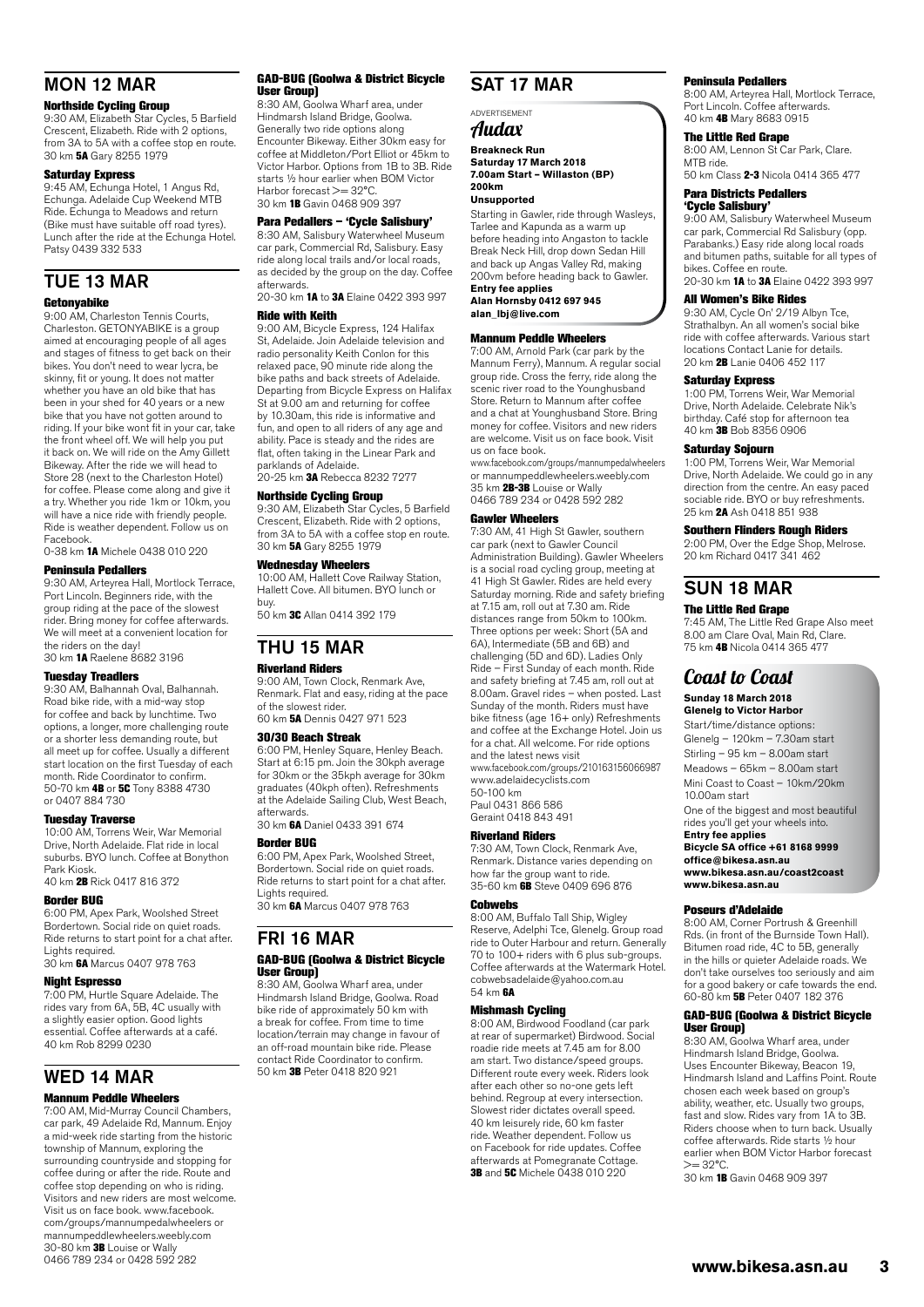March-May 2018

#### Border BUG

9:00 AM, Caltex Service Station, Bordertown. Social ride on quiet roads. Riders choose their turnaround point. Coffee afterwards. 40 km 6B Marcus 0407 978 763

#### Hills Ride

9:00 AM, Lobethal. Bakery car park. MTB or Hybrid advised. Coffee stop en route. Mainly dirt roads. 50 km 2C Joe 0429 694 022

#### Peninsula Pedallers

9:00 AM, Arteyrea Hall, Mortlock Terrace, Port Lincoln. Mystery Ride. Please phone for details. Coffee afterwards. 40 km 4B Mary 8683 0915

### MON 19 MAR

#### Northside Cycling Group

9:30 AM, Elizabeth Star Cycles, 5 Barfield Crescent, Elizabeth. Ride with 2 options, from 3A to 5A with a coffee stop en route.<br>30 km **5A** Gary 8255 1979

### TUE 20 MAR **Getonyabike**

9:00 AM, Charleston Tennis Courts, Charleston. GETONYABIKE is a group aimed at encouraging people of all ages and stages of fitness to get back on their bikes. You don't need to wear lycra, be skinny, fit or young. It does not matter whether you have an old bike that has been in your shed for 40 years or a new bike that you have not gotten around to riding. If your bike wont fit in your car, take the front wheel off. We will help you put it back on. We will ride on the Amy Gillett Bikeway. After the ride we will head to Store 28 (next to the Charleston Hotel) for coffee. Please come along and give it a try. Whether you ride 1km or 10km, you will have a nice ride with friendly people. Ride is weather dependent. Follow us on Facebook.

#### 0-38 km 1A Michele 0438 010 220

#### Peninsula Pedallers

9:30 AM, Arteyrea Hall, Mortlock Terrace, Port Lincoln. Beginners ride, with the group riding at the pace of the slowest rider. Bring money for coffee afterwards. We will meet at a convenient location for the riders on the day! 30 km 1A Raelene 8682 3196

#### Tuesday Treadlers

9:30 AM, Balhannah Oval, Balhannah. Road bike ride, with a mid-way stop for coffee and back by lunchtime. Two options, a longer, more challenging route or a shorter less demanding route, but all meet up for coffee. Usually a different start location on the first Tuesday of each month. Ride Coordinator to confirm. 50-70 km **4B** or 5C Tony 8388 4730 or 0407 884 730

**Tuesday Traverse**<br>10:00 AM, Kangarilla Oval, Kangarilla. Follow Fiona to the farm and park cars. Adventure into and travel the beautiful tracks of Kuitpo Forest to Prospect Hill and Meadows. Have coffee. Then ride back to the farm for lunch provided. Best suited for Hybrid and Mountain Bikes only. 35 km 2B Fiona 8383 7199

#### Border BUG

6:00 PM, Apex Park, Woolshed Street Bordertown. Social ride on quiet roads. Ride returns to start point for a chat after. Lights required.

30 km 6A Marcus 0407 978 763

#### Night Espresso

7:00 PM, Hurtle Square Adelaide. The rides vary from 6A, 5B, 4C usually with a slightly easier option. Good lights essential. Coffee afterwards at a café. 40 km Rob 8299 0230

## WED 21 MAR

### Mannum Peddle Wheelers

7:00 AM, Mid-Murray Council Chambers, car park, 49 Adelaide Rd, Mannum. Enjoy a mid-week ride starting from the historic township of Mannum, exploring the surrounding countryside and stopping for coffee during or after the ride. Route and coffee stop depending on who is riding. Visitors and new riders are most welcome. Visit us on face book. www.facebook.com/groups/mannumpedalwheelers or mannumpeddlewheelers.weebly.com 30-80 km 3B Louise or Wally 0466 789 234 or 0428 592 282

#### GAD-BUG (Goolwa & District Bicycle User Group)

8:30 AM, Goolwa Wharf area, under Hindmarsh Island Bridge, Goolwa. Generally two ride options along Encounter Bikeway. Either 30km easy for coffee at Middleton/Port Elliot or 45km to Victor Harbor. Options from 1B to 3B. Ride starts ½ hour earlier when BOM Victor Harbor forecast >= 32°C. 30 km 1B Gavin 0468 909 397

#### Ride with Keith

9:00 AM, Bicycle Express, 124 Halifax St, Adelaide. Join Adelaide television and radio personality Keith Conlon for this relaxed pace, 90 minute ride along the bike paths and back streets of Adelaide. Departing from Bicycle Express on Halifax St at 9.00 am and returning for coffee by 10.30am, this ride is informative and fun, and open to all riders of any age and ability. Pace is steady and the rides are flat, often taking in the Linear Park and parklands of Adelaide. 20-25 km 3A Rebecca 8232 7277

#### Northside Cycling Group

9:30 AM, Elizabeth Star Cycles, 5 Barfield Crescent, Elizabeth. Ride with 2 options, from 3A to 5A with a coffee stop en route. 30 km 5A Gary 8255 1979

#### Wednesday Wheelers

10:00 AM, Gawler Railway Station, Gawler. Catch the 9:08 am train from Adelaide Railway Station. All bitumen ride back to the city. Pub lunch. 50 km 3C John 8223 7397

### THU 22 MAR

#### Riverland Riders

9:00 AM, Town Clock, Renmark Ave, Renmark. Flat and easy, riding at the pace of the slowest rider. 60 km 5A Dennis 0427 971 523

#### 30/30 Beach Streak

6:00 PM, Henley Square, Henley Beach. Start at 6:15 pm. Join the 30kph average for 30km or the 35kph average for 30km graduates (40kph often). Refreshments at the Adelaide Sailing Club, West Beach, afterwards.

30 km 6A Daniel 0433 391 674

#### Border BUG

6:00 PM, Apex Park, Woolshed Street, Bordertown. Social ride on quiet roads. Ride returns to start point for a chat after. Lights required. 30 km 6A Marcus 0407 978 763

### FRI 23 MAR

#### GAD-BUG (Goolwa & District Bicycle User Group)

8:30 AM, Goolwa Wharf area, under Hindmarsh Island Bridge, Goolwa. Road bike ride of approximately 50 km with a break for coffee. From time to time location/terrain may change in favour of an off-road mountain bike ride. Please contact Ride Coordinator to confirm. 50 km 3B Peter 0418 820 921

#### SAT 24 MAR Mannum Peddle Wheelers

7:00 AM, Arnold Park (car park by the Mannum Ferry), Mannum. A regular social group ride. Cross the ferry, ride along the scenic river road to the Younghusband Store. Return to Mannum after coffee and a chat at Younghusband Store. Bring money for coffee. Visitors and new riders are welcome. Visit us on face book. Visit us on face book.

www.facebook.com/groups/mannumpedalwheelers or mannumpeddlewheelers.weebly.com<br>35 km **2B-3B** Louise or Wally 0466 789 234 or 0428 592 282

#### Gawler Wheelers

7:30 AM, 41 High St Gawler, southern car park (next to Gawler Council Administration Building). Gawler Wheelers is a social road cycling group, meeting at 41 High St Gawler. Rides are held every Saturday morning. Ride and safety briefing at 7.15 am, roll out at 7.30 am. Ride distances range from 50km to 100km. Three options per week: Short (5A and 6A), Intermediate (5B and 6B) and challenging (5D and 6D). Ladies Only Ride – First Sunday of each month. Ride and safety briefing at 7.45 am, roll out at 8.00am. Gravel rides – when posted. Last Sunday of the month. Riders must have bike fitness (age 16+ only) Refreshments and coffee at the Exchange Hotel. Join us for a chat. All welcome. For ride options and the latest news visit

www.facebook.com/groups/210163156066987 www.adelaidecycl[ists.com](http://www.adelaidecyclists.com) 50-100 km Paul 0431 866 586

Geraint 0418 843 491

#### Riverland Riders

7:30 AM, Town Clock, Renmark Ave. Renmark. Distance varies depending on how far the group want to ride. 35-60 km **6B** Steve 0409 696 876

#### ADVERTISEMENT Audax

#### **Fleche Opperman All Day Trial Saturday 24 March 2018 8.00 AM Start 360km/180km Unsupported**

A minimum of 360km must be ridden in 24 hours from 8.00am Saturday morning. All rides finish at the same point.

.<br>FOADT Medallion available for all finishers. Teams of 3, 4 or 5 bikes. Each team chooses its own start point and course.

#### Entry fee applies

Petite Fleche Opperman All Day Trial 180km must be ridden in 14 hours, from 8.00am Saturday morning; limited night riding.

FOADT Medallion available for all finishers. Teams of 3, 4 or 5 bikes. Each team chooses its own start point

and course. **Entry fee applies David Fairweather 0401 528 563 div.fw@bigpond.net.au**

#### Cobwebs

8:00 AM, Buffalo Tall Ship, Wigley Reserve, Adelphi Tce, Glenelg. Group road ride to Outer Harbour and return. Generally 70 to 100+ riders with 6 plus sub-groups. Coffee afterwards at the Watermark Hotel. cobwebsadelaide@yahoo.com.au 54 km 6A

#### Mishmash Cycling

8:00 AM, Birdwood Foodland (car park at rear of supermarket) Birdwood. Social roadie ride meets at 7.45 am for 8.00 am start. Two distance/speed groups. Different route every week. Riders look after each other so no-one gets left behind. Regroup at every intersection. Slowest rider dictates overall speed. 40 km leisurely ride, 60 km faster ride. Weather dependent. Follow us on Facebook for ride updates. Coffee afterwards at Pomegranate Cottage. 3B and 5C Michele 0438 010 220

#### Peninsula Pedallers

8:00 AM, Arteyrea Hall, Mortlock Terrace, Port Lincoln. Coffee afterwards. 40 km 4B Mary 8683 0915

#### The Little Red Grape

8:00 AM, Lennon St Car Park, Clare. MTB ride 50 km Class 2-3 Nicola 0414 365 477

### Bicycle Maintenance **Course**

**Intermediate Bike Maintenance Courses #1 and #2 (Gears and Brakes, Drive System and Bearings Overview) 9:00 AM-4:00 PM Saturday 24 March 2018 Bicycle SA Office, 53 Carrington St, Adelaide**

The next step after Basic Bike Care, this full day course comprising Intermediate Bike Maintenance Courses #1 and #2 will provide you with the skills and knowledge required to confidently carry out the basic scheduled maintenance tasks that are essential for a well maintained bike. Get up close and personal with the gear and brake systems on your bike. Discuss and practice the skills required to repair, replace and adjust all parts of the brakes and gear systems

- You will also learn how to:
- assess the wear in the drive train system including the chain, cassette and chain rings;
- replace the parts in the drive train system including the chain, cassette and chain rings;
- Check the bearing systems including the headset, bottom bracket and wheel hubs;
- Adjust the headset

(This course does not include repairing punctures or other skills taught in Basic Bike Care, or hydraulic disc brake bleeding)

#### **Fee applies**

**Early bookings essential (maximum 10 registrants per course) Bicycle office 8168 9999 office@bikesa.asn.au www.bikesa.asn.au**

#### Dry Creek Trailers 'Cycle Salisbury'

9:00 AM, Car park of BMX Club/Skate Park, corner Bridge Rd and South Tce, Pooraka. Easy ride on good gravel trail, no traffic and great scenery. Coffee at Valley View shops. MTB bikes please. 15 km MTB Class 1 Bryce 0432 732 540



**4**

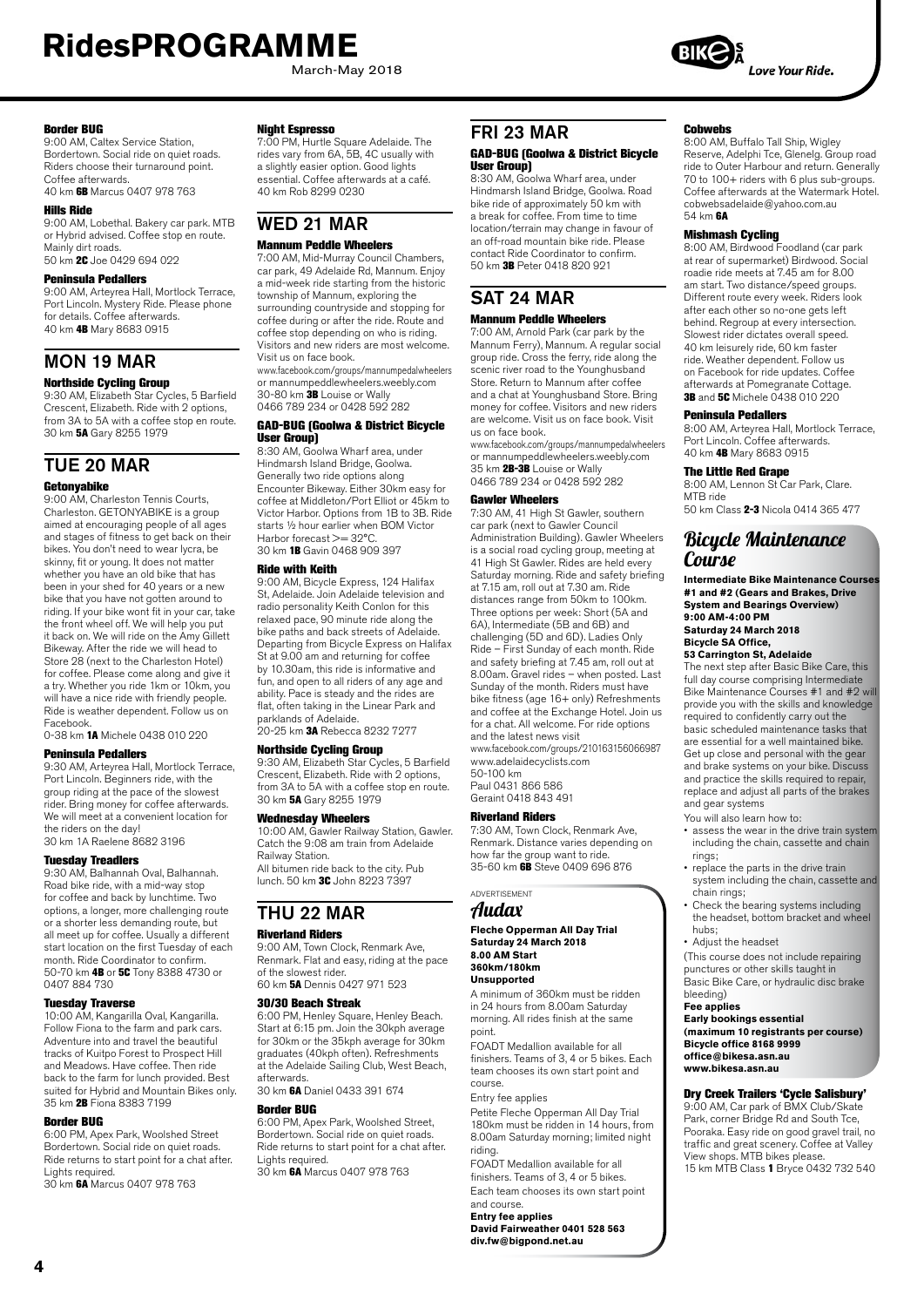#### Salisbury Off-Road Riders 'Cycle Salisbury'

9:00 AM, Railway Station car park, under Elder Smith Rd, Mawson lakes. Introducing the Off-Road Riders! Mainly off road ride along local Salisbury tracks and trails stopping along the way for coffee/ refreshments. Mountain/hybrid bikes

### preferred.<br>30 km **2B** to **4B** Mark 0491 034 167

#### All Women's Bike Rides

9:30 AM, Cycle On' 2/19 Albyn Tce, Strathalbyn. An all Women's Bike Ride aimed to help build confidence for ladies of all ages. Suitable for the beginner or women wanting to get back into cycling on a casual and social level. Buy coffee afterwards.

15 km 2B Lanie 0406 452 117

#### Saturday Express

1:00 PM, Heywood Park, Addiscombe Place, Unley Park. Café stop for afternoon tea.

### 40 km 3B Richard 0419 033 140

#### Saturday Sojourn

1:00 PM, Glenelg Jetty, Moseley Square, Glenelg. Loop around the airport and northwest to Grange. Return through the western suburbs. An easy paced sociable ride. BYO or buy refreshments.<br>25 km 2**A** Chris 0414 802 919

#### Southern Flinders Rough Riders

2:00 PM, Over the Edge Shop, Melrose. 20 km Richard 0417 341 462

### SUN 25 MAR

The Little Red Grape 7:45 AM, The Little Red Grape Also meet 8.00 am Clare Oval, Main Rd, Clare. 75 km 4B Nicola 0414 365 477

#### Poseurs d'Adelaide

8:00 AM, Corner Portrush & Greenhill Rds. (in front of the Burnside Town Hall). Bitumen road ride, 4C to 5B, generally in the hills or quieter Adelaide roads. We don't take ourselves too seriously and aim for a good bakery or cafe towards the end. 60-80 km 5B Peter 0407 182 376

#### GAD-BUG (Goolwa & District Bicycle User Group)

8:30 AM, Goolwa Wharf area, under Hindmarsh Island Bridge, Goolwa. Uses Encounter Bikeway, Beacon 19, Hindmarsh Island and Laffins Point. Route chosen each week based on group's ability, weather, etc. Usually two groups, fast and slow. Rides vary from 1A to 3B. Riders choose when to turn back. Usually coffee afterwards. Ride starts ½ hour earlier when BOM Victor Harbor forecast  $>= 32^{\circ}C$ 

30 km 1B Gavin 0468 909 397

#### Border BUG

9:00 AM, Caltex Service Station, Bordertown. Social ride on quiet roads. Riders choose their turnaround point. Coffee afterwards. 40 km 6B Marcus 0407 978 763

#### Hills Ride

9:00 AM, McLaren Vale. Field Street car park behind Coles supermarket. MTB or Hybrid advised. Coffee stop en route. Mainly dirt roads.<br>50 km **2C** Judith 8298 3131

#### Peninsula Pedallers

9:00 AM, Arteyrea Hall, Mortlock Terrace, Port Lincoln. Coffee afterwards. 40 km 4B Mary 8683 0915

## Salisbury Explorers

**'Cycle Salisbury'**<br>9:00 AM, The start of Jack Bobridge Trail, off Calton Rd, Gawler East. Ride along Jack Bobridge Trail to Lyndoch and return. Coffee stop in Lyndoch. 20 km **1A** to **3A** Jim 0401 984 767

#### Semaphore Sojourn 'Cycle Salisbury'

9:00 AM, Semaphore Foreshore Clock Tower, end of Semaphore Rd, Semaphore. Easy ride along foreshore shared path to Outer Harbour and return. Suitable for all types of bikes. Coffee/refreshments afterwards.

15-20 km **1A** to **3A** Nigel 0431 838 735

#### Southern Flinders Rough Riders

9:00 AM, Over The Edge Shop, Melrose. The Enthusiasts Ride. Richard 0417 341 462

#### Better Harts

Mt Gambier. Rides to various locations and varying distances are organised during the month on an ad hoc basis, depending on who is interested, available, and riders' ability. We ride at the speed of the slowest rider. Our aim to get people to start riding and help them connect with other riders. If interested please contact Sharon Holmes on 8723 0805 or email sharonholmes@ ozemail.com.au Sharon 8723 0805

#### MON 26 MAR Northside Cycling Group

9:30 AM, Elizabeth Star Cycles, 5 Barfield Crescent, Elizabeth. Ride with 2 options, from 3A to 5A with a coffee stop en route. 30 km 5A Gary 8255 1979

## TUE 27 MAR

#### Getonyabike

9:00 AM, Charleston Tennis Courts, Charleston. GETONYABIKE is a group aimed at encouraging people of all ages and stages of fitness to get back on their bikes. You don't need to wear lycra, be skinny, fit or young. It does not matter whether you have an old bike that has been in your shed for 40 years or a new bike that you have not gotten around to riding. If your bike wont fit in your car, take the front wheel off. We will help you put it back on. We will ride on the Amy Gillett Bikeway. After the ride we will head to Store 28 (next to the Charleston Hotel) for coffee. Please come along and give it a try. Whether you ride 1km or 10km, you will have a nice ride with friendly people. Ride is weather dependent. Follow us on Facebook.

0-38 km **1A** Michele 0438 010 220

#### Peninsula Pedallers

9:30 AM, Artevrea Hall, Mortlock Terrace Port Lincoln. Beginners ride, with the group riding at the pace of the slowest rider. Bring money for coffee afterwards. We will meet at a convenient location for the riders on the day! 30 km 1A Raelene 8682 3196

### Tuesday Treadlers

9:30 AM, Balhannah Oval, Balhannah. Road bike ride, with a mid-way stop for coffee and back by lunchtime. Two options, a longer, more challenging route or a shorter less demanding route, but all meet up for coffee. Usually a different start location on the first Tuesday of each month. Ride Coordinator to confirm. 50-70 km 4B or 5C Tony 8388 4730 or 0407 884 730

#### Tuesday Traverse

10:00 AM, Drage Reserve, Briar Rd, Felixstow. Ride to North Eastern Suburbs and down to Salisbury Railway Station. (Option: Return to city on train). BYO lunch.

40 km 2B Don 0428 566 745

#### Border BUG

6:00 PM, Apex Park, Woolshed Street Bordertown. Social ride on quiet roads. Ride returns to start point for a chat after.

Lights required.<br>30 km **6A** Marcus 0407 978 763

#### Night Espresso

7:00 PM, Hurtle Square Adelaide. The rides vary from 6A, 5B, 4C usually with a slightly easier option. Good lights essential. Coffee afterwards at a café. 40 km Rob 8299 0230

#### WED 28 MAR

#### Mannum Peddle Wheelers

7:00 AM, Mid-Murray Council Chambers, car park, 49 Adelaide Rd, Mannum. Enjoy a mid-week ride starting from the historic township of Mannum, exploring the surrounding countryside and stopping for coffee during or after the ride. Route and coffee stop depending on who is riding. Visitors and new riders are most welcome. Visit us on face book. www.facebook. com/groups/mannumpedalwheelers or mannumpeddlewheelers.weebly.com<br>30-80 km 3B Louise or Wally 0466 789 234 or 0428 592 282

#### GAD-BUG (Goolwa & District Bicycle User Group)

8:30 AM, Goolwa Wharf area, under Hindmarsh Island Bridge, Goolwa. Generally two ride options along Encounter Bikeway. Either 30km easy for coffee at Middleton/Port Elliot or 45km to Victor Harbor. Options from 1B to 3B. Ride starts ½ hour earlier when BOM Victor Harbor forecast >= 32°C 30 km 1B Gavin 0468 909 397

#### Para Pedallers 'Cycle Salisbury'

8:30 AM, Salisbury Waterwheel Museum car park, Commercial Rd, Salisbury. Easy ride along local trails and/or local roads, as decided by the group on the day. Coffee

afterwards.<br>20–30 km **1A** to **3A** Elaine 0422 393 997

### Ride with Keith

9:00 AM, Bicycle Express, 124 Halifax St, Adelaide. Join Adelaide television and radio personality Keith Conlon for this relaxed pace, 90 minute ride along the bike paths and back streets of Adelaide. Departing from Bicycle Express on Halifax St at 9.00 am and returning for coffee by 10.30am, this ride is informative and fun, and open to all riders of any age and ability. Pace is steady and the rides are flat, often taking in the Linear Park and parklands of Adelaide.<br>20-25 km **3A** Rebecca 8232 7277

**Northside Cycling Group**<br>9:30 AM, Elizabeth Star Cycles, 5 Barfield Crescent, Elizabeth. Ride with 2 options, from 3A to 5A with a coffee stop en route. 30 km 5A Gary 8255 1979

#### Wednesday Wheelers

10:00 AM, Willunga Rose Garden, Aldinga Rd, Willunga. All bitumen ride. BYO or buy lunch. 50 km 3C Reno 0414 249 675

### THU 29 MAR

### Riverland Riders

9:00 AM, Town Clock, Renmark Ave, Renmark. Flat and easy, riding at the pace of the slowest rider. 60 km 5A Dennis 0427 971 523

### 30/30 Beach Streak

6:00 PM, Henley Square, Henley Beach. Start at 6:15 pm. Join the 30kph average for 30km or the 35kph average for 30km graduates (40kph often). Refreshments at the Adelaide Sailing Club, West Beach, afterwards.

30 km 6A Daniel 0433 391 674

#### Border BUG

6:00 PM, Apex Park, Woolshed Street, Bordertown. Social ride on quiet roads. Ride returns to start point for a chat after. Lights required.

30 km 6A Marcus 0407 978 763

### FRI 30 MAR

#### GAD-BUG (Goolwa & District Bicycle User Group)

8:30 AM, Goolwa Wharf area, under Hindmarsh Island Bridge, Goolwa. Road bike ride of approximately 50 km with a break for coffee. From time to time location/terrain may change in favour of an off-road mountain bike ride. Please contact Ride Coordinator to confirm. 50 km 3B Peter 0418 820 921

#### Clare Easter Cycle **The Valleys Lifestyle Centre, Clare 30 March – 2 April 2018**

Clare, in the picturesque Clare and Gilbert Valley, is the location for the 2018 Easter Cycle.

The campsite located at the Valleys Lifestyle Centre (2nd level) and Oval, is a minute's walk from the main street of Clare.

There will be a variety of rides from a few kilometres to 100kms, including the very popular Riesling Trail.

Whatever you choose to do, Clare will be the perfect place for that 2018 Easter

#### weekend. **Entry fee applies**

**5% discount on registrations received from groups of 4+ by COB Friday 2 March 2018.**

**Children 5 and under – free of charge Further details and/or enter online Bicycle SA office +61 8168 9999 office@bikesa.asn.au**

**[rides@bikesa.asn.au](mailto:rides@bikesa.asn.au)**

**[www.bikesa.asn.au](http://www.bikesa.asn.au/)**

### SAT 31 MAR

#### Mannum Peddle Wheelers

7:00 AM, Arnold Park (car park by the Mannum Ferry), Mannum. A regular social group ride. Cross the ferry, ride along the scenic river road to the Younghusband Store. Return to Mannum after coffee and a chat at Younghusband Store. Bring money for coffee. Visitors and new riders are welcome. Visit us on face book. Visit us on face book.

www.facebook.com/groups/mannumpedalwheelers or mannumpeddlewheelers.weebly.com 35 km **2B-3B** Louise or Wally 0466 789 234 or 0428 592 282

#### Gawler Wheelers

7:30 AM, 41 High St Gawler, southern car park (next to Gawler Council Administration Building). Gawler Wheelers is a social road cycling group, meeting at 41 High St Gawler. Rides are held every Saturday morning. Ride and safety briefing at 7.15 am, roll out at 7.30 am. Ride distances range from 50km to 100km. Three options per week: Short (5A and 6A), Intermediate (5B and 6B) and challenging (5D and 6D). Ladies Only Ride – First Sunday of each month. Ride and safety briefing at 7.45 am, roll out at 8.00am. Gravel rides – when posted. Last Sunday of the month. Riders must have bike fitness (age 16+ only) Refreshments and coffee at the Exchange Hotel. Join us for a chat. All welcome. For ride options and the latest news visit www.facebook.com/groups/210163156066987 www.adelaidecyc[lists.com](http://www.adelaidecyclists.com) 50-100 km Paul 0431 866 586

**www.bikesa.asn.au 5**

Renmark. Distance varies depending on how far the group want to ride. 35-60 km 6B Steve 0409 696 876

Geraint 0418 843 491

#### Riverland Riders 7:30 AM, Town Clock, Renmark Ave,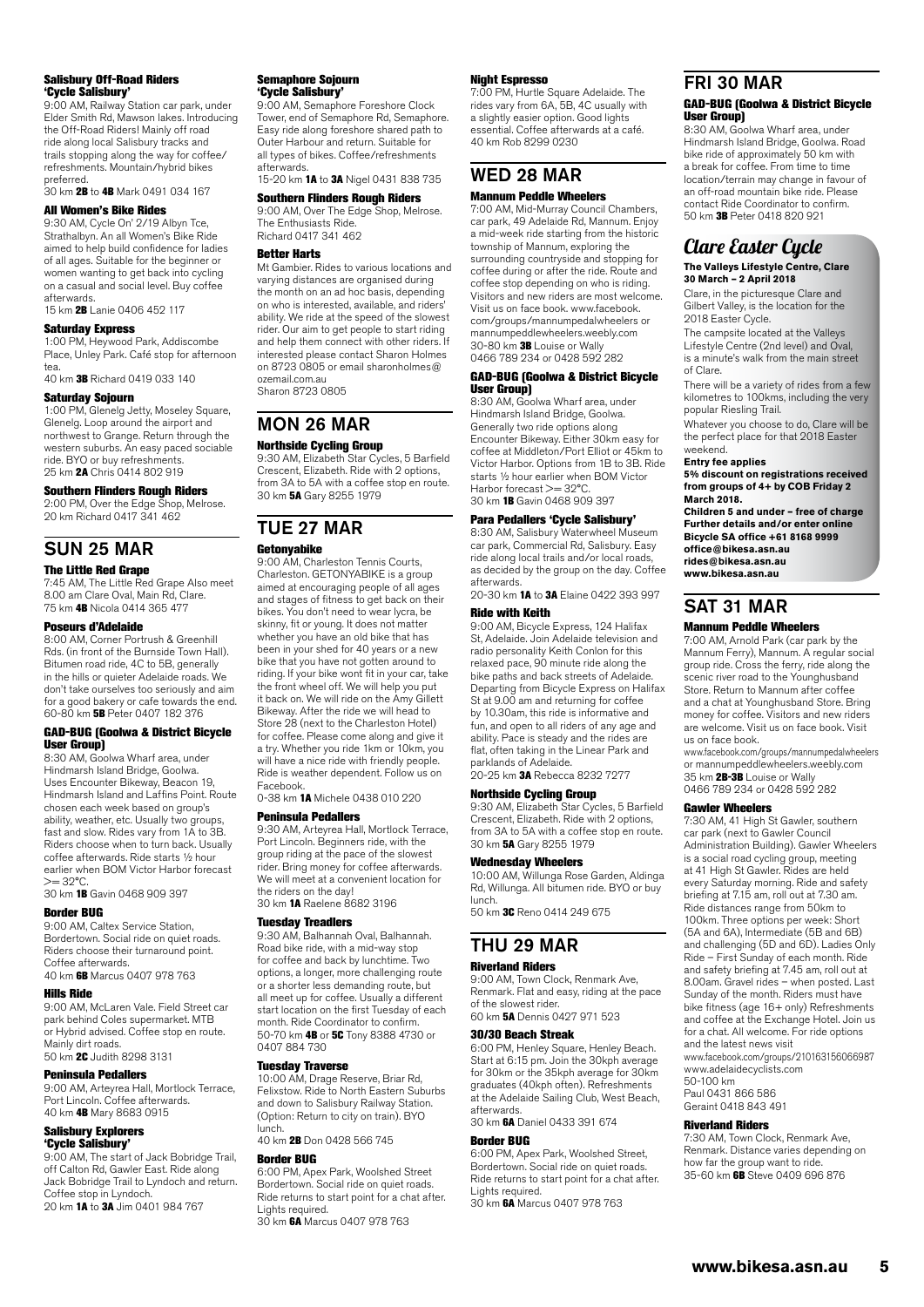March-May 2018

#### Cobwebs

8:00 AM, Buffalo Tall Ship, Wigley Reserve, Adelphi Tce, Glenelg. Group road ride to Outer Harbour and return. Generally 70 to 100+ riders with 6 plus sub-groups. Coffee afterwards at the Watermark Hotel. cobwebsadelaide@yahoo.com.au 54 km 6A

**Mishmash Cycling**<br>8:00 AM, Birdwood Foodland (car park at rear of supermarket) Birdwood. Social roadie ride meets at 7.45 am for 8.00 am start. Two distance/speed groups. Different route every week. Riders look after each other so no-one gets left behind. Regroup at every intersection. Slowest rider dictates overall speed. 40 km leisurely ride, 60 km faster ride. Weather dependent. Follow us on Facebook for ride updates. Coffee afterwards at Pomegranate Cottage.<br>**3B** and **5C** Michele 0438 010 220

#### Peninsula Pedallers

8:00 AM, Arteyrea Hall, Mortlock Terrace, Port Lincoln. Coffee afterwards. 40 km 4B Mary 8683 0915

### Salisbury Trail Stars

**'Cycle Salisbury'**<br>8:00 AM, Former Café car park, Cnr Waterloo Corner Rd and Salisbury Hwy, Salisbury. Mainly off road ride along various local trails including Little para, Dry Creek, Barker Wetlands and Cobbler Creek. Hydration, spare tube, puncture repair kit and pump a must. We leave and return together. Coffee/refreshments en route. Mountain/hybrid bikes preferred. 50 km 2B to 4B Mark 0491 034 167

#### The Little Red Grape

8:00 AM, Lennon St Car Park, Clare. MTB ride

50 km Class 2-3 Nicola 0414 365 477

#### Saturday Express

1:00 PM, Velo Café, Victoria Park, Rose Park. Café stop for afternoon tea. 40 km 3B Steve 8339 4368

#### Saturday Sojourn

1:00 PM, Pt Adelaide – Lighthouse, McLaren Parade, Pt Adelaide. Ride a leisurely loop to Outer Harbour and return. An easy paced sociable ride. BYO or buy refreshments.

25 km 2A Steve 0405 479 344

#### Southern Flinders Rough Riders 2:00 PM, Over the Edge Shop, Melrose.

20 km Richard 0417 341 462

### SUN 1 APR

### The Little Red Grape

7:45 AM, The Little Red Grape Also meet 8.00 am Clare Oval, Main Rd, Clare. 75 km 4B Nicola 0414 365 477

#### Poseurs d'Adelaide

8:00 AM, Corner Portrush & Greenhill Rds. (in front of the Burnside Town Hall). Bitumen road ride, 4C to 5B, generally in the hills or quieter Adelaide roads. We don't take ourselves too seriously and aim for a good bakery or cafe towards the end. 60-80 km 5B Peter 0407 182 376

#### GAD-BUG (Goolwa & District Bicycle User Group)

8:30 AM, Goolwa Wharf area, under Hindmarsh Island Bridge, Goolwa. Uses Encounter Bikeway, Beacon 19, Hindmarsh Island and Laffins Point. Route chosen each week based on group's ability, weather, etc. Usually two groups fast and slow. Rides vary from 1A to 3B. Riders choose when to turn back. Usually coffee afterwards. Ride starts ½ hour earlier when BOM Victor Harbor forecast  $>= 32^{\circ}C$ 

30 km 1B Gavin 0468 909 397

#### Border BUG

9:00 AM, Caltex Service Station, Bordertown. Social ride on quiet roads. Riders choose their turnaround point. Coffee afterwards. 40 km 6B Marcus 0407 978 763

#### Hills Ride

9:00 AM, Mylor. Oval car park. MTB or Hybrid advised. Coffee stop en route. Mainly dirt roads. 50 km 2C Rob 0428 990 059

#### Peninsula Pedallers

9:00 AM, Arteyrea Hall, Mortlock Terrace, Port Lincoln. Coffee afterwards. 40 km 4B Mary 8683 0915

#### Kangaroo Island BUG

10.00 AM, Start location and ride details to be advised. 25-35 km 1B Manfred 8553 0383

## MON 2 APR

Northside Cycling Group 9:30 AM, Elizabeth Star Cycles, 5 Barfield Crescent, Elizabeth. Ride with 2 options, from 3A to 5A with a coffee stop en route. 30 km 5A Gary 8255 1979

### TUE 3 APR **Getonyabike**

9:00 AM, Charleston Tennis Courts, Charleston. GETONYABIKE is a group aimed at encouraging people of all ages and stages of fitness to get back on their bikes. You don't need to wear lycra, be skinny, fit or young. It does not matter whether you have an old bike that has been in your shed for 40 years or a new bike that you have not gotten around to riding. If your bike wont fit in your car, take the front wheel off. We will help you put it back on. We will ride on the Amy Gillett Bikeway. After the ride we will head to Store 28 (next to the Charleston Hotel) for coffee. Please come along and give it a try. Whether you ride 1km or 10km, you will have a nice ride with friendly people. Ride is weather dependent. Follow us on Facebook.

0-38 km 1A Michele 0438 010 220

#### Peninsula Pedallers

9:30 AM, Arteyrea Hall, Mortlock Terrace, Port Lincoln. Beginners ride, with the group riding at the pace of the slowest rider. Bring money for coffee afterwards. We will meet at a convenient location for the riders on the day! 30 km 1A Raelene 8682 3196

#### Tuesday Treadlers

9:30 AM, Balhannah Oval, Balhannah. Road bike ride, with a mid-way stop for coffee and back by lunchtime. Two options, a longer, more challenging route or a shorter less demanding route, but all meet up for coffee. Usually a different start location on the first Tuesday of each month. Ride Coordinator to confirm. 50-70 km 4B or 5C Tony 8388 4730 or 0407 884 730

#### Tuesday Traverse

10:00 AM, Torrens Weir, War Memorial Drive, North Adelaide. Ride to Tea Tree Gully via Perseverance Road. Lunch at Civic Park. Coffee at Walkerville. BYO lunch.

40 km 2B Barry 0403 307 172

#### Border BUG

6:00 PM, Apex Park, Woolshed Street Bordertown. Social ride on quiet roads. Ride returns to start point for a chat after. Lights required. 30 km 6A Marcus 0407 978 763

#### Night Espresso

7:00 PM, Hurtle Square Adelaide. An easier ride option for those wishing to join the Espresso 'night riders' Good lights essential. Coffee afterwards at a café 40 km 4A Rob 8299 0230

#### Night Espresso

7:00 PM, Hurtle Square Adelaide. The rides vary from 6A, 5B, 4C usually with a slightly easier option. Good lights essential. Coffee afterwards at a café. 40 km Rob 8299 0230

# WED 4 APR

### Mannum Peddle Wheelers

7:00 AM, Mid-Murray Council Chambers, car park, 49 Adelaide Rd, Mannum. Enjoy a mid-week ride starting from the historic township of Mannum, exploring the surrounding countryside and stopping for coffee during or after the ride. Route and coffee stop depending on who is riding. Visitors and new riders are most welcome. Visit us on face book.

www.facebook.com/groups/mannumpedalwheelers or mannumpeddlewheelers.weebly.com 30-80 km 3B Louise or Wally 0466 789 234 or 0428 592 282

#### GAD-BUG (Goolwa & District Bicycle User Group)

8:30 AM, Goolwa Wharf area, under Hindmarsh Island Bridge, Goolwa. Generally two ride options along Encounter Bikeway. Either 30km easy for coffee at Middleton/Port Elliot or 45km to Victor Harbor. Options from 1B to 3B. Ride starts ½ hour earlier when BOM Victor Harbor forecast >= 32°C 30 km 1B Gavin 0468 909 397

#### Ride with Keith

9:00 AM, Bicycle Express, 124 Halifax St, Adelaide. Join Adelaide television and radio personality Keith Conlon for this relaxed pace, 90 minute ride along the bike paths and back streets of Adelaide. Departing from Bicycle Express on Halifax St at 9.00 am and returning for coffee by 10.30am, this ride is informative and fun, and open to all riders of any age and ability. Pace is steady and the rides are flat, often taking in the Linear Park and parklands of Adelaide. 20-25 km 3A Rebecca 8232 7277

### Northside Cycling Group

9:30 AM, Elizabeth Star Cycles, 5 Barfield Crescent, Elizabeth. Ride with 2 options, from 3A to 5A with a coffee stop en route. 30 km 5A Gary 8255 1979

#### Wednesday Wheelers

10:00 AM, Unley Oval, Frederick St, Unley. All bitumen hills ride. BYO or buy lunch. 50 km 3C Michael 8271 9731

### THU 5 APR

#### Riverland Riders

9:00 AM, Town Clock, Renmark Ave, Renmark. Flat and easy, riding at the pace of the slowest rider. 60 km 5A Dennis 0427 971 523

#### 30/30 Beach Streak

6:00 PM, Henley Square, Henley Beach. Start at 6:15 pm. Join the 30kph average for 30km or the 35kph average for 30km graduates (40kph often). Refreshments at the Adelaide Sailing Club, West Beach, afterwards.

30 km **6A** Daniel 0433 391 674

### Border BUG

6:00 PM, Apex Park, Woolshed Street, Bordertown. Social ride on quiet roads. Ride returns to start point for a chat after. Lights required.

30 km 6A Marcus 0407 978 763



#### GAD-BUG (Goolwa & District Bicycle User Group)

8:30 AM, Goolwa Wharf area, under Hindmarsh Island Bridge, Goolwa. Road bike ride of approximately 50 km with a break for coffee. From time to time location/terrain may change in favour of an off-road mountain bike ride. Please contact Ride Coordinator to confirm. 50 km 3B Peter 0418 820 921

#### SAT 7 APR Mannum Peddle Wheelers

7:00 AM, Arnold Park (car park by the Mannum Ferry), Mannum. A regular social group ride. Cross the ferry, ride along the scenic river road to the Younghusband Store. Return to Mannum after coffee and a chat at Younghusband Store. Bring money for coffee. Visitors and new riders are welcome. Visit us on face book. Visit us on face book.

www.facebook.com/groups/mannumpedalwheelers or mannumpeddlewheelers.weebly.com 35 km 2B-3B Louise or Wally 0466 789 234 or 0428 592 282

#### ADVERTISEMENT Audax

#### **Through the Barossa Saturday 7 April 2018 7.30 AM Start – Kinkaid Rd 100km/150km/200km Unsupported**

Come and explore the hidden delights of the Barossa Valley. Take the route that is rarely troubled by the rushed tourist, the Sunday drivers, or the frantic roadies. Around every corner another surprise! All riders need a mirror; no mirror, no Audax ride.

**Through the Barossa 9.00am Start – Williamstown Hotel**

**58km**

**Unsupported**

**The Gecko – A hilly, gravel grinder ride to Tanunda.**

**All riders need a mirror; no mirror, no Audax ride. Entry fee applies**

**John Mills 0448 248 974 jhmills4@bigpond.com**

#### Gawler Wheelers

7:30 AM, 41 High St Gawler, southern car park (next to Gawler Council Administration Building). Gawler Wheelers is a social road cycling group, meeting at 41 High St Gawler. Rides are held every Saturday morning. Ride and safety briefing at 7.15 am, roll out at 7.30 am. Ride distances range from 50km to 100km. Three options per week: Short (5A and 6A), Intermediate (5B and 6B) and challenging (5D and 6D). Ladies Only Ride – First Sunday of each month. Ride and safety briefing at 7.45 am, roll out at 8.00am. Gravel rides – when posted. Last Sunday of the month. Riders must have bike fitness (age 16+ only) Refreshments and coffee at the Exchange Hotel. Join us for a chat. All welcome. For ride options and the latest news visit www.facebook.com/groups/210163156066987

www.adelaidecyc[lists.com](http://www.adelaidecyclists.com)  50-100 km Paul 0431 866 586 Geraint 0418 843 491

#### Riverland Riders

7:30 AM, Town Clock, Renmark Ave, Renmark. Distance varies depending on how far the group want to ride. 35-60 km 6B Steve 0409 696 876

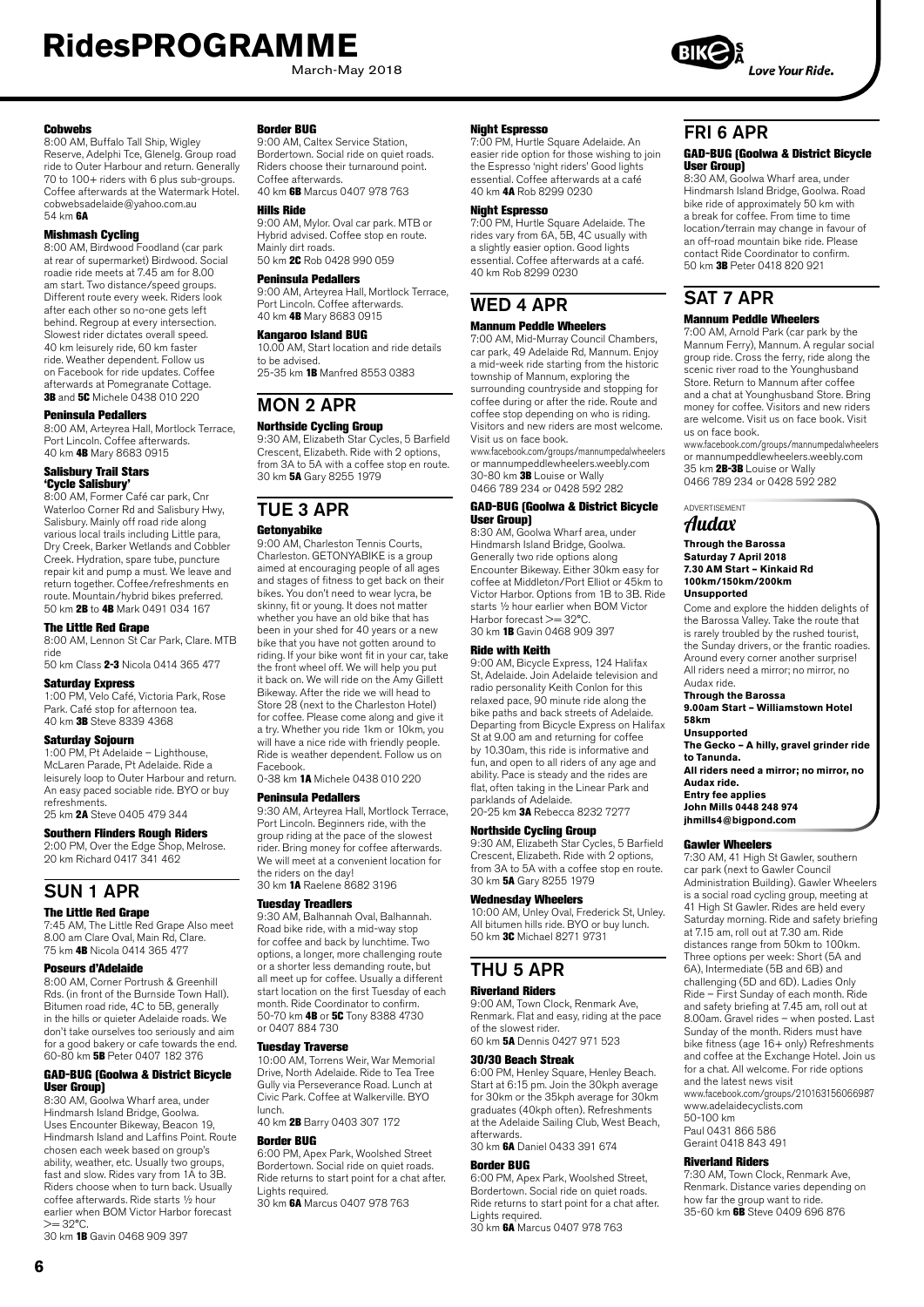#### **Cobwebs**

8:00 AM, Buffalo Tall Ship, Wigley Reserve, Adelphi Tce, Glenelg. Group road ride to Outer Harbour and return. Generally 70 to 100+ riders with 6 plus sub-groups. Coffee afterwards at the Watermark Hotel. cobwebsadelaide@yahoo.com.au 54 km **6A** 

**Mishmash Cycling**<br>8:00 AM, Birdwood Foodland (car park at rear of supermarket) Birdwood. Social roadie ride meets at 7.45 am for 8.00 am start. Two distance/speed groups. Different route every week. Riders look after each other so no-one gets left behind. Regroup at every intersection. Slowest rider dictates overall speed. 40 km leisurely ride, 60 km faster ride. Weather dependent. Follow us on Facebook for ride updates. Coffee afterwards at Pomegranate Cottage.<br>**3B** and **5C** Michele 0438 010 220

#### Peninsula Pedallers

8:00 AM, Arteyrea Hall, Mortlock Terrace, Port Lincoln. Coffee afterwards. 40 km 4B Mary 8683 0915

#### The Little Red Grape

8:00 AM, Lennon St Car Park, Clare. MTR ride 50 km Class 2-3 Nicola 0414 365 477

Dry Creek Trailers 'Cycle Salisbury' 9:00 AM, Car park of BMX Club/Skate Park, corner Bridge Rd and South Tce, Pooraka. Easy ride on good gravel trail, no traffic and great scenery. Coffee at Valley View shops. MTB bikes please. 15 km MTB Class 1 Bryce 0432 732 540

#### Para Districts Pedallers 'Cycle Salisbury'

9:00 AM, Salisbury Waterwheel Museum car park, Commercial Rd Salisbury (opp. Parabanks.) Easy ride along the Little Para and Dry Creek Trails. Coffee afterwards. Mountain/hybrid bikes preferred.<br>20 km **1B** to **3B** Jim 0401 984 767

### Salisbury Off-Road Riders

**'Cycle Salisbury'**<br>9:00 AM, Former Café car park, Cnr Waterloo Corner Rd & Salisbury. Hwy, Salisbury. Mainly off road ride along local Salisbury tracks and trails stopping along the way for coffee/refreshments. Mountain/hybrid bikes preferred. 30 km 2B to 4B Mark 0491 034 167

#### All Women's Bike Rides

9:30 AM, Cycle On' 2/19 Albyn Tce, Strathalbyn. An all women's social bike ride with coffee afterwards. Various start locations Contact Lanie for details. 20 km 2B Lanie 0406 452 117

#### Saturday Express

1:00 PM, St Andrews Hospital (front entrance), South Tce, Adelaide. Café stop for afternoon tea. 40 km 3B Murray 0438 853 507

#### Saturday Sojourn

1:00 PM, Unley Soldiers Memorial Gdns, adj. Unley Shopping Centre, Unley Rd, Unley. Ride through some of the eastern suburbs. Lots of good bakeries to choose from. An easy paced sociable ride. BYO or

buy refreshments. 25 km 2A Roger 0402 380 172

#### Southern Flinders Rough Riders

2:00 PM, Over the Edge Shop, Melrose. 20 km Richard 0417 341 462

## SUN 8 APR

### **The Little Red Grane**

7:45 AM, The Little Red Grape Also meet 8.00 am Clare Oval, Main Rd, Clare. 75 km 4B Nicola 0414 365 477

#### Poseurs d'Adelaide

8:00 AM, Corner Portrush & Greenhill Rds. (in front of the Burnside Town Hall). Bitumen road ride, 4C to 5B, generally in the hills or quieter Adelaide roads. We don't take ourselves too seriously and aim for a good bakery or cafe towards the end. 60-80 km 5B Peter 0407 182 376

#### GAD-BUG (Goolwa & District Bicycle User Group)

8:30 AM, Goolwa Wharf area, under Hindmarsh Island Bridge, Goolwa. Uses Encounter Bikeway, Beacon 19, Hindmarsh Island and Laffins Point. Route chosen each week based on group's ability, weather, etc. Usually two groups fast and slow. Rides vary from 1A to 3B. Riders choose when to turn back. Usually coffee afterwards. Ride starts ½ hour earlier when BOM Victor Harbor forecast  $>= 32^{\circ}C$ . 30 km 1B Gavin 0468 909 397

#### Border BUG

9:00 AM, Caltex Service Station, Bordertown. Social ride on quiet roads. Riders choose their turnaround point. Coffee afterwards. 40 km 6B Marcus 0407 978 763

#### Hills Ride

9:00 AM, Kersbrook. Main street public hall car park. MTB or Hybrid advised. Coffee stop en route. Mainly dirt roads. 50 km 2C Steve 0401 603 596

#### Peninsula Pedallers

9:00 AM, Arteyrea Hall, Mortlock Terrace, Port Lincoln. Coffee afterwards. 40 km 4B Mary 8683 0915

### MON 9 APR

#### Northside Cycling Group

9:30 AM, Elizabeth Star Cycles, 5 Barfield Crescent, Elizabeth. Ride with 2 options, from 3A to 5A with a coffee stop en route. 30 km 5A Gary 8255 1979

## TUE 10 APR

#### Getonyabike

9:00 AM, Charleston Tennis Courts, Charleston. GETONYABIKE is a group aimed at encouraging people of all ages and stages of fitness to get back on their bikes. You don't need to wear lycra, be skinny, fit or young. It does not matter whether you have an old bike that has been in your shed for 40 years or a new bike that you have not gotten around to riding. If your bike wont fit in your car, take the front wheel off. We will help you put it back on. We will ride on the Amy Gillett Bikeway. After the ride we will head to Store 28 (next to the Charleston Hotel) for coffee. Please come along and give it a try. Whether you ride 1km or 10km, you will have a nice ride with friendly people. Ride is weather dependent. Follow us on Facebook.

0-38 km 1A Michele 0438 010 220

#### Peninsula Pedallers

9:30 AM, Arteyrea Hall, Mortlock Terrace, Port Lincoln. Beginners ride, with the group riding at the pace of the slowest rider. Bring money for coffee afterwards. We will meet at a convenient location for the riders on the day!

30 km 1A Raelene 8682 3196

#### Tuesday Treadlers

9:30 AM, Balhannah Oval, Balhannah. Road bike ride, with a mid-way stop for coffee and back by lunchtime. Two options, a longer, more challenging route or a shorter less demanding route, but all meet up for coffee. Usually a different start location on the first Tuesday of each month. Ride Coordinator to confirm. 50-70 km 4B or 5C Tony 8388 4730 or 0407 884 730

#### Tuesday Traverse

10:00 AM, Laura, Mid North region, South Australia. 3 day adventure to the wide open spaces of the Mid North. Based in Laura S.A. Varied rides to Stone Hut, Wirrabarra to Melrose, Caltowie and Gladstone. 50% sealed and 50% unsealed roads. NO ROAD BIKES – USE HYBRID and/OR MOUNTAIN BIKES. Varied accommodation – Laura Stayz 8663 2100, Cherry Tree Lodge 0439 033 101, Laura Community Caravan Park 8663 2296, for Smith's Farm Stay 8663 2576 contact Liz Donley for bookings on 8296 5769 or 0439 949 006. Please confirm your attendance to the ride to Liz or Bob. Don't forget snacks, sunscreen lotion and water for rides. Lunches can be purchased or taken.<br>40 km **2B** Bob 8356 0906

#### Night Espresso

7:00 PM, Hurtle Square Adelaide. The rides vary from 6A, 5B, 4C usually with a slightly easier option. Good lights essential. Coffee afterwards at a café. 40 km Rob 8299 0230

#### WED 11 APR Mannum Peddle Wheelers

#### 7:00 AM, Mid-Murray Council Chambers, car park, 49 Adelaide Rd, Mannum. Enjoy a mid-week ride starting from the historic township of Mannum, exploring the surrounding countryside and stopping for coffee during or after the ride. Route and coffee stop depending on who is riding. Visitors and new riders are most welcome. Visit us on face book.

www.facebook.com/groups/mannumpedalwheelers or mannumpeddlewheelers.weebly.com 30-80 km 3B Louise or Wally 0466 789 234 or 0428 592 282

#### GAD-BUG (Goolwa & District Bicycle User Group)

8:30 AM, Goolwa Wharf area, under Hindmarsh Island Bridge, Goolwa. Generally two ride options along Encounter Bikeway. Either 30km easy for coffee at Middleton/Port Elliot or 45km to Victor Harbor. Options from 1B to 3B. Ride starts ½ hour earlier when BOM Victor Harbor forecast >= 32°C. 30 km 1B Gavin 0468 909 397

#### Para Pedallers 'Cycle Salisbury'

8:30 AM, Salisbury Waterwheel Museum car park, Commercial Rd, Salisbury. Easy ride along local trails and/or local roads, as decided by the group on the day. Coffee afterwards.

20-30 km 1A to 3A Elaine 0422 393 997 Ride with Keith

9:00 AM, Bicycle Express, 124 Halifax St, Adelaide. Join Adelaide television and radio personality Keith Conlon for this relaxed pace, 90 minute ride along the bike paths and back streets of Adelaide. Departing from Bicycle Express on Halifax St at 9.00 am and returning for coffee by 10.30am, this ride is informative and fun, and open to all riders of any age and ability. Pace is steady and the rides are flat, often taking in the Linear Park and parklands of Adelaide. 20-25 km 3A Rebecca 8232 7277

#### Northside Cycling Group

9:30 AM, Elizabeth Star Cycles, 5 Barfield Crescent, Elizabeth. Ride with 2 options, from 3A to 5A with a coffee stop en route. 30 km 5A Gary 8255 1979

#### Wednesday Wheelers

10:00 AM, Oaklands Estate Reserve, Oaklands Park. All bitumen ride. BYO lunch or buy 50 km 3C Paul 8277 4094

## THU 12 APR

Riverland Riders 9:00 AM, Town Clock, Renmark Ave, Renmark. Flat and easy, riding at the pace of the slowest rider. 60 km 5A Dennis 0427 971 523

#### 30/30 Beach Streak

6:00 PM, Henley Square, Henley Beach. Start at 6:15 pm. Join the 30kph average for 30km or the 35kph average for 30km graduates (40kph often). Refreshments at the Adelaide Sailing Club, West Beach, afterwards.

30 km 6A Daniel 0433 391 674

### FRI 13 APR

#### GAD-BUG (Goolwa & District Bicycle User Group)

8:30 AM, Goolwa Wharf area, under Hindmarsh Island Bridge, Goolwa. Road bike ride of approximately 50 km with a break for coffee. From time to time location/terrain may change in favour of an off-road mountain bike ride. Please contact Ride Coordinator to confirm. 50 km 3B Peter 0418 820 921

### SAT 14 APR

ADVERTISEMENT

#### Audax **Southern 123**

**Saturday 14 April 2018 7.00 AM Start – Norwood 100km/150km/200km/300km Unsupported**

All rides depart Norwood via the South Eastern bikeway to Crafers then Meadows. The 200km and 400km routes continue to Ashbourne with all rides returning via the Southern Veloway.

**Entry fee applies Ben Del Fabbro 0414 835 668**

bendelfab@gmail.com

#### Mannum Peddle Wheelers

7:00 AM, Arnold Park (car park by the Mannum Ferry), Mannum. A regular social group ride. Cross the ferry, ride along the scenic river road to the Younghusband Store. Return to Mannum after coffee and a chat at Younghusband Store. Bring money for coffee. Visitors and new riders are welcome. Visit us on face book. Visit us on face book.

www.facebook.com/groups/mannumpedalwheelers or mannumpeddlewheelers.weebly.com 35 km 2B-3B Louise or Wally 0466 789 234 or 0428 592 282

#### Gawler Wheelers

7:30 AM, 41 High St Gawler, southern car park (next to Gawler Council Administration Building). Gawler Wheelers is a social road cycling group, meeting at 41 High St Gawler. Rides are held every Saturday morning. Ride and safety briefing at 7.15 am, roll out at 7.30 am. Ride distances range from 50km to 100km. Three options per week: Short (5A and 6A), Intermediate (5B and 6B) and challenging (5D and 6D). Ladies Only Ride – First Sunday of each month. Ride and safety briefing at 7.45 am, roll out at 8.00am. Gravel rides – when posted. Last Sunday of the month. Riders must have bike fitness (age 16+ only) Refreshments and coffee at the Exchange Hotel. Join us for a chat. All welcome. For ride options and the latest news visit www.facebook.com/groups/210163156066987 www.adelaidecyc[lists.com](http://www.adelaidecyclists.com)  50-100 km Paul 0431 866 586

Geraint 0418 843 491

#### Riverland Riders

7:30 AM, Town Clock, Renmark Ave, Renmark. Distance varies depending on how far the group want to ride. 35-60 km 6B Steve 0409 696 876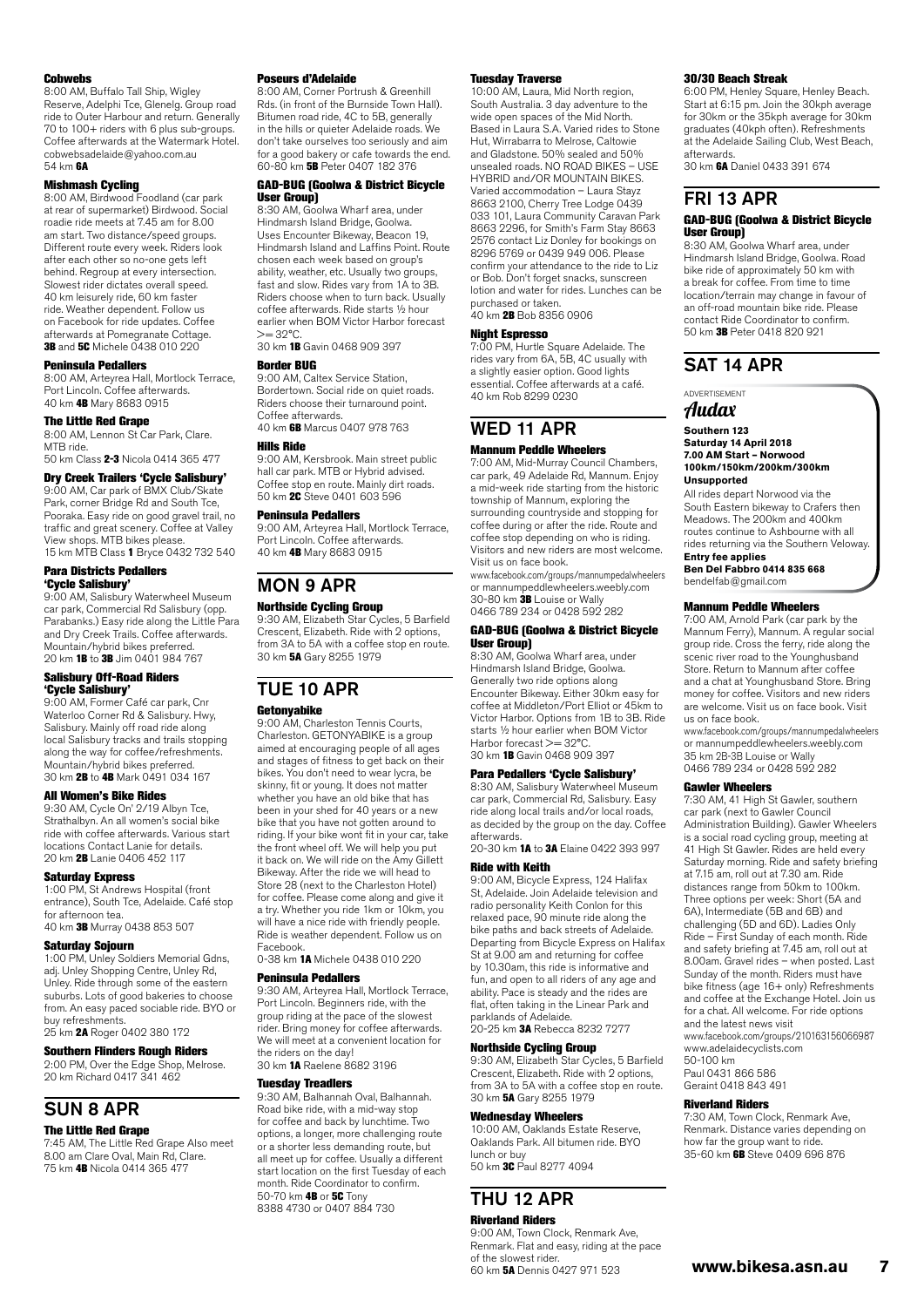March-May 2018

#### **Cobwebs**

8:00 AM, Buffalo Tall Ship, Wigley Reserve, Adelphi Tce, Glenelg. Group road ride to Outer Harbour and return. Generally 70 to 100+ riders with 6 plus sub-groups. Coffee afterwards at the Watermark Hotel. cobwebsadelaide@yahoo.com.au 54 km 6A

**Mishmash Cycling**<br>8:00 AM, Birdwood Foodland (car park at rear of supermarket) Birdwood. Social roadie ride meets at 7.45 am for 8.00 am start. Two distance/speed groups. Different route every week. Riders look after each other so no-one gets left behind. Regroup at every intersection. Slowest rider dictates overall speed. 40 km leisurely ride, 60 km faster ride. Weather dependent. Follow us on Facebook for ride updates. Coffee afterwards at Pomegranate Cottage.<br>**3B** and **5C** Michele 0438 010 220

#### Peninsula Pedallers

8:00 AM, Arteyrea Hall, Mortlock Terrace, Port Lincoln. Coffee afterwards. 40 km 4B Mary 8683 0915

#### The Little Red Grape

8:00 AM, Lennon St Car Park, Clare. MTB ride. 50 km Class 2-3 Nicola 0414 365 477

### All Women's Bike Rides

9:30 AM, Cycle On' 2/19 Albyn Tce, Strathalbyn. An all Women's Bike Ride aimed to help build confidence for ladies of all ages. Suitable for the beginner or women wanting to get back into cycling on a casual and social level. Buy coffee

#### afterwards. 15 km 2B Lanie 0406 452 117

Saturday Express

1:00 PM, Heywood Park, Addiscombe

Place, Unley Park. Café stop for afternoon tea.

40 km 3B Jane 0402 102 608

#### Saturday Sojourn

1:00 PM, Victoria Square, Adelaide. Off to the seaside, but which way? An easy paced sociable ride. BYO or buy refreshments.

25 km 2A Chris 0414 802 919

### Southern Flinders Rough Riders

2:00 PM, Over the Edge Shop, Melrose. 20 km Richard 0417 341 462

### SUN 15 APR

#### The Little Red Grape

7:45 AM, The Little Red Grape Also meet 8.00 am Clare Oval, Main Rd, Clare. 75 km 4B Nicola 0414 365 477

### Grand/Mini Slam

#### **Recreational Bike Series of 5 rides Sunday 15 April 2018 8.00am**

Willunga Show Hall, 7 Main Rd, Willunga The second event in the Grand/ Mini Slam series of on road personal challenge recreational rides for 2018. Choose between 50km or 100km, with the opportunity to ride at your own pace. Morning and afternoon refreshments, freshly cut salad rolls, fruit slice and fruit for lunch.

**On road support Members registration for the series of 5 rides and save! Group (series only), youth and child rates available. Enter online or further details and/or entry forms available from: Bicycle SA office 8168 9999 [www.bikesa.asn.au](http://www.bikesa.asn.au) [rides@bikesa.asn.au](mailto:rides@bikesa.asn.au)**

**8**

#### Poseurs d'Adelaide

8:00 AM, Corner Portrush & Greenhill Rds. (in front of the Burnside Town Hall). Bitumen road ride, 4C to 5B, generally in the hills or quieter Adelaide roads. We don't take ourselves too seriously and aim for a good bakery or cafe towards the end. 60-80 km 5B Peter 0407 182 376

#### GAD-BUG (Goolwa & District Bicycle User Group)

8:30 AM, Goolwa Wharf area, under Hindmarsh Island Bridge, Goolwa. Uses Encounter Bikeway, Beacon 19, Hindmarsh Island and Laffins Point. Route chosen each week based on group's ability, weather, etc. Usually two groups, fast and slow. Rides vary from 1A to 3B. Riders choose when to turn back. Usually coffee afterwards. Ride starts ½ hour earlier when BOM Victor Harbor forecast  $>= 32^{\circ}C$ .

30 km 1B Gavin 0468 909 397

#### Border BUG

9:00 AM, Caltex Service Station, Bordertown. Social ride on quiet roads. Riders choose their turnaround point. Coffee afterwards. 40 km 6B Marcus 0407 978 763

#### Peninsula Pedallers

9:00 AM, Arteyrea Hall, Mortlock Terrace, Port Lincoln. Mystery Ride. Please phone for details. Coffee afterwards 40 km 4B Mary 8683 0915

### Velo Vino on the Epicurean Way

#### **Sunday 15 April – Friday 20 April**

**Adelaide – Fleurieu – Adelaide Hills** The Adelaide, Fleurieu Peninsula and Adelaide Hills regions are world renowned for their quality boutique food and wine offerings. We will be taking in the best scenery in the regions as well as the best food and wine, the menu which is to be curated by a local Chef won't be disappointing. We will be meeting the 'real' producers, providores and personalities along the way who are both made and moulded by the very conditions that their produce is. Four to five star accommodation will complement the wonderful experiences to be had both in the saddle and at the table. **Entry fee applies.** 

**Subscribe to our Velo Vino email list for updates: <https://goo.gl/gg35Ff>**

### MON 16 APR Northside Cycling Group

9:30 AM, Elizabeth Star Cycles, 5 Barfield Crescent, Elizabeth. Ride with 2 options,

#### from 3A to 5A with a coffee stop en route. 30 km 5A Gary 8255 1979

### TUE 17 APR

#### Getonyabike

9:00 AM, Charleston Tennis Courts, Charleston. GETONYABIKE is a group aimed at encouraging people of all ages and stages of fitness to get back on their bikes. You don't need to wear lycra, be skinny, fit or young. It does not matter whether you have an old bike that has been in your shed for 40 years or a new bike that you have not gotten around to riding. If your bike wont fit in your car, take the front wheel off. We will help you put it back on. We will ride on the Amy Gillett Bikeway. After the ride we will head to Store 28 (next to the Charleston Hotel) for coffee. Please come along and give it a try. Whether you ride 1km or 10km, you will have a nice ride with friendly people. Ride is weather dependent. Follow us on Facebook.

0-38 km 1A Michele 0438 010 220

#### Peninsula Pedallers

9:30 AM, Arteyrea Hall, Mortlock Terrace, Port Lincoln. Beginners ride, with the group riding at the pace of the slowest group manng at the pace of the ciencet We will meet at a convenient location for the riders on the day!<br>30 km **1A** Raelene 8682 3196

#### Tuesday Treadlers

9:30 AM, Balhannah Oval, Balhannah. Road bike ride, with a mid-way stop for coffee and back by lunchtime. Two options, a longer, more challenging route or a shorter less demanding route, but all meet up for coffee. Usually a different start location on the first Tuesday of each month. Ride Coordinator to confirm. 50-70 km **4B** or 5C Tony 8388 4730 or 0407 884 730

#### Tuesday Traverse

10:00 AM, Old Reynella Shopping Centre car park, Old Reynella. Plan to ride sections of Sea to Vines Rail Trail, Golden Wattle Way and parts of the Christie Creek Trail. Lunch at Hackham. Coffee at Old Reynella Shopping Centre. Mostly bitumen roads and sealed bike paths with a few short sections of unsealed tracks. Caution with road bikes. BYO or buy lunch. 40 km 2B Joan 0412 181 643

#### Night Espresso

7:00 PM, Hurtle Square Adelaide. The rides vary from 6A, 5B, 4C usually with a slightly easier option. Good lights essential. Coffee afterwards at a café. 40 km Rob 8299 0230

### WED 18 APR

#### Mannum Peddle Wheelers

7:00 AM, Mid-Murray Council Chambers, car park, 49 Adelaide Rd, Mannum. Enjoy a mid-week ride starting from the historic township of Mannum, exploring the surrounding countryside and stopping for coffee during or after the ride. Route and coffee stop depending on who is riding. Visitors and new riders are most welcome. Visit us on face book.

www.facebook.com/groups/mannumpedalwheelers or mannumpeddlewheelers.weebly.com 30-80 km 3B Louise or Wally 0466 789 234 or 0428 592 282

#### GAD-BUG (Goolwa & District Bicycle User Group)

8:30 AM, Goolwa Wharf area, under Hindmarsh Island Bridge, Goolwa. Generally two ride options along Encounter Bikeway. Either 30km easy for coffee at Middleton/Port Elliot or 45km to Victor Harbor. Options from 1B to 3B. Ride starts ½ hour earlier when BOM Victor Harbor forecast >= 39°C. 30 km 1B Gavin 0468 909 397

#### Ride with Keith

9:00 AM, Bicycle Express, 124 Halifax St, Adelaide. Join Adelaide television and radio personality Keith Conlon for this relaxed pace, 90 minute ride along the bike paths and back streets of Adelaide. Departing from Bicycle Express on Halifax St at 9.00 am and returning for coffee by 10.30am, this ride is informative and fun, and open to all riders of any age and ability. Pace is steady and the rides are flat, often taking in the Linear Park and parklands of Adelaide.

20-25 km 3A Rebecca 8232 7277

#### Northside Cycling Group

9:30 AM, Elizabeth Star Cycles, 5 Barfield Crescent, Elizabeth. Ride with 2 options, from 3A to 5A with a coffee stop en route. 30 km 5A Gary 8255 1979

Wednesday Wheelers<br>10:00 AM, Greenhill Rd, Uraidla, near the post office. All bitumen hills ride. BYO or buy lunch.

50 km 3C Tim 0407 605 583

### THU 19 APR

### Riverland Riders

9:00 AM, Town Clock, Renmark Ave, Renmark. Flat and easy, riding at the pace of the slowest rider. 60 km 5A Dennis 0427 971 523

#### 30/30 Beach Streak

6:00 PM, Henley Square, Henley Beach. Start at 6:15 pm. Join the 30kph average for 30km or the 35kph average for 30km graduates (40kph often). Refreshments at the Adelaide Sailing Club, West Beach, afterwards.

30 km 6A Daniel 0433 391 674

### FRI 20 APR

#### GAD-BUG (Goolwa & District Bicycle User Group)

8:30 AM, Goolwa Wharf area, under Hindmarsh Island Bridge, Goolwa. Road bike ride of approximately 50 km with a break for coffee. From time to time location/terrain may change in favour of an off-road mountain bike ride. Please contact Ride Coordinator to confirm. 50 km 3B Peter 0418 820 921

## SAT 21 APR

#### Mannum Peddle Wheelers

7:00 AM, Arnold Park (car park by the Mannum Ferry), Mannum. A regular social group ride. Cross the ferry, ride along the scenic river road to the Younghusband Store. Return to Mannum after coffee and a chat at Younghusband Store. Bring money for coffee. Visitors and new riders are welcome. Visit us on face book. Visit us on face book.

www.facebook.com/groups/mannumpedalwheelers or mannumpeddlewheelers.weebly.com 35 km 2B-3B Louise or Wally 0466 789 234 or 0428 592 282

#### Gawler Wheelers

7:30 AM, 41 High St Gawler, southern car park (next to Gawler Council Administration Building). Gawler Wheelers is a social road cycling group, meeting at 41 High St Gawler. Rides are held every Saturday morning. Ride and safety briefing at 7.15 am, roll out at 7.30 am. Ride distances range from 50km to 100km. Three options per week: Short (5A and 6A), Intermediate (5B and 6B) and challenging (5D and 6D). Ladies Only Ride – First Sunday of each month. Ride and safety briefing at 7.45 am, roll out at 8.00am. Gravel rides – when posted. Last Sunday of the month. Riders must have bike fitness (age 16+ only) Refreshments and coffee at the Exchange Hotel. Join us for a chat. All welcome. For ride options and the latest news visit www.facebook.com/groups/210163156066987

www.adelaidecyc[lists.com](http://www.adelaidecyclists.com)  50-100 km

Paul 0431 866 586 Geraint 0418 843 491

#### Riverland Riders

7:30 AM, Town Clock, Renmark Ave, Renmark. Distance varies depending on how far the group want to ride. 35-60 km 6B Steve 0409 696 876

#### Cobwebs

8:00 AM, Buffalo Tall Ship, Wigley Reserve, Adelphi Tce, Glenelg. Group road ride to Outer Harbour and return. Generally 70 to 100+ riders with 6 plus sub-groups. Coffee afterwards at the Watermark Hotel. cobwebsadelaide@yahoo.com.au 54 km 6A

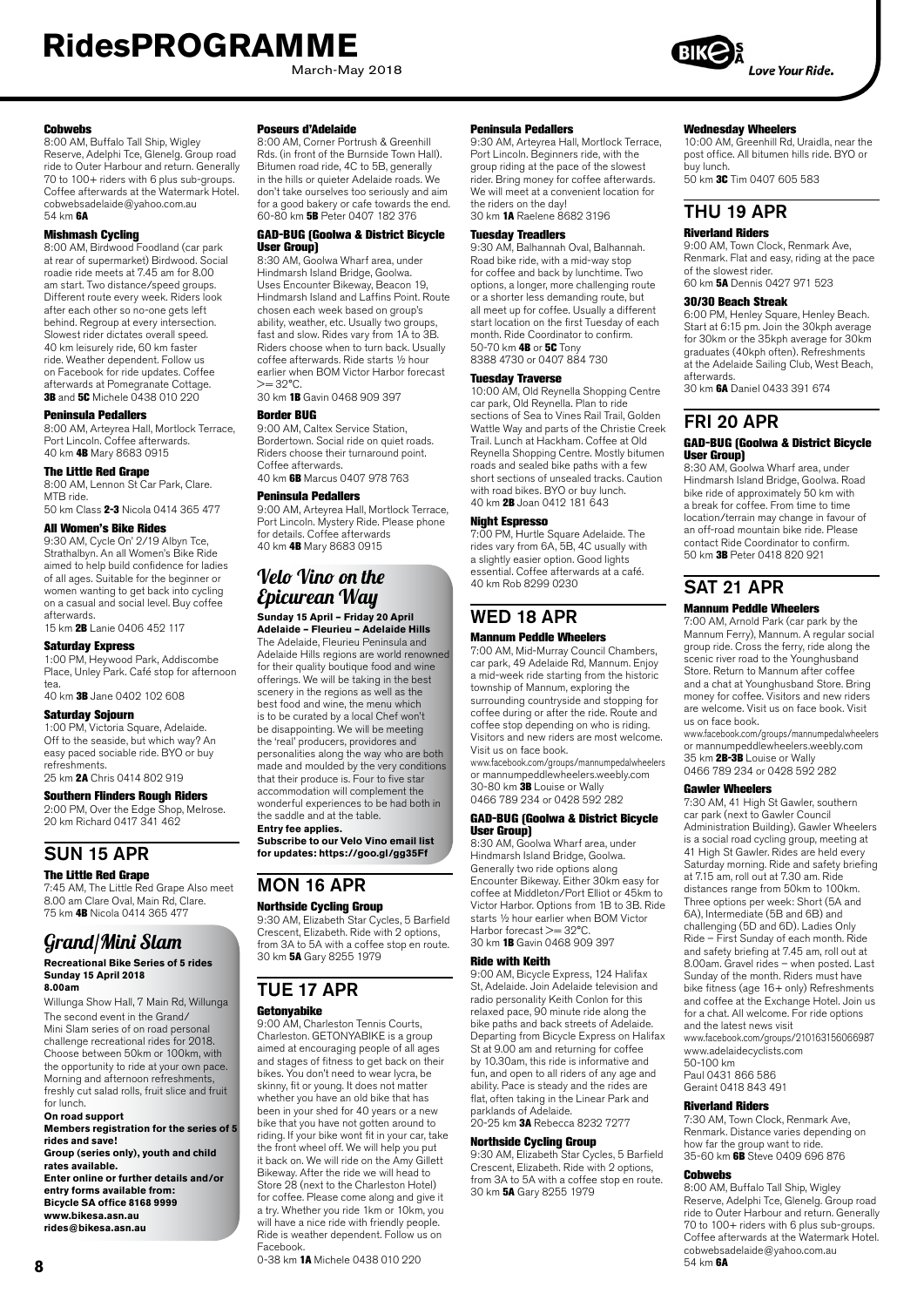#### Mishmash Cycling

8:00 AM, Birdwood Foodland (car park at rear of supermarket) Birdwood. Social roadie ride meets at 7.45 am for 8.00 am start. Two distance/speed groups. Different route every week. Riders look after each other so no-one gets left behind. Regroup at every intersection. Slowest rider dictates overall speed. 40 km leisurely ride, 60 km faster ride. Weather dependent. Follow us on Facebook for ride updates. Coffee afterwards at Pomegranate Cottage. 3B and 5C Michele 0438 010 220

#### Peninsula Pedallers

8:00 AM, Arteyrea Hall, Mortlock Terrace, Port Lincoln. Coffee afterwards.<br>40 km **4B** Mary 8683 0915

#### The Little Red Grape

8:00 AM, Lennon St Car Park, Clare. MTB ride 50 km Class 2-3 Nicola 0414 365 477

### Bicycle Maintenance Course

**Intermediate Bike Maintenance – Course #1 (Gears and Brakes) 9:00 AM – 1:00pm PM Saturday 21 April 2018**

#### **Bicycle SA Office, 53 Carrington St, Adelaide**

The next step after Basic Bike Care, this course will provide you with the skills and knowledge needed to confidently carry out the basic scheduled maintenance tasks that are essential for a well maintained bike. To maximise value for participants the course is split into two and run on alternate months as there is a lot to cover (recommended). An option is also available every 3 months to participate in both courses on the one day for those with further to travel. Get up close and personal with the gear and brake systems on your bike. Discuss and practice the skills required to repair, replace and adjust your brakes and gears.

#### **Fee applies Early bookings essential (maximum 10 registrants per course) Bicycle office 8168 9999 office@bikesa.asn.au www.bikesa.asn.au**

#### Dry Creek Trailers 'Cycle Salisbury'

9:00 AM, Car park of BMX Club/Skate Park, corner Bridge Rd and South Tce, Pooraka. Easy ride on good gravel trail, no traffic and great scenery. Coffee at Valley View shops. MTB bikes please. 15 km MTB Class 1 Bryce 0432 732 540

Para Districts Pedallers – 'Cycle

#### Salisbury' 9:00 AM, Salisbury Waterwheel Museum

car park, Commercial Rd Salisbury (opp. Parabanks.) Easy ride along local roads and bitumen paths, suitable for all types o bikes. Coffee en route.

20-30 km 1A to 3A Elaine 0422 393 997

#### Salisbury Off-Road Riders 'Cycle Salisbury'

9:00 AM, Shelter Shed, Carisbrooke Park, Main North Rd, Salisbury Park. Mainly off road ride along local Salisbury tracks and trails stopping along the way for coffee/ refreshments. Mountain/hybrid bikes preferred.

30 km 2B to 4B Mark 0491 034 167

#### All Women's Bike Rides

9:30 AM, Cycle On' 2/19 Albyn Tce, Strathalbyn. An all women's social bike ride with coffee afterwards. Various start locations Contact Lanie for details. 20 km 2B Lanie 0406 452 117

#### Saturday Express

10:30 AM, Lawns in front of Train Museum, (opposite the Hotel Victor), Victor harbor. Victor Harbor to Goolwa and return.

Weekend ride with overnight stay; you will need to book 1 night's accommodation in Pt Elliot (try the Royal Hotel, Hotel Elliot or YHA). As it's school holidays, it is recommended that you book early. The ride starts at 10.30 am on the lawns in front of the train museum in Victor Harbor (opposite the Hotel Victor), and will be approximately 45kms return; it is all sealed roads and bike tracks so will suit all bikes. Please bring at least 1 water bottle and snacks for the ride; we will stop in Goolwa for lunch: you will need a change of clothes for dinner on Saturday night. For those who are interested, we may also ride to Yankalilla via Inman Valley on Sunday, approx. 20kms, where we will be picked up by those who are not riding, for return to Adelaide. 45 km 2B Richard 0419 033 140

### Saturday Express

1:00 PM, Film Studios (front entrance by Clock Tower), 226 Fullarton Rd, Glenside. Celebrate Archie's birthday. Nik leading 40 km 3B Patsy 0439 332 533

#### Saturday Sojourn

1:00 PM, Torrens Weir, War Memorial Drive, North Adelaide. We will probably explore the north eastern suburbs, but it might depend on the wind direction. An easy paced sociable ride. BYO or buy refreshments. 25 km **2A** Helen 0428 511 724

#### Southern Flinders Rough Riders 2:00 PM, Over the Edge Shop, Melrose. 20 km Richard 0417 341 462

### ADVERTISEMENT SA Rogaining Association's annual Velogaine

South Australia's premier cycle navigation event. 2 or 4 hours of all terrain adventure. Suitable for MTB, CX and hybrid bikes. **For more information –** 

**[sa.rogaine.asn.au](http://sa.rogaine.asn.au)**

## SUN 22 APR

#### The Little Red Grape

7:45 AM, The Little Red Grape Also meet 8.00 am Clare Oval, Main Rd, Clare. 75 km 4B Nicola 0414 365 477

#### Poseurs d'Adelaide

8:00 AM, Corner Portrush & Greenhill Rds. (in front of the Burnside Town Hall). Bitumen road ride, 4C to 5B, generally in the hills or quieter Adelaide roads. We don't take ourselves too seriously and aim for a good bakery or cafe towards the end. 60-80 km 5B Peter 0407 182 376

#### GAD-BUG (Goolwa & District Bicycle User Group)

8:30 AM, Goolwa Wharf area, under Hindmarsh Island Bridge, Goolwa. Uses Encounter Bikeway, Beacon 19, Hindmarsh Island and Laffins Point. Route chosen each week based on group's ability, weather, etc. Usually two groups fast and slow. Rides vary from 1A to 3B. Riders choose when to turn back. Usually coffee afterwards 30 km 1B Gavin 0468 909 397

#### Border BUG

9:00 AM, Caltex Service Station, Bordertown. Social ride on quiet roads. Riders choose their turnaround point. Coffee afterwards. 40 km 6B Marcus 0407 978 763

#### Hills Ride

9:00 AM, Tungkillo. Brinkworth Road adjacent to the tennis courts. MTB or Hybrid advised. Coffee stop en route. Mainly dirt roads.

50 km 2C Bruce 0417 895 249

#### Peninsula Pedallers

9:00 AM, Arteyrea Hall, Mortlock Terrace, Port Lincoln. Coffee afterwards. 40 km 4B Mary 8683 0915

### Semaphore Sojourn

'Cycle Salisbury' 9:00 AM, Semaphore Foreshore Clock Tower, end of Semaphore Rd, Semaphore. Easy ride along foreshore shared path to Outer Harbour and return. Suitable for all types of bikes. Coffee/refreshments afterwards.

15-20 km 1A to 3A Nigel 0431 838 735

#### MON 23 APR Northside Cycling Group

9:30 AM, Elizabeth Star Cycles, 5 Barfield Crescent, Elizabeth. Ride with 2 options, from 3A to 5A with a coffee stop en route. 30 km 5A Gary 8255 1979

### TUE 24 APR

#### **Getonyabike**

9:00 AM, Charleston Tennis Courts, Charleston. GETONYABIKE is a group aimed at encouraging people of all ages and stages of fitness to get back on their bikes. You don't need to wear lycra, be skinny, fit or young. It does not matter whether you have an old bike that has been in your shed for 40 years or a new bike that you have not gotten around to riding. If your bike wont fit in your car, take the front wheel off. We will help you put it back on. We will ride on the Amy Gillett Bikeway. After the ride we will head to Store 28 (next to the Charleston Hotel) for coffee. Please come along and give it a try. Whether you ride 1km or 10km, you will have a nice ride with friendly people. Ride is weather dependent. Follow us on Facebook.

0-38 km 1A Michele 0438 010 220

#### Peninsula Pedallers

9:30 AM, Arteyrea Hall, Mortlock Terrace, Port Lincoln. Beginners ride, with the group riding at the pace of the slowest rider. Bring money for coffee afterwards. We will meet at a convenient location for the riders on the day! 30 km 1A Raelene 8682 3196

#### Tuesday Treadlers

9:30 AM, Balhannah Oval, Balhannah. Road bike ride, with a mid-way stop for coffee and back by lunchtime. Two options, a longer, more challenging route or a shorter less demanding route, but all meet up for coffee. Usually a different start location on the first Tuesday of each month. Ride Coordinator to confirm. 50-70 km 4B or 5C Tony 8388 4730 or 0407 884 730

#### Tuesday Traverse

10:00 AM, Glenelg Town Hall, Moseley Square. Glenelg. Mystery flat ride. BYO lunch. 40 km 2B Ann 0438 558 941

### Night Espresso

7:00 PM, Hurtle Square Adelaide. The rides vary from 6A, 5B, 4C usually with a slightly easier option. Good lights essential. Coffee afterwards at a café. 40 km Rob 8299 0230

### WED 25 APR Mannum Peddle Wheelers

7:00 AM, Mid-Murray Council Chambers, car park, 49 Adelaide Rd, Mannum. Enjoy a mid-week ride starting from the historic township of Mannum, exploring the surrounding countryside and stopping for coffee during or after the ride. Route and coffee stop depending on who is riding. Visitors and new riders are most welcome. Visit us on face book.

www.facebook.com/groups/mannumpedalwheelers or mannumpeddlewheelers.weebly.com<br>30 -80 km 3B Louise or Wally 0466 789 234 or 0428 592 282

#### GAD-BUG (Goolwa & District Bicycle User Group)

8:30 AM, Goolwa Wharf area, under Hindmarsh Island Bridge, Goolwa. Generally two ride options along Encounter Bikeway. Either 30km easy for coffee at Middleton/Port Elliot or 45km to Victor Harbor. Options from 1B to 3B. Ride starts ½ hour earlier when BOM Victor Harbor forecast >= 32°C. 30 km 1B Gavin 0468 909 397

#### Para Pedallers 'Cycle Salisbury'

8:30 AM, Salisbury Waterwheel Museum car park, Commercial Rd, Salisbury. Easy ride along local trails and/or local roads, as decided by the group on the day. Coffee afterwards.<br>20–30 km **1A** to **3A** Elaine 0422 393 997

#### ADVERTISEMENT

#### Audax **Birdsville Track Stage 1, 2, 3 -**

**Wednesday 25, Thursday 26, Friday 27 April 2018 9.00 AM Start – Maree**

#### **50km/70km/100km Unsupported**

On Wednesday ride the first stage (50km) of the iconic Birdsville Track. Leaving Maree and the obligatory photos behind you, travel to the Clayton Wetlands.

On Thursday, after a night under the stars, the second stage (100km) heads north to the Mulka ruins, crossing Cooper Creek and passing the memorial to the early missionaries in this area. On Friday, after a night at Mungerannie Roadhouse we return to Mulka ruins (70km) and head north again past the hot springs and onto Mitta Mitta bore where our Birdsville Track Gravel Series concludes.

#### **Entry fee applies Simon Faber 0448 887 839 sasfaber@bigpond.net.au**

#### Ride with Keith

9:00 AM, Bicycle Express, 124 Halifax St, Adelaide. Join Adelaide television and radio personality Keith Conlon for this relaxed pace, 90 minute ride along the bike paths and back streets of Adelaide. Departing from Bicycle Express on Halifax St at 9.00 am and returning for coffee by 10.30am, this ride is informative and fun, and open to all riders of any age and ability. Pace is steady and the rides are flat, often taking in the Linear Park and parklands of Adelaide. 20-25 km 3A Rebecca 8232 7277

#### Northside Cycling Group

9:30 AM, Elizabeth Star Cycles, 5 Barfield Crescent, Elizabeth. Ride with 2 options, from 3A to 5A with a coffee stop en route. 30 km 5A Gary 8255 1979

#### Wednesday Wheelers

10:00 AM, Rose Park, corner Alexandra Ave/Fullarton Rd. All bitumen ride. BYO lunch or buy. 50 km 3C Karel 0449 854 454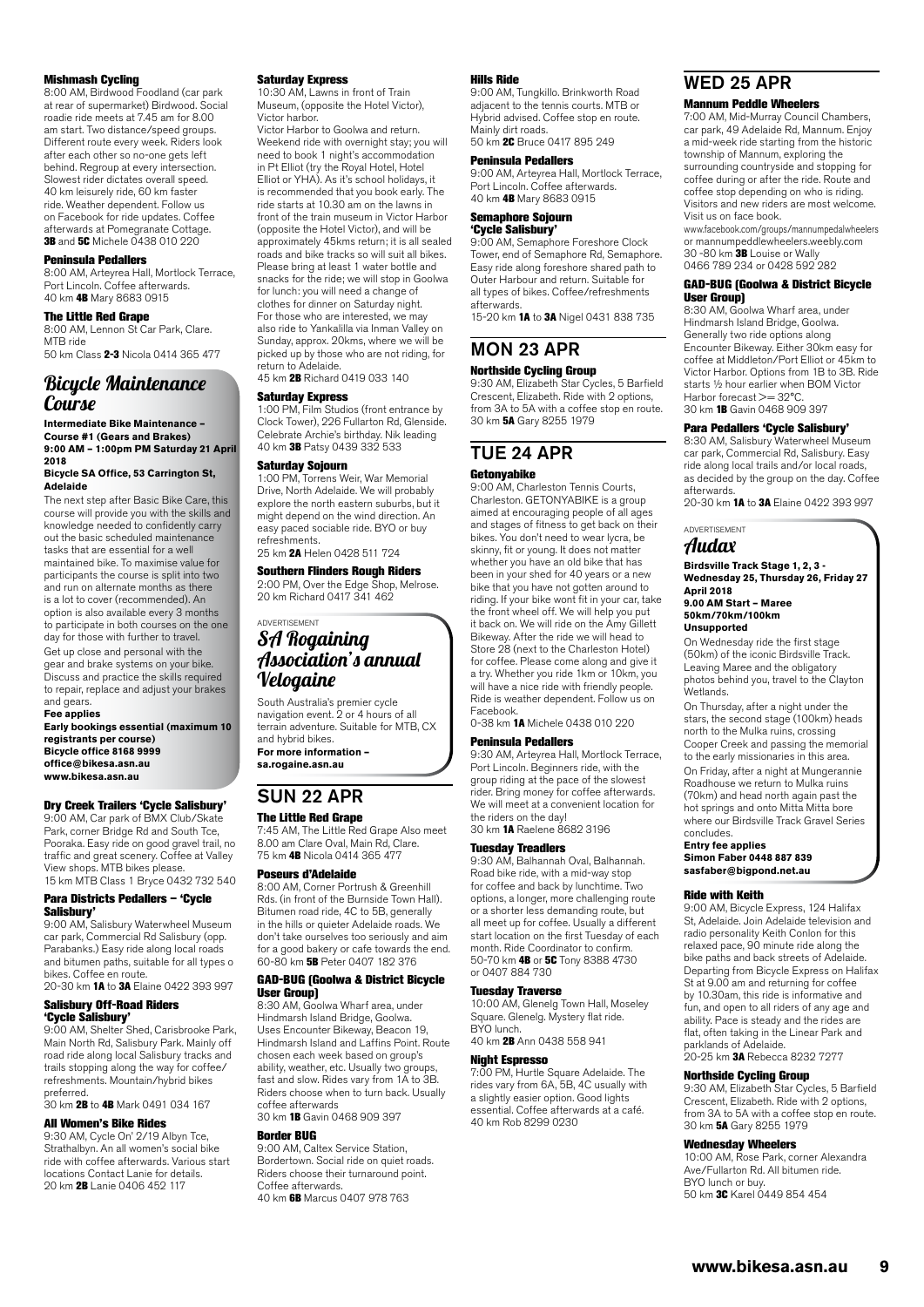March-May 2018

## THII 26 APR

#### Riverland Riders

9:00 AM, Town Clock, Renmark Ave. Renmark. Flat and easy, riding at the pace of the slowest rider. 60 km 5A Dennis 0427 971 523

#### 30/30 Beach Streak

6:00 PM, Henley Square, Henley Beach. Start at 6:15 pm. Join the 30kph average for 30km or the 35kph average for 30km graduates (40kph often). Refreshments at the Adelaide Sailing Club, West Beach, afterwards.

30 km 6A Daniel 0433 391 674

### FRI 27 APR

#### GAD-BUG (Goolwa & District Bicycle User Group)

8:30 AM, Goolwa Wharf area, under Hindmarsh Island Bridge, Goolwa. Road bike ride of approximately 50 km with a break for coffee. From time to time location/terrain may change in favour of an off-road mountain bike ride. Please contact Ride Coordinator to confirm. 50 km 3B Peter 0418 820 921

### SAT 28 APR

#### ADVERTISEMENT Audax

**Wellington Flyer Saturday 28 April 2018 7.00 AM Start – Kings Park 200km**

#### **Unsupported**

Starting at Kings Park McDonalds (opposite Big W Cumberland Park), this ride passes through the Adelaide Hills to Langhorne Creek, Wellington and return. **Entry fee applies**

**Glen Thompson 0429 168 232 gthomps5@adam.com.au**

#### Mannum Peddle Wheelers

7:00 AM, Arnold Park (car park by the Mannum Ferry), Mannum. A regular social group ride. Cross the ferry, ride along the scenic river road to the Younghusband Store. Return to Mannum after coffee and a chat at Younghusband Store. Bring money for coffee. Visitors and new riders are welcome. Visit us on face book. Visit us on face book.

www.facebook.com/groups/mannumpedalwheelers or mannumpeddlewheelers.weebly.com<br>35 km **2B-3B** Louise or Wally 0466 789 234 or 0428 592 282

#### Gawler Wheelers

7:30 AM, 41 High St Gawler, southern car park (next to Gawler Council Administration Building). Gawler Wheelers is a social road cycling group, meeting at 41 High St Gawler. Rides are held every Saturday morning. Ride and safety briefing at 7.15 am, roll out at 7.30 am. Ride distances range from 50km to 100km. Three options per week: Short (5A and 6A), Intermediate (5B and 6B) and challenging (5D and 6D). Ladies Only Ride – First Sunday of each month. Ride and safety briefing at 7.45 am, roll out at 8.00am. Gravel rides – when posted. Last Sunday of the month. Riders must have bike fitness (age 16+ only) Refreshments and coffee at the Exchange Hotel. Join us for a chat. All welcome. For ride options and the latest news visit

www.facebook.com/groups/210163156066987 www.adelaidecyc[lists.com](http://www.adelaidecyclists.com) 50-100 km

Paul 0431 866 586 Geraint 0418 843 491

#### Riverland Riders

7:30 AM, Town Clock, Renmark Ave, Renmark. Distance varies depending on how far the group want to ride.<br>35-60 km **6B** Steve 0409 696 876

#### **Cobwebs**

8:00 AM, Buffalo Tall Ship, Wigley Reserve, Adelphi Tce, Glenelg. Group road ride to Outer Harbour and return. Generally 70 to 100+ riders with 6 plus sub-groups. Coffee afterwards at the Watermark Hotel. cobwebsadelaide@yahoo.com.au 54 km 6A

**Mishmash Cycling**<br>8:00 AM, Birdwood Foodland (car park at rear of supermarket) Birdwood. Social roadie ride meets at 7.45 am for 8.00 am start. Two distance/speed groups. Different route every week. Riders look after each other so no-one gets left behind. Regroup at every intersection. Slowest rider dictates overall speed. 40 km leisurely ride, 60 km faster ride. Weather dependent. Follow us on Facebook for ride updates. Coffee afterwards at Pomegranate Cottage. **3B** and **5C** Michele 0438 010 220

#### Peninsula Pedallers

8:00 AM, Arteyrea Hall, Mortlock Terrace, Port Lincoln. Coffee afterwards. 40 km 4B Mary 8683 0915

#### The Little Red Grape

8:00 AM, Lennon St Car Park, Clare. MTB ride 50 km Class 2-3 Nicola 0414 365 477

#### All Women's Bike Rides

9:30 AM, Cycle On' 2/19 Albyn Tce, Strathalbyn. An all Women's Bike Ride aimed to help build confidence for ladies of all ages. Suitable for the beginner or women wanting to get back into cycling on a casual and social level. Buy coffee afterwards.

15 km 2B Lanie 0406 452 117

#### Saturday Express

1:00 PM, Drage Reserve, Briar Rd, Felixstow. Café stop for afternoon tea. 40 km 3B Daniel 0418 879 989

#### Saturday Sojourn

1:00 PM, Elizabeth Railway Station, Mountbatten Square, Elizabeth. Will we get to Gawler? An easy paced sociable ride. BYO or buy refreshments. 25 km 2A Ash 0418 851 938

#### Southern Flinders Rough Riders

2:00 PM, Over the Edge Shop, Melrose. 20 km Richard 0417 341 462

## SUN 29 APR

#### The Little Red Grape

7:45 AM, The Little Red Grape Also meet 8.00 am Clare Oval, Main Rd, Clare. 75 km 4B Nicola 0414 365 477

#### Poseurs d'Adelaide

8:00 AM, Corner Portrush & Greenhill Rds. (in front of the Burnside Town Hall). Bitumen road ride, 4C to 5B, generally in the hills or quieter Adelaide roads. We don't take ourselves too seriously and aim for a good bakery or cafe towards the end. 60-80 km 5B Peter 0407 182 376

#### GAD-BUG (Goolwa & District Bicycle User Group)

8:30 AM, Goolwa Wharf area, under Hindmarsh Island Bridge, Goolwa. Uses Encounter Bikeway, Beacon 19, Hindmarsh Island and Laffins Point. Route chosen each week based on group's ability, weather, etc. Usually two groups, fast and slow. Rides vary from 1A to 3B. Riders choose when to turn back. Usually coffee afterwards. 30 km 1B Gavin 0468 909 397

#### Border BUG

9:00 AM, Caltex Service Station, Bordertown. Social ride on quiet roads. Riders choose their turnaround point. Coffee afterwards. 40 km 6B Marcus 0407 978 763

#### Hills Ride

9:00 AM, Harrogate. Mail Road, adjacent to the tennis courts. MTB or Hybrid advised. Coffee stop en route. Mainly dirt roads. 50 km 2C Neil 0429 201 144

### Peninsula Pedallers

9:00 AM, Arteyrea Hall, Mortlock Terrace, Port Lincoln. Coffee afterwards. 40 km 4B Mary 8683 0915

### Salisbury Explorers

**'Cycle Salisbury'**<br>9:00 AM, Shelter Shed, Carisbrooke Park, Main North Road, Salisbury Park. Beginners / Easy Ride along the path of the Little Para Trail. 5 -10 km **1A** to **2A** Jim 0401 984 767

#### Southern Flinders Rough Riders

9:00 AM, Over The Edge Shop, Melrose. The Enthusiasts Ride. Richard 0417 341 462

#### Better Harts

Mt Gambier. Rides to various locations and varying distances are organised during the month on an ad hoc basis, depending on who is interested, available, and riders' ability. We ride at the speed of the slowest rider. Our aim to get people to start riding and help them connect with other riders. If interested please contact Sharon Holmes on 8723 0805 or email sharonholmes@ozemail.com.au Sharon 8723 0805

### MON 30 APR Northside Cycling Group

9:30 AM, Elizabeth Star Cycles, 5 Barfield Crescent, Elizabeth. Ride with 2 options, from 3A to 5A with a coffee stop en route. 30 km 5A Gary 8255 1979

# TUE 1 MAY

#### Getonyabike

9:00 AM, Charleston Tennis Courts, Charleston. GETONYABIKE is a group aimed at encouraging people of all ages and stages of fitness to get back on their bikes. You don't need to wear lycra, be skinny, fit or young. It does not matter whether you have an old bike that has been in your shed for 40 years or a new bike that you have not gotten around to riding. If your bike wont fit in your car, take the front wheel off. We will help you put it back on. We will ride on the Amy Gillett Bikeway. After the ride we will head to Store 28 (next to the Charleston Hotel) for coffee. Please come along and give it a try. Whether you ride 1km or 10km, you will have a nice ride with friendly people. Ride is weather dependent. Follow us on Facebook.

0-38 km 1A Michele 0438 010 220

#### Peninsula Pedallers

9:30 AM, Arteyrea Hall, Mortlock Terrace, Port Lincoln. Beginners ride, with the group riding at the pace of the slowest rider. Bring money for coffee afterwards. We will meet at a convenient location for the riders on the day!

30 km 1A Raelene 8682 3196

#### Tuesday Treadlers

9:30 AM, Balhannah Oval, Balhannah. Road bike ride, with a mid-way stop for coffee and back by lunchtime. Two options, a longer, more challenging route or a shorter less demanding route, but all meet up for coffee. Usually a different start location on the first Tuesday of each month. Ride Coordinator to confirm. 50-70 km 4B or 5C Tony 8388 4730 or 0407 884 730

**Tuesday Traverse**<br>10:00 AM, Opposite the General Store in Myponga main street, Myponga. Ride towards Adelaide, then up a long climb to Myponga Reservoir which we will ride over. Then down through Carrickalinga to Normanville for lunch (good bakery). Ride down Hay Flat Road to Ingalalla Falls and return to Yankalilla for coffee where you will be picked up. This ride involves a car shuffle, so for planning I will need to know 2 days before, if you are coming. 50/50 sealed and unsealed so DEFINITELY NO ROAD BIKES. (Shorter options if not going to the falls). BYO lunch or buy plus snacks<br>44 km 2C Robyn 0401 364 019

#### Night Espresso

7:00 PM, Hurtle Square Adelaide. An easier ride option for those wishing to join the Espresso 'night riders' Good lights essential. Coffee afterwards at a café 40 km 4A Rob 8299 0230

#### Night Espresso

**11911 Loprococ**<br>7:00 PM, Hurtle Square Adelaide. Introducing the Night Expresso rides. The rides vary from 6A, 5B, 4C usually with a slightly easier option. Good lights essential. Coffee afterwards at a café. 40 km Rob 8299 0230

# WED 2 MAY

#### Mannum Peddle Wheelers

7:00 AM, Mid-Murray Council Chambers, car park, 49 Adelaide Rd, Mannum. Enjoy a mid-week ride starting from the historic township of Mannum, exploring the surrounding countryside and stopping for coffee during or after the ride. Route and coffee stop depending on who is riding. Visitors and new riders are most welcome. Visit us on face book. www.facebook.com/groups/mannumpedalwheelers

or mannumpeddlewheelers.weebly.com 30-80 km 3B Louise or Wally 0466 789 234 or 0428 592 282

#### GAD-BUG (Goolwa & District Bicycle <u>User Group)</u>

8:30 AM, Goolwa Wharf area, under Hindmarsh Island Bridge, Goolwa. Generally two ride options along Encounter Bikeway. Either 30km easy for coffee at Middleton/Port Elliot or 45km to Victor Harbor. Options from 1B to 3B. 30 km 1B Gavin 0468 909 397

#### Ride with Keith

9:00 AM, Bicycle Express, 124 Halifax St, Adelaide. Join Adelaide television and radio personality Keith Conlon for this relaxed pace, 90 minute ride along the bike paths and back streets of Adelaide. Departing from Bicycle Express on Halifax St at 9.00 am and returning for coffee by 10.30am, this ride is informative and fun, and open to all riders of any age and ability. Pace is steady and the rides are flat, often taking in the Linear Park and parklands of Adelaide. 20-25 km 3A Rebecca 8232 7277

### Northside Cycling Group

9:30 AM, Elizabeth Star Cycles, 5 Barfield Crescent, Elizabeth. Ride with 2 options, from 3A to 5A with a coffee stop en route. 30 km 5A Gary 8255 1979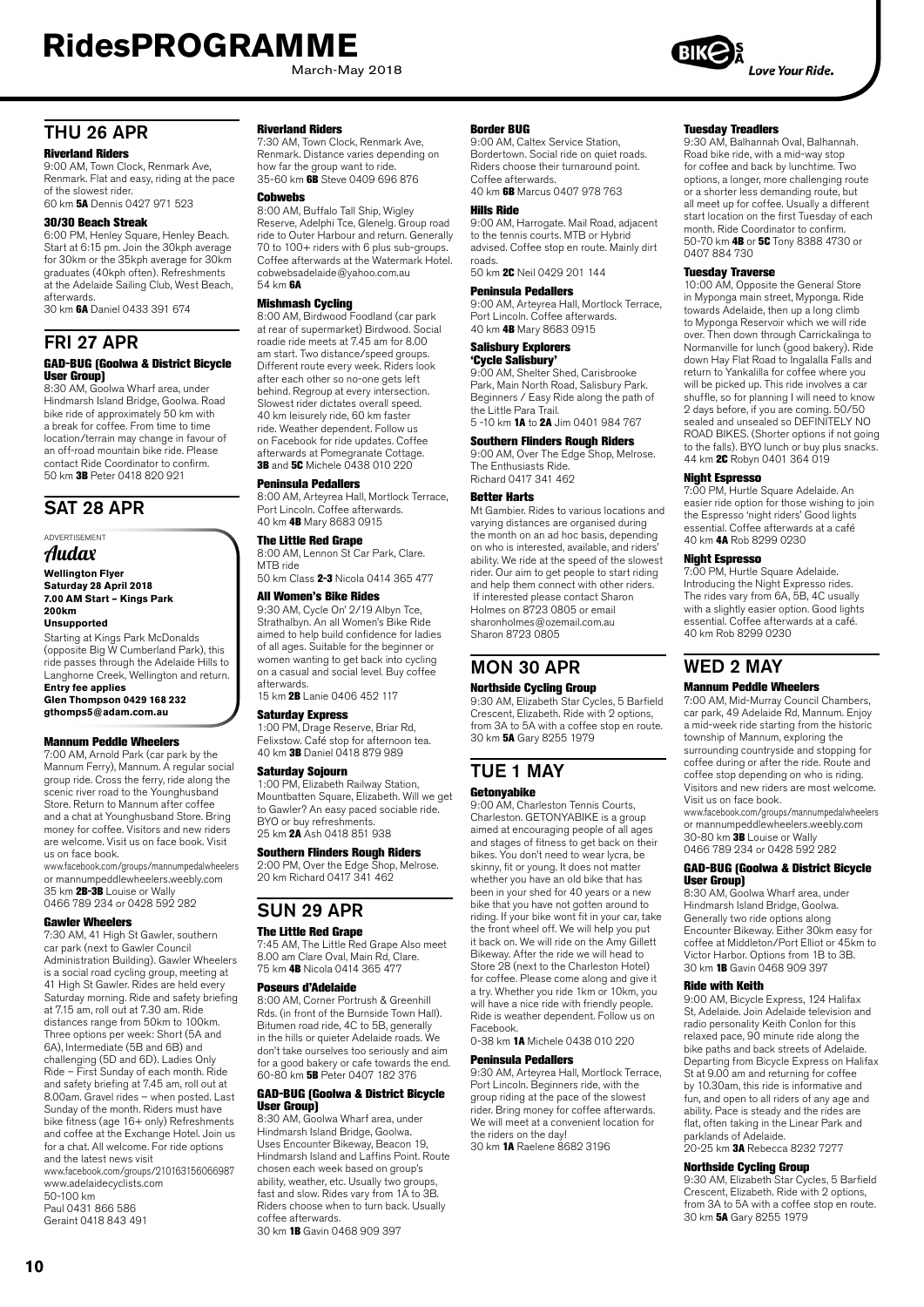#### Wednesday Wheelers

10:00 AM, Seaford Railway Station, Seaford. All bitumen ride. BYO lunch or buy. 50 km 3C Tony 0413 215 494

### THU 3 MAY

#### Riverland Riders

9:00 AM, Town Clock, Renmark Ave, Renmark. Flat and easy, riding at the pace of the slowest rider. 60 km 5A Dennis 0427 971 523

#### 30/30 Beach Streak

6:00 PM, Henley Square, Henley Beach. Start at 6:15 pm. Join the 30kph average for 30km or the 35kph average for 30km graduates (40kph often). Refreshments at the Adelaide Sailing Club, West Beach, afterwards. 30 km 6A Daniel 0433 391 674

FRI 4 MAY GAD-BUG (Goolwa & District Bicycle User Group)

8:30 AM, Goolwa Wharf area, under Hindmarsh Island Bridge, Goolwa. Road bike ride of approximately 50 km with a break for coffee. From time to time location/terrain may change in favour of an off-road mountain bike ride. Please contact Ride Coordinator to confirm. 50 km 3B Peter 0418 820 921

## SAT 5 MAY

### Mannum Peddle Wheelers

7:00 AM, Arnold Park (car park by the Mannum Ferry), Mannum. A regular social group ride. Cross the ferry, ride along the scenic river road to the Younghusband Store. Return to Mannum after coffee and a chat at Younghusband Store. Bring money for coffee. Visitors and new riders are welcome. Visit us on face book. Visit us on face book.

www.facebook.com/groups/mannumpedalwheelers or mannumpeddlewheelers.weebly.com 35 km 2B-3B Louise or Wally 0466 789 234 or 0428 592 282

#### Gawler Wheelers

7:30 AM, 41 High St Gawler, southern car park (next to Gawler Council Administration Building). Gawler Wheelers is a social road cycling group, meeting at 41 High St Gawler. Rides are held every Saturday morning. Ride and safety briefing at 7.15 am, roll out at 7.30 am. Ride distances range from 50km to 100km. Three options per week: Short (5A and 6A), Intermediate (5B and 6B) and challenging (5D and 6D). Ladies Only Ride – First Sunday of each month. Ride and safety briefing at 7.45 am, roll out at 8.00am. Gravel rides – when posted. Last Sunday of the month. Riders must have bike fitness (age 16+ only) Refreshments and coffee at the Exchange Hotel. Join us for a chat. All welcome. For ride options and the latest news visit

www.facebook.com/groups/210163156066987 www.adelaidecyc[lists.com](http://www.adelaidecyclists.com) 50-100 km

Paul 0431 866 586

Geraint 0418 843 491

#### Riverland Riders

7:30 AM, Town Clock, Renmark Ave, Renmark. Distance varies depending on how far the group want to ride. 35-60 km 6B Steve 0409 696 876

#### **Cohwebs**

8:00 AM, Buffalo Tall Ship, Wigley Reserve, Adelphi Tce, Glenelg. Group road ride to Outer Harbour and return. Generally 70 to 100+ riders with 6 plus sub-groups. Coffee afterwards at the Watermark Hotel. cobwebsadelaide@yahoo.com.au 54 km 6A

#### Mishmash Cycling

8:00 AM, Birdwood Foodland (car park at rear of supermarket) Birdwood. Social roadie ride meets at 7.45 am for 8.00 am start. Two distance/speed groups. Different route every week. Riders look after each other so no-one gets left behind. Regroup at every intersection. Slowest rider dictates overall speed. 40 km leisurely ride, 60 km faster ride. Weather dependent. Follow us on Facebook for ride updates. Coffee afterwards at Pomegranate Cottage. **3B** and 5C Michele 0438 010 220

#### Peninsula Pedallers

8:00 AM, Arteyrea Hall, Mortlock Terrace, Port Lincoln. Coffee afterwards. 40 km 4B Mary 8683 0915

#### The Little Red Grape

8:30 AM, Lennon St Car Park, Clare. MTB ride. 50 km Class **2-3** Nicola 0414 365 477

#### Dry Creek Trailers 'Cycle Salisbury' 9:00 AM, Car park of BMX Club/Skate

Park, corner Bridge Rd and South Tce, Pooraka. Easy ride on good gravel trail, no traffic and great scenery. Coffee at Valley View shops. MTB bikes please. 15 km MTB Class 1 Bryce 0432 732 540

#### Para Districts Pedallers

'Cycle Salisbury' 9:00 AM, North east corner of Watershed car park, Salisbury Highway, Greenfields. Easy ride along the Little Para and Dry Creek Trails. Coffee afterwards. Mountain/ hybrid bikes preferred. 20 km 1A to 3A Jim 0401 984 767

#### All Women's Bike Rides

9:30 AM, Cycle On' 2/19 Albyn Tce, Strathalbyn. An all women's social bike ride with coffee afterwards. Various start locations Contact Lanie for details. 20 km 2B Lanie 0406 452 117

#### Saturday Express

1:00 PM, Velo Café, Victoria Park, Rose Park. Celebrate Liz's Birthday. Café stop for afternoon tea. 40 km 3B Barry 0403 307 172

#### Saturday Sojourn

1:00 PM, Torrens Weir, War Memorial Drive, North Adelaide. Along the Torrens? Or through the suburbs? An easy paced sociable ride. BYO or buy refreshments. 25 km **2A** Roger 0402 380 172

#### Southern Flinders Rough Riders

2:00 PM, Over the Edge Shop, Melrose. 20 km Richard 0417 341 462

### Dirty Weekend

**Saturday 5 to Sunday 6 May 2018 Cudlee Creek Forest, Adelaide Hills 2.00 PM Saturday to 2:00 PM Sunday 24/12/6 hour cross country endurance challenge.**

Experience some of the best MTB tracks in Australia during the Dirty Weekend and be prepared to get down and dirty! **Entry fee applies. Enter on line or further details and/or** 

**entry forms available from: Bicycle SA office 8168 9999 office@bikesa.asn.au [rides@bikesa.asn.au](mailto:rides@bikesa.asn.au) [www.bikesa.asn.au](http://www.bikesa.asn.au)**

## SUN 6 MAY

#### Poseurs d'Adelaide

8:00 AM, Corner Portrush & Greenhill Rds. (in front of the Burnside Town Hall). Bitumen road ride, 4C to 5B, generally in the hills or quieter Adelaide roads. We don't take ourselves too seriously and aim for a good bakery or cafe towards the end. 60-80 km 5B Peter 0407 182 376

#### The Little Red Grape

8:15 AM, The Little Red Grape Also meet 8.30 am Clare Oval, Main Rd, Clare. 75 km 4B Nicola 0414 365 477

#### GAD-BUG (Goolwa & District Bicycle User Group)

8:30 AM, Goolwa Wharf area, under Hindmarsh Island Bridge, Goolwa. Uses Encounter Bikeway, Beacon 19, Hindmarsh Island and Laffins Point. Route chosen each week based on group's ability, weather, etc. Usually two groups, fast and slow. Rides vary from 1A to 3B. Riders choose when to turn back. Usually coffee afterwards.

30 km 1B Gavin 0468 909 397

#### Border BUG

9:00 AM, Caltex Service Station, Bordertown. Social ride on quiet roads. Riders choose their turnaround point. Coffee afterwards. 40 km 6B Marcus 0407 978 763

Hills Ride

9:00 AM, Lyndoch. Barossa Valley Way

– car park opposite the bakery. MTB or Hybrid advised. Coffee stop en route.

Mainly dirt roads. 50 km 2C Joe 0429 694 022

#### Peninsula Pedallers

9:00 AM, Arteyrea Hall, Mortlock Terrace, Port Lincoln. Coffee afterwards. 40 km 4B Mary 8683 0915

#### Kangaroo Island BUG

10:00AM, Start location and ride details to be advised. 25-35 km 1B Manfred 8553 0383

### MON 7 MAY Northside Cycling Group

9:30 AM, Elizabeth Star Cycles, 5 Barfield Crescent, Elizabeth. Ride with 2 options, from 3A to 5A with a coffee stop en route. 30 km 5A Gary 8255 1979

### TUE 8 MAY

#### **Getonyabike**

9:00 AM, Charleston Tennis Courts, Charleston. GETONYABIKE is a group aimed at encouraging people of all ages and stages of fitness to get back on their bikes. You don't need to wear lycra, be skinny, fit or young. It does not matter whether you have an old bike that has been in your shed for 40 years or a new bike that you have not gotten around to riding. If your bike wont fit in your car, take the front wheel off. We will help you put it back on. We will ride on the Amy Gillett Bikeway. After the ride we will head to Store 28 (next to the Charleston Hotel) for coffee. Please come along and give it a try. Whether you ride 1km or 10km, you will have a nice ride with friendly people. Ride is weather dependent. Follow us on Facebook.

0-38 km **1A** Michele 0438 010 220

#### Peninsula Pedallers

9:30 AM, Arteyrea Hall, Mortlock Terrace, Port Lincoln. Beginners ride, with the group riding at the pace of the slowest rider. Bring money for coffee afterwards. We will meet at a convenient location for the riders on the day! 30 km 1A Raelene 8682 3196

#### Tuesday Treadlers

9:30 AM, Balhannah Oval, Balhannah. Road bike ride, with a mid-way stop for coffee and back by lunchtime. Two options, a longer, more challenging route or a shorter less demanding route, but all meet up for coffee. Usually a different start location on the first Tuesday of each month. Ride Coordinator to confirm. 50-70 km 4B or 5C Tony 8388 4730 or 0407 884 730

#### Tuesday Traverse

10:00 AM, Torrens Weir, War Memorial Drive, North Adelaide. Flat ride to Semaphore for lunch and return. BYO lunch. 40 km 2B Angela 0418 844 963

#### Night Espresso

7:00 PM, Hurtle Square Adelaide. The rides vary from 6A, 5B, 4C usually with a slightly easier option. Good lights essential. Coffee afterwards at a café. 40 km Rob 8299 0230

## WED 9 MAY

#### Mannum Peddle Wheelers

7:00 AM, Mid-Murray Council Chambers, car park, 49 Adelaide Rd, Mannum. Enjoy a mid-week ride starting from the historic township of Mannum, exploring the surrounding countryside and stopping for coffee during or after the ride. Route and coffee stop depending on who is riding. Visitors and new riders are most welcome. Visit us on face book.

www.facebook.com/groups/mannumpedalwheelers or mannumpeddlewheelers.weebly.com 30-80 km 3B Louise or Wally 0466 789 234 or 0428 592 282

#### GAD-BUG (Goolwa & District Bicycle User Group)

8:30 AM, Goolwa Wharf area, under Hindmarsh Island Bridge, Goolwa. Generally two ride options along Encounter Bikeway. Either 30km easy for coffee at Middleton/Port Elliot or 45km to Victor Harbor. Options from 1B to 3B. 30 km 1B Gavin 0468 909 397

#### Para Pedallers 'Cycle Salisbury'

8:30 AM, Salisbury Waterwheel Museum car park, Commercial Rd, Salisbury. Easy ride along local trails and/or local roads, as decided by the group on the day. Coffee afterwards.

#### 20-30 km 1A to 3A Elaine 0422 393 997 Ride with Keith

9:00 AM, Bicycle Express, 124 Halifax St, Adelaide. Join Adelaide television and radio personality Keith Conlon for this relaxed pace, 90 minute ride along the bike paths and back streets of Adelaide. Departing from Bicycle Express on Halifax St at 9.00 am and returning for coffee by 10.30am, this ride is informative and fun, and open to all riders of any age and ability. Pace is steady and the rides are flat, often taking in the Linear Park and parklands of Adelaide. 20-25 km 3A Rebecca 8232 7277

#### Northside Cycling Group

9:30 AM, Elizabeth Star Cycles, 5 Barfield Crescent, Elizabeth. Ride with 2 options, from 3A to 5A with a coffee stop en route. 30 km 5A Gary 8255 1979

#### Wednesday Wheelers

10:00 AM, Hazelwood Park, cnr. Greenhill Rd/ Howard Tce Some dirt tracks in the hills. MTB recommended. BYO or buy lunch at end of the ride. 30 km **3C** Peter 0419 804 775

## THU 10 MAY

#### Riverland Riders

9:00 AM, Town Clock, Renmark Ave, Renmark. Flat and easy, riding at the pace of the slowest rider. 60 km 5A Dennis 0427 971 523

#### 30/30 Beach Streak

6:00 PM, Henley Square, Henley Beach. Start at 6:15 pm. Join the 30kph average for 30km or the 35kph average for 30km graduates (40kph often). Refreshments at the Adelaide Sailing Club, West Beach, afterwards. 30 km 6A Daniel 0433 391 674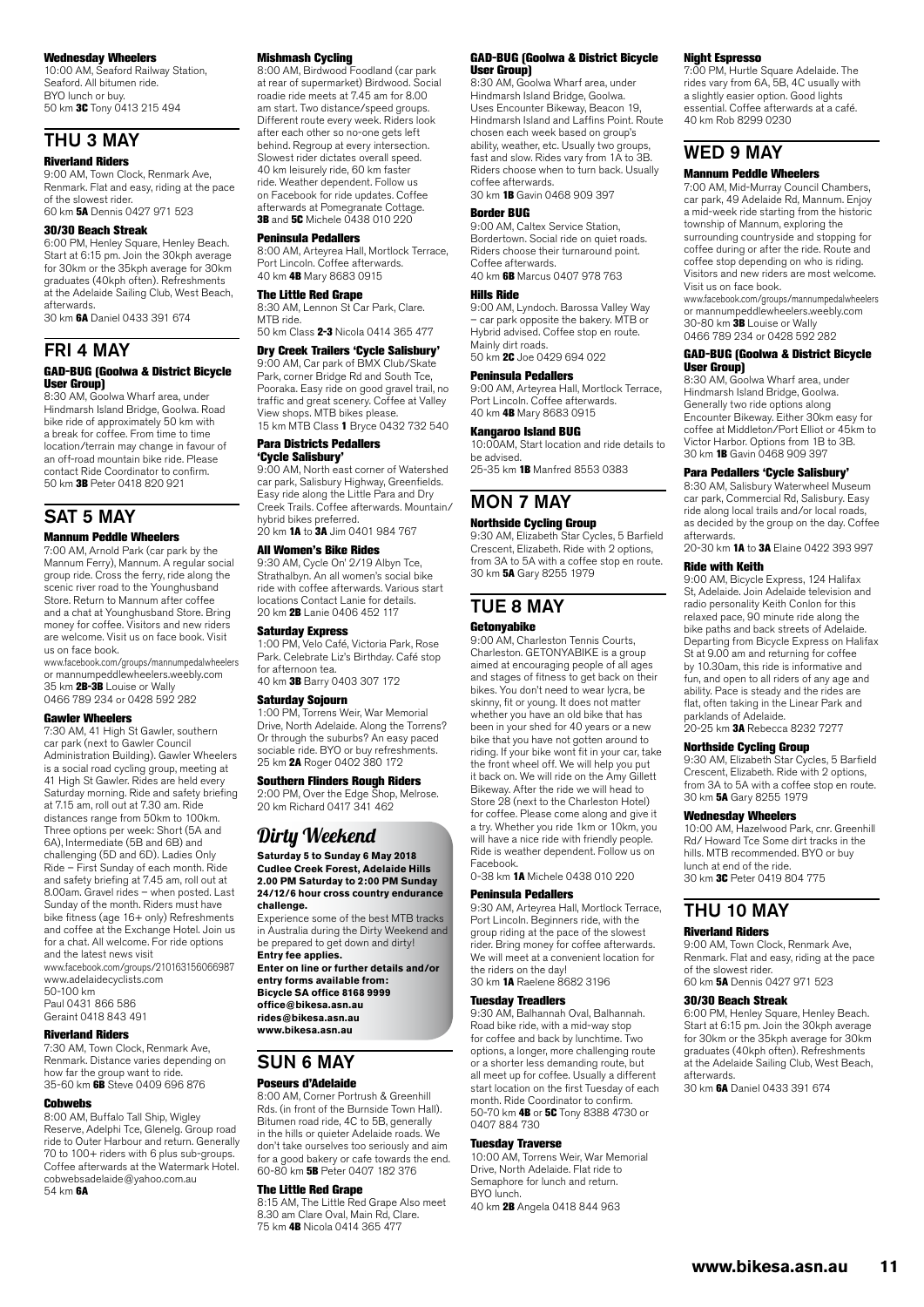March-May 2018

### FRI 11 MAY

#### GAD-BUG (Goolwa & District Bicycle and you (a)

8:30 AM, Goolwa Wharf area, under Hindmarsh Island Bridge, Goolwa. Road bike ride of approximately 50 km with a break for coffee. From time to time location/terrain may change in favour of an off-road mountain bike ride. Please contact Ride Coordinator to confirm. 50 km 3B Peter 0418 820 921

### SAT 12 MAY

#### ADVERTISEMENT Audax

#### **Lofty Loops Saturday 12, Sunday 13, Monday 14**

**May 2018 6.00 AM Start – Mt Lofty 150km/200km/300km/400km/600km /1000km**

A series of rides up to 1000km,

comprising loops out of Mt Lofty. The start time on Saturday is 7.00 am for distances up to 400km.

On Sunday, it will be 6.00 am if riding 400km, otherwise 7.00 am. On Monday, it will be a 7.00am start.

Support and limited accommodation options available at the base location at

additional cost. **Entry fee applies**

**David Fairweather 0401 528 563 div.fw@bigpond.net.au**

#### Mannum Peddle Wheelers

7:00 AM, Arnold Park (car park by the Mannum Ferry), Mannum. A regular social group ride. Cross the ferry, ride along the scenic river road to the Younghusband Store. Return to Mannum after coffee and a chat at Younghusband Store. Bring money for coffee. Visitors and new riders are welcome. Visit us on face book. Visit us on face book.

www.facebook.com/groups/mannumpedalwheelers or mannumpeddlewheelers.weebly.com 35 km 2B-3B Louise or Wally 0466 789 234 or 0428 592 282

#### Gawler Wheelers

7:30 AM, 41 High St Gawler, southern car park (next to Gawler Council Administration Building). Gawler Wheelers is a social road cycling group, meeting at 41 High St Gawler. Rides are held every Saturday morning. Ride and safety briefing at 7.15 am, roll out at 7.30 am. Ride distances range from 50km to 100km. Three options per week: Short (5A and 6A), Intermediate (5B and 6B) and challenging (5D and 6D). Ladies Only Ride – First Sunday of each month. Ride and safety briefing at 7.45 am, roll out at 8.00am. Gravel rides – when posted. Last Sunday of the month. Riders must have bike fitness (age 16+ only) Refreshments and coffee at the Exchange Hotel. Join us for a chat. All welcome. For ride options and the latest news visit

www.facebook.com/groups/210163156066987 www.adelaidecyc[lists.com](http://www.adelaidecyclists.com) 50-100 km

Paul 0431 866 586 Geraint 0418 843 491

#### Riverland Riders

7:30 AM, Town Clock, Renmark Ave, Renmark. Distance varies depending on how far the group want to ride.<br>35-60 km **6B** Steve 0409 696 876

#### **Cobwebs**

8:00 AM, Buffalo Tall Ship, Wigley Reserve, Adelphi Tce, Glenelg. Group road ride to Outer Harbour and return. Generally 70 to 100+ riders with 6 plus sub-groups. Coffee afterwards at the Watermark Hotel. cobwebsadelaide@yahoo.com.au 54 km 6A

**Mishmash Cycling**<br>8:00 AM, Birdwood Foodland (car park at rear of supermarket) Birdwood. Social roadie ride meets at 7.45 am for 8.00 am start. Two distance/speed groups. Different route every week. Riders look after each other so no-one gets left behind. Regroup at every intersection. Slowest rider dictates overall speed. 40 km leisurely ride, 60 km faster ride. Weather dependent. Follow us on Facebook for ride updates. Coffee afterwards at Pomegranate Cottage. 3B and 5C Michele 0438 010 220

#### Peninsula Pedallers

8:00 AM, Arteyrea Hall, Mortlock Terrace, Port Lincoln. Coffee afterwards. 40 km 4B Mary 8683 0915

#### The Little Red Grape

8:30 AM, Lennon St Car Park, Clare. MTB ride. 50 km Class 2-3 Nicola 0414 365 477

Salisbury Off-Road Riders

**'Cycle Salisbury'**<br>9:00 AM, Former Café car park, Cnr Waterloo Corner Rd & Salisbury Hwy, Salisbury. Mainly off road ride along local Salisbury tracks and trails stopping along the way for coffee/refreshments. Mountain/hybrid bikes preferred. 30 km 2B to 4B Mark 0491 034 167

#### All Women's Bike Rides

9:30 AM, Cycle On' 2/19 Albyn Tce, Strathalbyn. An all Women's Bike Ride aimed to help build confidence for ladies of all ages. Suitable for the beginner or women wanting to get back into cycling on a casual and social level. Buy coffee afterwards.

15 km **2B** Lanie 0406 452 117

#### Saturday Express

1:00 PM, Adam St, (near Brewery) Hindmarsh. Celebrate Stuart's birthday. Café stop for afternoon tea. 40 km 3B Stuart 07 4298 4038

#### Saturday Sojourn

1:00 PM, Pt Adelaide – Lighthouse, McLaren Parade, Pt Adelaide. Enjoy the sea air around the LeFevre Peninsula. An easy paced sociable ride. BYO or buy refreshments.

25 km 2A Steve 0405 479 344

### Southern Flinders Rough Riders

2:00 PM, Over the Edge Shop, Melrose. 20 km Richard 0417 341 462

## SUN 13 MAY

#### Poseurs d'Adelaide

8:00 AM, Corner Portrush & Greenhill Rds. (in front of the Burnside Town Hall). Bitumen road ride, 4C to 5B, generally in the hills or quieter Adelaide roads. We don't take ourselves too seriously and aim for a good bakery or cafe towards the end. 60-80 km 5B Peter 0407 182 376

#### The Little Red Grape

8:15 AM, The Little Red Grape Also meet 8.30 am Clare Oval, Main Rd, Clare. 75 km 4B Nicola 0414 365 477

#### GAD-BUG (Goolwa & District Bicycle User Group)

8:30 AM, Goolwa Wharf area, under Hindmarsh Island Bridge, Goolwa. Uses Encounter Bikeway, Beacon 19, Hindmarsh Island and Laffins Point. Route chosen each week based on group's ability, weather, etc. Usually two groups, fast and slow. Rides vary from 1A to 3B. Riders choose when to turn back. Usually coffee afterwards. 30 km 1B Gavin 0468 909 397

### Border BUG

9:00 AM, Caltex Service Station, Bordertown. Social ride on quiet roads. Riders choose their turnaround point. Coffee afterwards. 40 km 6B Marcus 0407 978 763

#### Hills Ride

9:00 AM, Riverton. Oval car park. North end of town. MTB or Hybrid advised. Coffee stop en route. Mainly dirt roads. 50 km 2C Paul 8277 4094

#### Peninsula Pedallers

9:00 AM, Arteyrea Hall, Mortlock Terrace, Port Lincoln. Mystery Ride. Please phone for details. Coffee afterwards. 40 km 4B Mary 8683 0915

### MON 14 MAY Northside Cycling Group

9:30 AM, Elizabeth Star Cycles, 5 Barfield Crescent, Elizabeth. Ride with 2 options, from 3A to 5A with a coffee stop en route. 30 km 5A Gary 8255 1979

### TUE 15 MAY

#### Getonyabike

9:00 AM, Charleston Tennis Courts, Charleston. GETONYABIKE is a group aimed at encouraging people of all ages and stages of fitness to get back on their bikes. You don't need to wear lycra, be skinny, fit or young. It does not matter whether you have an old bike that has been in your shed for 40 years or a new bike that you have not gotten around to riding. If your bike wont fit in your car, take the front wheel off. We will help you put it back on. We will ride on the Amy Gillett Bikeway. After the ride we will head to Store 28 (next to the Charleston Hotel) for coffee. Please come along and give it a try. Whether you ride 1km or 10km, you will have a nice ride with friendly people. Ride is weather dependent. Follow us on Facebook.

0-38 km 1A Michele 0438 010 220

#### Peninsula Pedallers

9:30 AM, Arteyrea Hall, Mortlock Terrace, Port Lincoln. Beginners ride, with the group riding at the pace of the slowest group manny at the pace of the ciencet We will meet at a convenient location for the riders on the day! 30 km 1A Raelene 8682 3196

#### Tuesday Treadlers

9:30 AM, Balhannah Oval, Balhannah. Road bike ride, with a mid-way stop for coffee and back by lunchtime. Two options, a longer, more challenging route or a shorter less demanding route, but all meet up for coffee. Usually a different start location on the first Tuesday of each month. Ride Coordinator to confirm. 50-70 km 4B or 5C Tony 8388 4730 or 0407 884 730

#### Tuesday Traverse

10:00 AM, Torrens Weir, War Memorial Drive, North Adelaide. Ride to Norton Summit to have lunch with Tom Playford. BYO lunch. Great ride back for coffee. 40 km 2B Jane 0402 102 608

#### Night Espresso

7:00 PM, Hurtle Square Adelaide. The rides vary from 6A, 5B, 4C usually with a slightly easier option. Good lights essential. Coffee afterwards at a café. 40 km Rob 8299 0230

### WED 16 MAY

#### Mannum Peddle Wheelers

7:00 AM, Mid-Murray Council Chambers, car park, 49 Adelaide Rd, Mannum. Enjoy a mid-week ride starting from the historic township of Mannum, exploring the surrounding countryside and stopping for coffee during or after the ride. Route and coffee stop depending on who is riding. Visitors and new riders are most welcome. Visit us on face book.

www.facebook.com/groups/mannumpedalwheelers or mannumpeddlewheelers.weebly.com 30 -80 km 3B Louise or Wally 0466 789 234 or 0428 592 282

#### GAD-BUG (Goolwa & District Bicycle User Group)

8:30 AM, Goolwa Wharf area, under Hindmarsh Island Bridge, Goolwa. Generally two ride options along Encounter Bikeway. Either 30km easy for coffee at Middleton/Port Elliot or 45km to Victor Harbor. Options from 1B to 3B. 30 km 1B Gavin 0468 909 397

#### Ride with Keith

9:00 AM, Bicycle Express, 124 Halifax St, Adelaide. Join Adelaide television and radio personality Keith Conlon for this relaxed pace, 90 minute ride along the bike paths and back streets of Adelaide. Departing from Bicycle Express on Halifax St at 9.00 am and returning for coffee by 10.30am, this ride is informative and fun, and open to all riders of any age and ability. Pace is steady and the rides are flat, often taking in the Linear Park and parklands of Adelaide. 20-25 km 3A Rebecca 8232 7277

#### Northside Cycling Group

9:30 AM, Elizabeth Star Cycles, 5 Barfield Crescent, Elizabeth. Ride with 2 options, from 3A to 5A with a coffee stop en route. 30 km 5A Gary 8255 1979

#### Wednesday Wheelers

10:00 AM, Victor Harbor, the Esplanade, near Mills St. Bitumen ride to Waitpinga Beach. BYO picnic lunch. 50 km 3C Roger 8325 1790

## THU 17 MAY

#### Riverland Riders

9:00 AM, Town Clock, Renmark Ave, Renmark. Flat and easy, riding at the pace of the slowest rider. 60 km 5A Dennis 0427 971 523

#### 30/30 Beach Streak

6:00 PM, Henley Square, Henley Beach. Start at 6:15 pm. Join the 30kph average for 30km or the 35kph average for 30km graduates (40kph often). Refreshments at the Adelaide Sailing Club, West Beach, afterwards. 30 km 6A Daniel 0433 391 674

# FRI 18 MAY

#### GAD-BUG (Goolwa & District Bicycle User Group)

8:30 AM, Goolwa Wharf area, under Hindmarsh Island Bridge, Goolwa. Road bike ride of approximately 50 km with a break for coffee. From time to time location/terrain may change in favour of an off-road mountain bike ride. Please contact Ride Coordinator to confirm. 50 km 3B Peter 0418 820 921

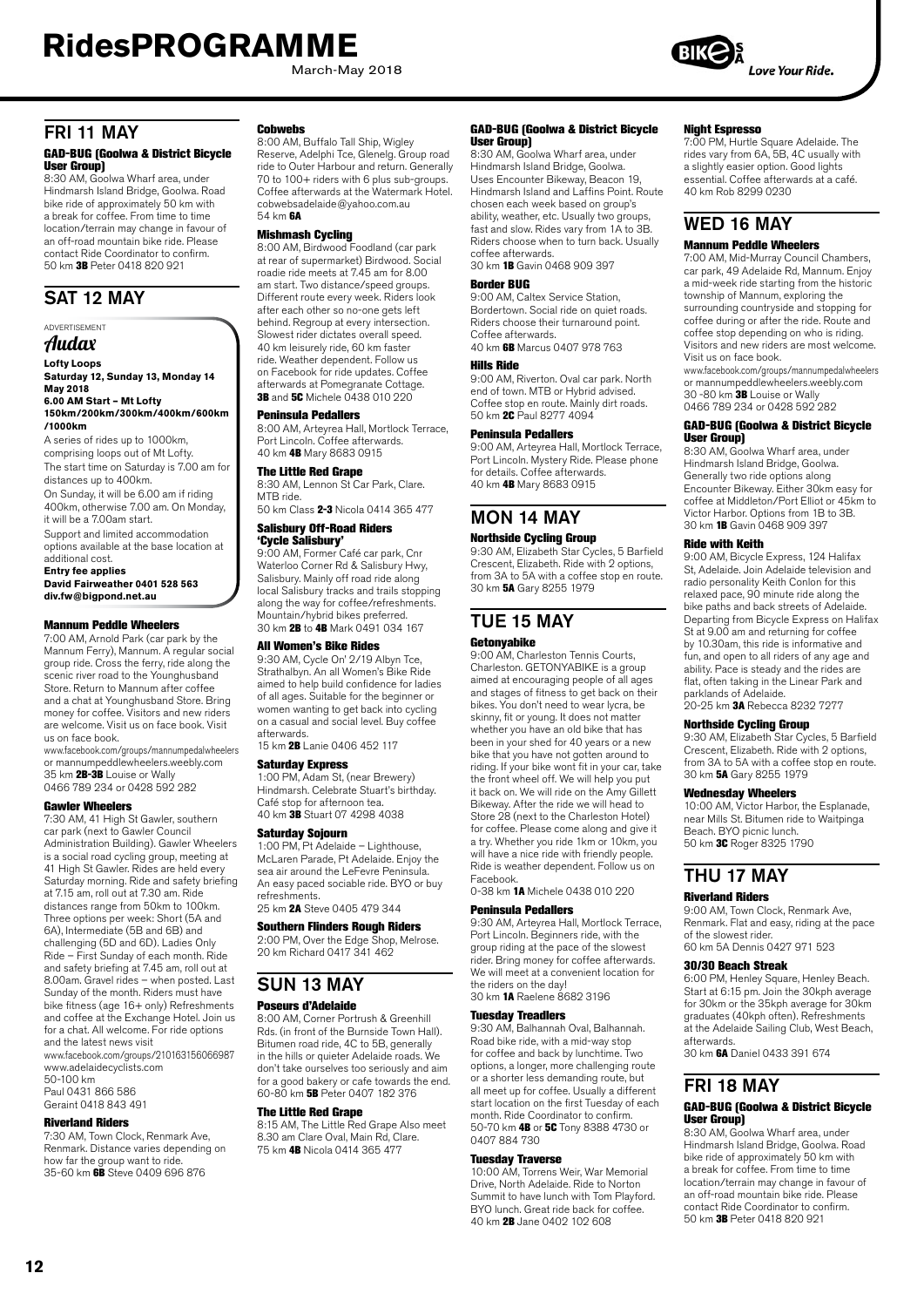# SAT 19 MAY

#### Mannum Peddle Wheelers

7:00 AM, Arnold Park (car park by the Mannum Ferry), Mannum. A regular social group ride. Cross the ferry, ride along the scenic river road to the Younghusband Store. Return to Mannum after coffee and a chat at Younghusband Store. Bring money for coffee. Visitors and new riders are welcome. Visit us on face book. Visit us on face book.

www.facebook.com/groups/mannumpedalwheelers or mannumpeddlewheelers.weebly.com 35 km **2B-3B** Louise or Wally 0466 789 234 or 0428 592 282

#### Gawler Wheelers

7:30 AM, 41 High St Gawler, southern car park (next to Gawler Council Administration Building). Gawler Wheelers is a social road cycling group, meeting at 41 High St Gawler. Rides are held every Saturday morning. Ride and safety briefing at 7.15 am, roll out at 7.30 am. Ride distances range from 50km to 100km. Three options per week: Short (5A and 6A), Intermediate (5B and 6B) and challenging (5D and 6D). Ladies Only Ride – First Sunday of each month. Ride and safety briefing at 7.45 am, roll out at 8.00am. Gravel rides – when posted. Last Sunday of the month. Riders must have bike fitness (age 16+ only) Refreshments and coffee at the Exchange Hotel. Join us for a chat. All welcome. For ride options and the latest news visit

www.facebook.com/groups/210163156066987 www.adelaidecyc[lists.com](http://www.adelaidecyclists.com) 50-100 km

Paul 0431 866 586 Geraint 0418 843 491

#### Riverland Riders

7:30 AM, Town Clock, Renmark Ave, Renmark. Distance varies depending on how far the group want to ride. 35-60 km 6B Steve 0409 696 876

#### Cobwebs

8:00 AM, Buffalo Tall Ship, Wigley Reserve, Adelphi Tce, Glenelg. Group road ride to Outer Harbour and return. Generally 70 to 100+ riders with 6 plus sub-groups. Coffee afterwards at the Watermark Hotel. cobwebsadelaide@yahoo.com.au  $54 \text{ km}$  6A

**Mishmash Cycling**<br>8:00 AM, Birdwood Foodland (car park at rear of supermarket) Birdwood. Social roadie ride meets at 7.45 am for 8.00 am start. Two distance/speed groups. Different route every week. Riders look after each other so no-one gets left behind. Regroup at every intersection. Slowest rider dictates overall speed. 40 km leisurely ride, 60 km faster ride. Weather dependent. Follow us on Facebook for ride updates. Coffee afterwards at Pomegranate Cottage.<br>**3B** and **5C** Michele 0438 010 220

#### Peninsula Pedallers

8:00 AM, Arteyrea Hall, Mortlock Terrace, Port Lincoln. Coffee afterwards. 40 km 4B Mary 8683 0915

#### The Little Red Grape

8:30 AM, Lennon St Car Park, Clare. MTR ride

50 km Class 2-3 Nicola 0414 365 477 Para Districts Pedallers

### 'Cycle Salisbury'

9:00 AM, Salisbury Waterwheel Museum car park, Commercial Rd Salisbury (opp. Parabanks.) Easy ride along local roads and bitumen paths, suitable for all types of bikes.

20-30 km 1A to 3A Elaine 0422 393 997

#### All Women's Bike Rides

9:30 AM, Cycle On' 2/19 Albyn Tce, Strathalbyn. An all women's social bike ride with coffee afterwards. Various start locations Contact Lanie for details. 20 km 2B Lanie 0406 452 117

#### Saturday Express

1:00 PM, Heywood Park, Addiscombe Place, Unley Park. Café stop for afternoon

tea.<br>40 km **3B** Christine 0410 170 485

#### Saturday Sojourn

1:00 PM, Heywood Park, Addiscombe Place, Unley Park. Loop around the city staying mostly in the parklands. An easy paced sociable ride. BYO or buy refreshments. 25 km 2A Chris 0414 802 919

#### Southern Flinders Rough Riders

2:00 PM, Over the Edge Shop, Melrose. 20 km Richard 0417 341 462

## SUN 20 MAY

### Grand/Mini Slam

**Recreational Bike Series of 5 rides Sunday 20 May 2018 8.00am** 

#### **Williamstown, Queen Jubilee Park, Springton Rd, Williamstown**

The third event in the Grand/Mini Slam series of on road personal challenge recreational rides for 2018. Choose between 60km or 120km, with the opportunity to ride at your own pace. Morning and afternoon refreshments, freshly cut salad rolls, fruit slice and fruit for lunch.

#### **On road support**

**Enter online or further details and/or entry forms available from: Bicycle SA office 8168 9999 [www.bikesa.asn.au](http://www.bikesa.asn.au) [rides@bikesa.asn.au](mailto:rides@bikesa.asn.au)**

#### Poseurs d'Adelaide

8:00 AM, Corner Portrush & Greenhill Rds. (in front of the Burnside Town Hall). Bitumen road ride, 4C to 5B, generally in the hills or quieter Adelaide roads. We don't take ourselves too seriously and aim for a good bakery or cafe towards the end. 60-80 km 5B Peter 0407 182 376

#### The Little Red Grape

8:15 AM, The Little Red Grape Also meet 8.30 am Clare Oval, Main Rd, Clare. 75 km 4B Nicola 0414 365 477

#### GAD-BUG (Goolwa & District Bicycle User Group)

8:30 AM, Goolwa Wharf area, under Hindmarsh Island Bridge, Goolwa. Uses Encounter Bikeway, Beacon 19, Hindmarsh Island and Laffins Point. Route chosen each week based on group's ability, weather, etc. Usually two groups fast and slow. Rides vary from 1A to 3B. Riders choose when to turn back. Usually coffee afterwards. 30 km 1B Gavin 0468 909 397

#### Border BUG

9:00 AM, Caltex Service Station, Bordertown. Social ride on quiet roads. Riders choose their turnaround point. Coffee afterwards. 40 km 6B Marcus 0407 978 763

### Hills Ride

9:00 AM, Echunga. Main street adjacent to the community hall. MTB or Hybrid advised. Coffee stop en route. Mainly dirt roads. 50 km 2C Judith 8298 3131

Peninsula Pedallers 9:00 AM, Arteyrea Hall, Mortlock Terrace,

Port Lincoln. Coffee afterwards. 40 km 4B Mary 8683 0915

### ADVERTISEMENT

#### MTB Orienteering **Sunday 20 May 2018**

**Shepherds Hill Reserve 3 hr mass start event from 10.30am.** 

Riders may ride for less than 3 hours and can go solo; in pairs or groups. MTB/CX bikes suitable. Enquiries: **Kay Haarsma 0403 565 534** 

**or Peter Mayer petermayer4@me.com**

### MON 21 MAY

#### Northside Cycling Group

9:30 AM, Elizabeth Star Cycles, 5 Barfield Crescent, Elizabeth. Ride with 2 options, from 3A to 5A with a coffee stop en route.<br>30 km **5A** Gary 8255 1979

#### TUE 22 MAY Getonyabike

9:00 AM, Charleston Tennis Courts, Charleston. GETONYABIKE is a group aimed at encouraging people of all ages and stages of fitness to get back on their bikes. You don't need to wear lycra, be skinny, fit or young. It does not matter whether you have an old bike that has been in your shed for 40 years or a new bike that you have not gotten around to riding. If your bike wont fit in your car, take the front wheel off. We will help you put it back on. We will ride on the Amy Gillett Bikeway. After the ride we will head to Store 28 (next to the Charleston Hotel) for coffee. Please come along and give it a try. Whether you ride 1km or 10km, you will have a nice ride with friendly people. Ride is weather dependent. Follow us on Facebook.

0-38 km 1A Michele 0438 010 220

#### Peninsula Pedallers

9:30 AM, Arteyrea Hall, Mortlock Terrace, Port Lincoln. Beginners ride, with the group riding at the pace of the slowest rider. Bring money for coffee afterwards. We will meet at a convenient location for the riders on the day!<br>30 km **1A** Raelene 8682 3196

**Tuesday Treadlers**<br>9:30 AM, Balhannah Oval, Balhannah. Road bike ride, with a mid-way stop for coffee and back by lunchtime. Two options, a longer, more challenging route or a shorter less demanding route, but all meet up for coffee. Usually a different start location on the first Tuesday of each month. Ride Coordinator to confirm. 50-70 km 4B or 5C Tony 8388 4730 or 0407 884 730

Tuesday Traverse<br>10:00 AM, Noarlunga Railway Station, Noarlunga. Ride to McLaren Vale for lunch. Suitable for road bikes. BYO lunch or buy. 40 km 2B Paul 0427 537 836

#### Night Espresso

7:00 PM, Hurtle Square Adelaide. The rides vary from 6A, 5B, 4C usually with a slightly easier option. Good lights essential. Coffee afterwards at a café. 40 km Rob 8299 0230

### WED 23 MAY Mannum Peddle Wheelers

7:00 AM, Mid-Murray Council Chambers, car park, 49 Adelaide Rd, Mannum. Enjoy a mid-week ride starting from the historic township of Mannum, exploring the surrounding countryside and stopping for coffee during or after the ride. Route and coffee stop depending on who is riding. Visitors and new riders are most welcome. Visit us on face book.

www.facebook.com/groups/mannumpedalwheelers or mannumpeddlewheelers.weebly.com 30-80 km 3B Louise or Wally 0466 789 234 or 0428 592 282

#### GAD-BUG (Goolwa & District Bicycle User Group)

8:30 AM, Goolwa Wharf area, under Hindmarsh Island Bridge, Goolwa. Generally two ride options along Encounter Bikeway. Either 30km easy for coffee at Middleton/Port Elliot or 45km to Victor Harbor. Options from 1B to 3B. 30 km 1B Gavin 0468 909 397

#### Para Pedallers 'Cycle Salisbury'

8:30 AM, Salisbury Waterwheel Museum car park, Commercial Rd, Salisbury. Easy ride along local trails and/or local roads, as decided by the group on the day. Coffee afterwards.

20-30 km 1A to 3A Elaine 0422 393 997

#### Ride with Keith

9:00 AM, Bicycle Express, 124 Halifax St, Adelaide. Join Adelaide television and radio personality Keith Conlon for this relaxed pace, 90 minute ride along the<br>bike paths and back streets of Adelaide bike paths and back streets of Adelaide. Departing from Bicycle Express on Halifax St at 9.00 am and returning for coffee by 10.30am, this ride is informative and fun, and open to all riders of any age and ability. Pace is steady and the rides are flat, often taking in the Linear Park and parklands of Adelaide. 20-25 km 3A Rebecca 8232 7277

### Northside Cycling Group

9:30 AM, Elizabeth Star Cycles, 5 Barfield Crescent, Elizabeth. Ride with 2 options, from 3A to 5A with a coffee stop en route. 30 km 5A Gary 8255 1979

#### Wednesday Wheelers

10:00 AM, Noarlunga Railway Station, Noarlunga. All bitumen ride. BYO lunch or buy.

50 km 3C Clarry 0424 041 122

### THII 24 MAY Riverland Riders

9:00 AM, Town Clock, Renmark Ave, Renmark. Flat and easy, riding at the pace of the slowest rider. 60 km 5A Dennis 0427 971 523

#### 30/30 Beach Streak

6:00 PM, Henley Square, Henley Beach. Start at 6:15 pm. Join the 30kph average for 30km or the 35kph average for 30km graduates (40kph often). Refreshments at the Adelaide Sailing Club, West Beach, afterwards.

30 km 6A Daniel 0433 391 674

### FRI 25 MAY

#### GAD-BUG (Goolwa & District Bicycle User Group)

8:30 AM, Goolwa Wharf area, under Hindmarsh Island Bridge, Goolwa. Road bike ride of approximately 50 km with a break for coffee. From time to time location/terrain may change in favour of an off-road mountain bike ride. Please contact Ride Coordinator to confirm. 50 km 3B Peter 0418 820 921

### SAT 26 MAY

#### Mannum Peddle Wheelers

7:00 AM, Arnold Park (car park by the Mannum Ferry), Mannum. A regular social group ride. Cross the ferry, ride along the scenic river road to the Younghusband Store. Return to Mannum after coffee and a chat at Younghusband Store. Bring money for coffee. Visitors and new riders are welcome. Visit us on face book. Visit us on face book.

www.facebook.com/groups/mannumpedalwheelers or mannumpeddlewheelers.weebly.com 35 km 2B-3B Louise or Wally 0466 789 234 or 0428 592 282